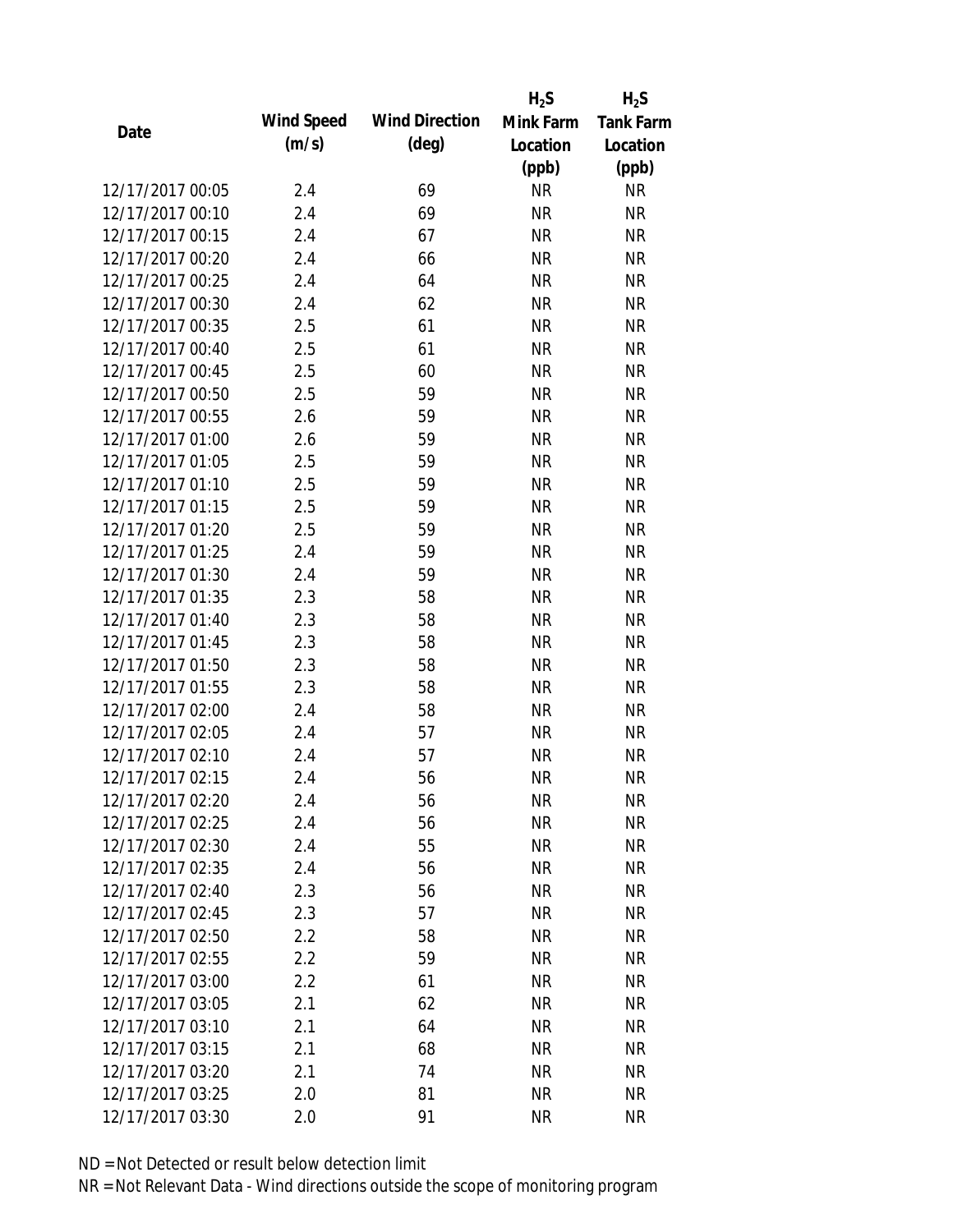|                  |            |                       | $H_2S$    | $H_2S$           |
|------------------|------------|-----------------------|-----------|------------------|
| Date             | Wind Speed | <b>Wind Direction</b> | Mink Farm | <b>Tank Farm</b> |
|                  | (m/s)      | $(\text{deg})$        | Location  | Location         |
|                  |            |                       | (ppb)     | (ppb)            |
| 12/17/2017 03:35 | 1.9        | 100                   | <b>NR</b> | <b>NR</b>        |
| 12/17/2017 03:40 | 1.9        | 106                   | <b>NR</b> | <b>NR</b>        |
| 12/17/2017 03:45 | 1.9        | 109                   | <b>NR</b> | <b>NR</b>        |
| 12/17/2017 03:50 | 1.9        | 108                   | <b>NR</b> | <b>NR</b>        |
| 12/17/2017 03:55 | 2.0        | 102                   | <b>NR</b> | <b>NR</b>        |
| 12/17/2017 04:00 | 2.1        | 92                    | <b>NR</b> | <b>NR</b>        |
| 12/17/2017 04:05 | 2.2        | 81                    | <b>NR</b> | <b>NR</b>        |
| 12/17/2017 04:10 | 2.4        | 70                    | <b>NR</b> | <b>NR</b>        |
| 12/17/2017 04:15 | 2.5        | 60                    | <b>NR</b> | <b>NR</b>        |
| 12/17/2017 04:20 | 2.7        | 53                    | <b>NR</b> | <b>NR</b>        |
| 12/17/2017 04:25 | 2.8        | 48                    | <b>NR</b> | <b>NR</b>        |
| 12/17/2017 04:30 | 2.9        | 45                    | <b>NR</b> | <b>NR</b>        |
| 12/17/2017 04:35 | 3.0        | 44                    | <b>NR</b> | <b>NR</b>        |
| 12/17/2017 04:40 | 3.0        | 44                    | <b>NR</b> | <b>NR</b>        |
| 12/17/2017 04:45 | 3.1        | 44                    | <b>NR</b> | <b>NR</b>        |
| 12/17/2017 04:50 | 3.1        | 45                    | <b>NR</b> | <b>NR</b>        |
| 12/17/2017 04:55 | 3.1        | 45                    | <b>NR</b> | <b>NR</b>        |
| 12/17/2017 05:00 | 3.1        | 46                    | <b>NR</b> | <b>NR</b>        |
| 12/17/2017 05:05 | 3.1        | 46                    | <b>NR</b> | <b>NR</b>        |
| 12/17/2017 05:10 | 3.0        | 46                    | <b>NR</b> | <b>NR</b>        |
| 12/17/2017 05:15 | 3.0        | 47                    | <b>NR</b> | <b>NR</b>        |
| 12/17/2017 05:20 | 2.9        | 46                    | <b>NR</b> | <b>NR</b>        |
| 12/17/2017 05:25 | 2.9        | 46                    | <b>NR</b> | <b>NR</b>        |
| 12/17/2017 05:30 | 2.9        | 46                    | <b>NR</b> | <b>NR</b>        |
| 12/17/2017 05:35 | 2.9        | 45                    | <b>NR</b> | <b>NR</b>        |
| 12/17/2017 05:40 | 2.9        | 45                    | <b>NR</b> | <b>NR</b>        |
| 12/17/2017 05:45 | 3.0        | 45                    | <b>NR</b> | <b>NR</b>        |
| 12/17/2017 05:50 | 2.9        | 45                    | <b>NR</b> | <b>NR</b>        |
| 12/17/2017 05:55 | 2.9        | 46                    | <b>NR</b> | <b>NR</b>        |
| 12/17/2017 06:00 | 2.9        | 46                    | NR        | <b>NR</b>        |
| 12/17/2017 06:05 | 2.8        | 47                    | <b>NR</b> | <b>NR</b>        |
| 12/17/2017 06:10 | 2.8        | 47                    | <b>NR</b> | <b>NR</b>        |
| 12/17/2017 06:15 | 2.7        | 48                    | <b>NR</b> | <b>NR</b>        |
| 12/17/2017 06:20 | 2.6        | 49                    | <b>NR</b> | <b>NR</b>        |
| 12/17/2017 06:25 | 2.6        | 50                    | <b>NR</b> | <b>NR</b>        |
| 12/17/2017 06:30 | 2.4        | 52                    | <b>NR</b> | <b>NR</b>        |
| 12/17/2017 06:35 | 2.3        | 55                    | NR        | <b>NR</b>        |
| 12/17/2017 06:40 | 2.1        | 57                    | NR        | <b>NR</b>        |
| 12/17/2017 06:45 | 1.9        | 59                    | <b>NR</b> | <b>NR</b>        |
| 12/17/2017 06:50 | 1.8        | 60                    | <b>NR</b> | <b>NR</b>        |
| 12/17/2017 06:55 | 1.7        | 61                    | <b>NR</b> | <b>NR</b>        |
| 12/17/2017 07:00 | 1.7        | 62                    | <b>NR</b> | <b>NR</b>        |
|                  |            |                       |           |                  |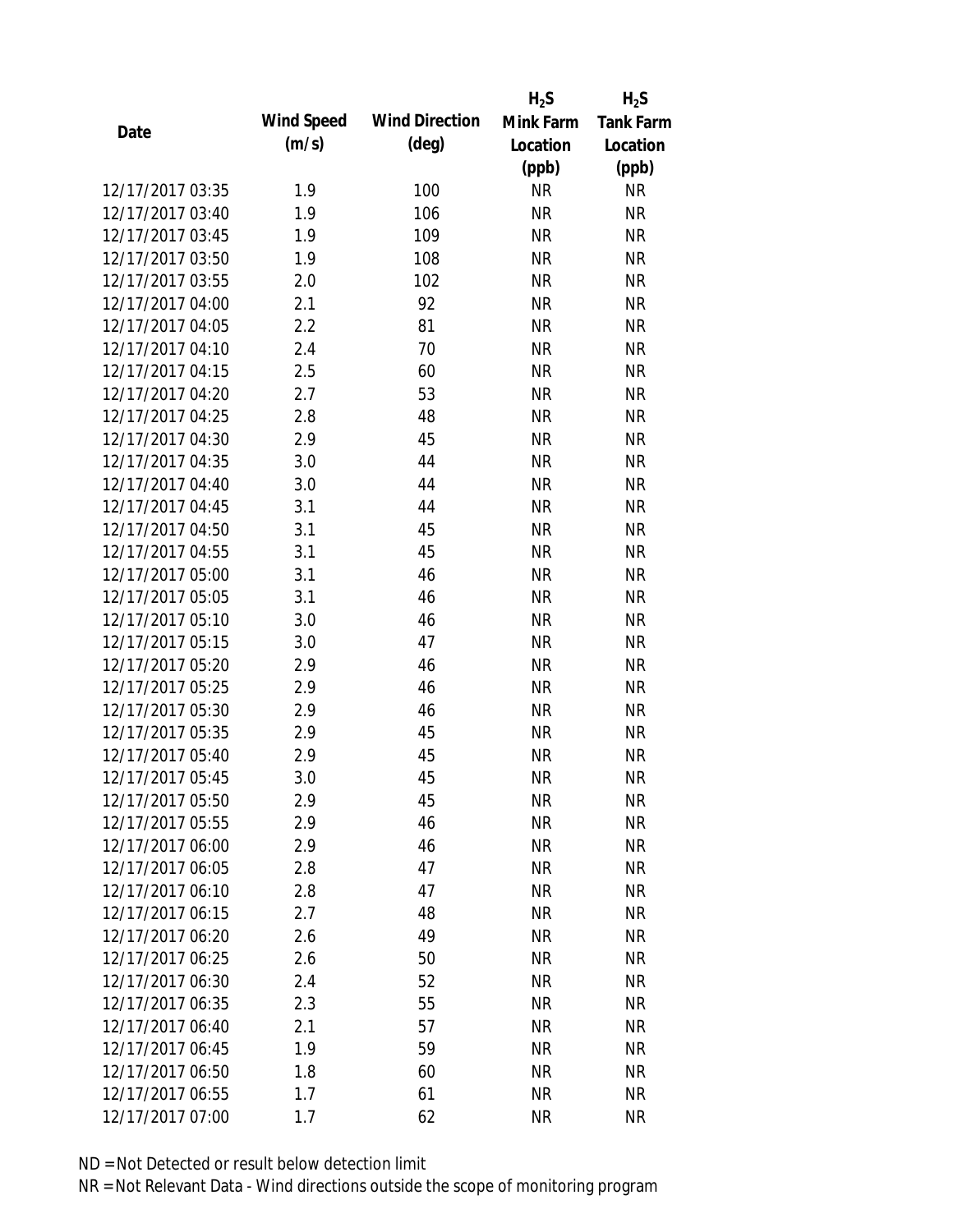|                  |            |                       | $H_2S$    | $H_2S$           |
|------------------|------------|-----------------------|-----------|------------------|
| Date             | Wind Speed | <b>Wind Direction</b> | Mink Farm | <b>Tank Farm</b> |
|                  | (m/s)      | $(\text{deg})$        | Location  | Location         |
|                  |            |                       | (ppb)     | (ppb)            |
| 12/17/2017 07:05 | 1.7        | 61                    | <b>NR</b> | <b>NR</b>        |
| 12/17/2017 07:10 | 1.7        | 61                    | <b>NR</b> | <b>NR</b>        |
| 12/17/2017 07:15 | 1.6        | 61                    | <b>NR</b> | <b>NR</b>        |
| 12/17/2017 07:20 | 1.6        | 63                    | <b>NR</b> | <b>NR</b>        |
| 12/17/2017 07:25 | 1.6        | 65                    | <b>NR</b> | <b>NR</b>        |
| 12/17/2017 07:30 | 1.6        | 68                    | <b>NR</b> | <b>NR</b>        |
| 12/17/2017 07:35 | 1.6        | 71                    | <b>NR</b> | <b>NR</b>        |
| 12/17/2017 07:40 | 1.5        | 75                    | <b>NR</b> | <b>NR</b>        |
| 12/17/2017 07:45 | 1.5        | 79                    | <b>NR</b> | <b>NR</b>        |
| 12/17/2017 07:50 | 1.5        | 85                    | <b>NR</b> | <b>NR</b>        |
| 12/17/2017 07:55 | 1.6        | 92                    | <b>NR</b> | <b>NR</b>        |
| 12/17/2017 08:00 | 1.6        | 99                    | <b>NR</b> | <b>NR</b>        |
| 12/17/2017 08:05 | 1.6        | 107                   | <b>NR</b> | <b>NR</b>        |
| 12/17/2017 08:10 | 1.6        | 115                   | <b>NR</b> | <b>NR</b>        |
| 12/17/2017 08:15 | 1.6        | 124                   | <b>NR</b> | <b>NR</b>        |
| 12/17/2017 08:20 | 1.6        | 131                   | <b>NR</b> | <b>NR</b>        |
| 12/17/2017 08:25 | 1.7        | 136                   | <b>NR</b> | <b>NR</b>        |
| 12/17/2017 08:30 | 1.7        | 139                   | <b>NR</b> | <b>NR</b>        |
| 12/17/2017 08:35 | 1.7        | 140                   | <b>NR</b> | <b>NR</b>        |
| 12/17/2017 08:40 | 1.7        | 136                   | <b>NR</b> | <b>NR</b>        |
| 12/17/2017 08:45 | 1.6        | 129                   | <b>NR</b> | <b>NR</b>        |
| 12/17/2017 08:50 | 1.6        | 117                   | <b>NR</b> | <b>NR</b>        |
| 12/17/2017 08:55 | 1.6        | 103                   | <b>NR</b> | <b>NR</b>        |
| 12/17/2017 09:00 | 1.7        | 88                    | <b>NR</b> | <b>NR</b>        |
| 12/17/2017 09:05 | 1.7        | 73                    | <b>NR</b> | <b>NR</b>        |
| 12/17/2017 09:10 | 1.8        | 60                    | <b>NR</b> | <b>NR</b>        |
| 12/17/2017 09:15 | 1.9        | 51                    | <b>NR</b> | <b>NR</b>        |
| 12/17/2017 09:20 | 1.9        | 45                    | <b>NR</b> | NR               |
| 12/17/2017 09:25 | 2.0        | 42                    | <b>NR</b> | <b>NR</b>        |
| 12/17/2017 09:30 | 2.0        | 41                    | <b>NR</b> | <b>NR</b>        |
| 12/17/2017 09:35 | 2.0        | 41                    | <b>NR</b> | <b>NR</b>        |
| 12/17/2017 09:40 | 2.0        | 42                    | <b>NR</b> | <b>NR</b>        |
| 12/17/2017 09:45 | 2.0        | 43                    | <b>NR</b> | <b>NR</b>        |
| 12/17/2017 09:50 | 2.0        | 44                    | <b>NR</b> | <b>NR</b>        |
| 12/17/2017 09:55 | 2.0        | 44                    | <b>NR</b> | <b>NR</b>        |
| 12/17/2017 10:00 | 2.0        | 45                    | <b>NR</b> | <b>NR</b>        |
| 12/17/2017 10:05 | 2.0        | 47                    | <b>NR</b> | <b>NR</b>        |
| 12/17/2017 10:10 | 1.9        | 49                    | <b>NR</b> | <b>NR</b>        |
| 12/17/2017 10:15 | 1.9        | 52                    | <b>NR</b> | <b>NR</b>        |
| 12/17/2017 10:20 | 1.8        | 57                    | <b>NR</b> | <b>NR</b>        |
| 12/17/2017 10:25 | 1.8        | 62                    | <b>NR</b> | <b>NR</b>        |
| 12/17/2017 10:30 | 1.7        | 67                    | <b>NR</b> | <b>NR</b>        |
|                  |            |                       |           |                  |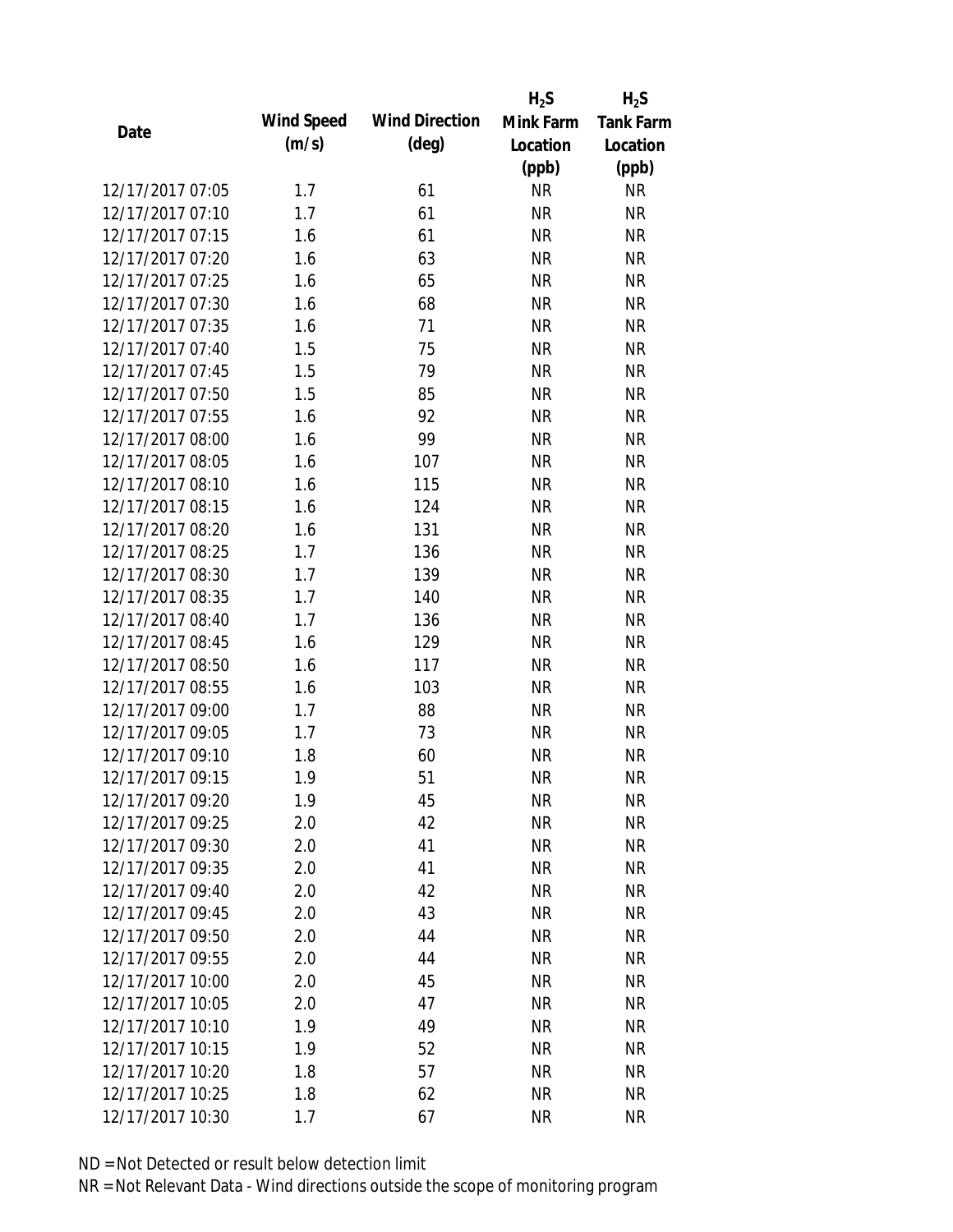|                  |            |                       | $H_2S$    | $H_2S$           |
|------------------|------------|-----------------------|-----------|------------------|
| Date             | Wind Speed | <b>Wind Direction</b> | Mink Farm | <b>Tank Farm</b> |
|                  | (m/s)      | $(\text{deg})$        | Location  | Location         |
|                  |            |                       | (ppb)     | (ppb)            |
| 12/17/2017 10:35 | 1.7        | 73                    | <b>NR</b> | <b>NR</b>        |
| 12/17/2017 10:40 | 1.7        | 79                    | <b>NR</b> | <b>NR</b>        |
| 12/17/2017 10:45 | 1.6        | 85                    | <b>NR</b> | <b>NR</b>        |
| 12/17/2017 10:50 | 1.7        | 93                    | <b>NR</b> | <b>NR</b>        |
| 12/17/2017 10:55 | 1.7        | 101                   | <b>NR</b> | <b>NR</b>        |
| 12/17/2017 11:00 | 1.8        | 109                   | <b>NR</b> | <b>NR</b>        |
| 12/17/2017 11:05 | 1.8        | 117                   | <b>NR</b> | <b>NR</b>        |
| 12/17/2017 11:10 | 1.9        | 124                   | <b>NR</b> | <b>NR</b>        |
| 12/17/2017 11:15 | 1.9        | 128                   | <b>NR</b> | <b>NR</b>        |
| 12/17/2017 11:20 | 1.9        | 130                   | <b>NR</b> | <b>NR</b>        |
| 12/17/2017 11:25 | 1.9        | 129                   | <b>NR</b> | <b>NR</b>        |
| 12/17/2017 11:30 | 1.8        | 128                   | <b>NR</b> | <b>NR</b>        |
| 12/17/2017 11:35 | 1.6        | 127                   | <b>NR</b> | <b>NR</b>        |
| 12/17/2017 11:40 | 1.5        | 127                   | <b>NR</b> | <b>NR</b>        |
| 12/17/2017 11:45 | 1.4        | 130                   | <b>NR</b> | <b>NR</b>        |
| 12/17/2017 11:50 | 1.4        | 135                   | <b>NR</b> | <b>NR</b>        |
| 12/17/2017 11:55 | 1.4        | 142                   | <b>NR</b> | <b>NR</b>        |
| 12/17/2017 12:00 | 1.4        | 150                   | <b>NR</b> | <b>NR</b>        |
| 12/17/2017 12:05 | 1.4        | 158                   | <b>NR</b> | <b>NR</b>        |
| 12/17/2017 12:10 | 1.4        | 166                   | <b>NR</b> | <b>NR</b>        |
| 12/17/2017 12:15 | 1.4        | 173                   | <b>NR</b> | 1                |
| 12/17/2017 12:20 | 1.4        | 178                   | <b>NR</b> | $\mathbf{1}$     |
| 12/17/2017 12:25 | 1.4        | 181                   | <b>NR</b> | $\mathbf{1}$     |
| 12/17/2017 12:30 | 1.4        | 184                   | <b>NR</b> | $\mathbf{1}$     |
| 12/17/2017 12:35 | 1.4        | 185                   | <b>NR</b> | 1                |
| 12/17/2017 12:40 | 1.5        | 184                   | <b>NR</b> | $\mathbf{1}$     |
| 12/17/2017 12:45 | 1.6        | 184                   | <b>NR</b> | 1                |
| 12/17/2017 12:50 | 1.8        | 184                   | <b>NR</b> | 1                |
| 12/17/2017 12:55 | 1.9        | 185                   | <b>NR</b> | 1                |
| 12/17/2017 13:00 | 2.1        | 187                   | <b>NR</b> | 1                |
| 12/17/2017 13:05 | 2.2        | 190                   | <b>NR</b> | 1                |
| 12/17/2017 13:10 | 2.4        | 195                   | <b>NR</b> | <b>ND</b>        |
| 12/17/2017 13:15 | 2.6        | 199                   | NR        | <b>ND</b>        |
| 12/17/2017 13:20 | 2.8        | 203                   | <b>NR</b> | <b>ND</b>        |
| 12/17/2017 13:25 | 2.9        | 206                   | <b>NR</b> | <b>ND</b>        |
| 12/17/2017 13:30 | 2.9        | 207                   | <b>NR</b> | <b>ND</b>        |
| 12/17/2017 13:35 | 3.0        | 208                   | NR        | <b>ND</b>        |
| 12/17/2017 13:40 | 3.0        | 208                   | NR        | <b>ND</b>        |
| 12/17/2017 13:45 | 2.9        | 207                   | <b>NR</b> | <b>ND</b>        |
| 12/17/2017 13:50 | 2.8        | 206                   | <b>NR</b> | <b>ND</b>        |
| 12/17/2017 13:55 | 2.8        | 205                   | <b>NR</b> | <b>ND</b>        |
| 12/17/2017 14:00 | 2.8        | 204                   | <b>NR</b> | <b>ND</b>        |
|                  |            |                       |           |                  |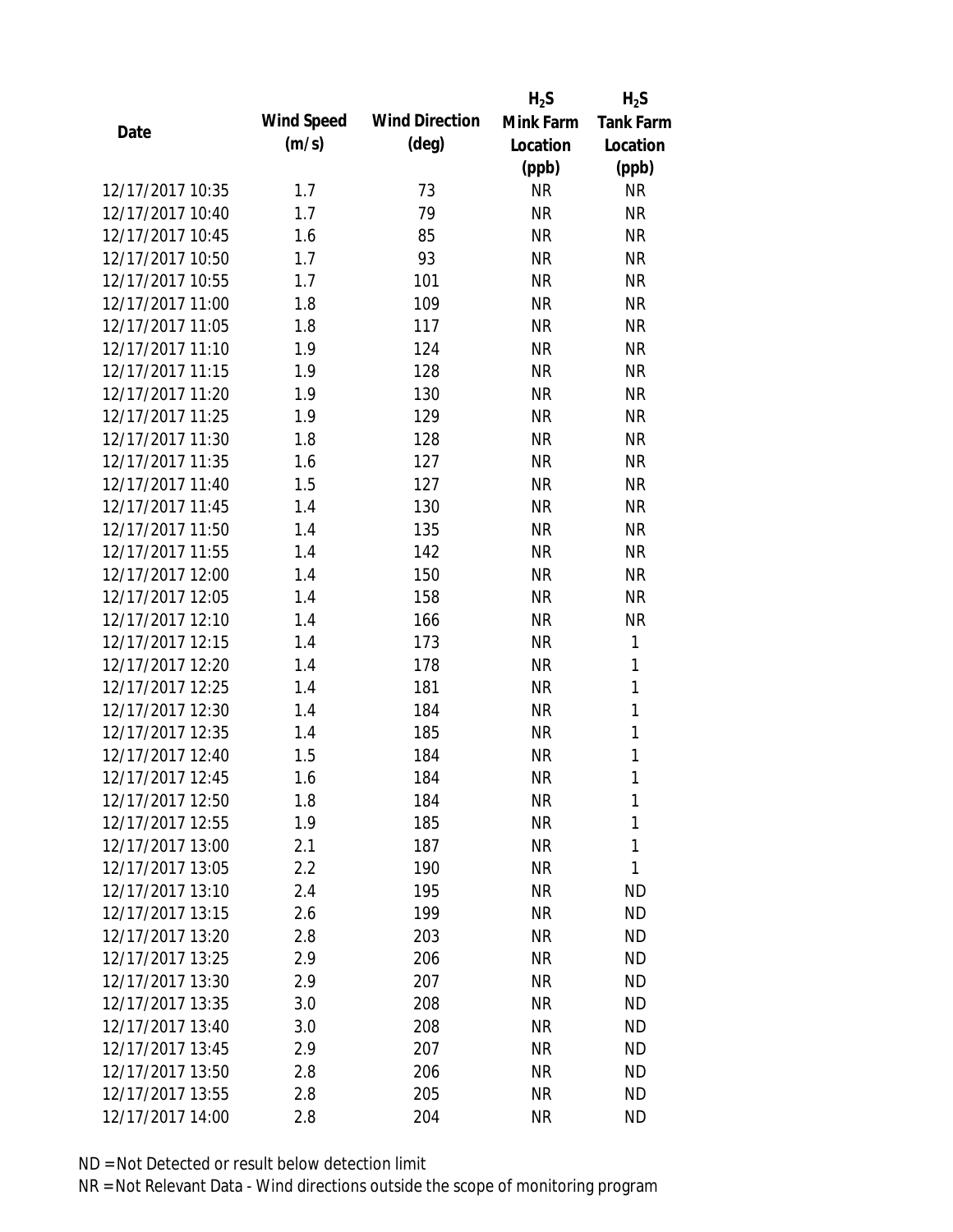|                  |            |                       | $H_2S$    | $H_2S$           |
|------------------|------------|-----------------------|-----------|------------------|
| Date             | Wind Speed | <b>Wind Direction</b> | Mink Farm | <b>Tank Farm</b> |
|                  | (m/s)      | $(\text{deg})$        | Location  | Location         |
|                  |            |                       | (ppb)     | (ppb)            |
| 12/17/2017 14:05 | 2.8        | 203                   | <b>NR</b> | 1                |
| 12/17/2017 14:10 | 2.8        | 202                   | <b>NR</b> | <b>ND</b>        |
| 12/17/2017 14:15 | 2.8        | 202                   | <b>NR</b> | <b>ND</b>        |
| 12/17/2017 14:20 | 2.9        | 202                   | <b>NR</b> | <b>ND</b>        |
| 12/17/2017 14:25 | 2.9        | 202                   | <b>NR</b> | <b>ND</b>        |
| 12/17/2017 14:30 | 3.0        | 203                   | <b>NR</b> | <b>ND</b>        |
| 12/17/2017 14:35 | 3.2        | 203                   | <b>NR</b> | <b>ND</b>        |
| 12/17/2017 14:40 | 3.4        | 204                   | <b>NR</b> | <b>ND</b>        |
| 12/17/2017 14:45 | 3.6        | 204                   | <b>NR</b> | <b>ND</b>        |
| 12/17/2017 14:50 | 3.7        | 204                   | <b>NR</b> | <b>ND</b>        |
| 12/17/2017 14:55 | 3.8        | 204                   | <b>NR</b> | <b>ND</b>        |
| 12/17/2017 15:00 | 3.8        | 204                   | <b>NR</b> | <b>ND</b>        |
| 12/17/2017 15:05 | 3.8        | 204                   | <b>NR</b> | <b>ND</b>        |
| 12/17/2017 15:10 | 3.8        | 204                   | <b>NR</b> | <b>ND</b>        |
| 12/17/2017 15:15 | 3.7        | 204                   | <b>NR</b> | <b>ND</b>        |
| 12/17/2017 15:20 | 3.7        | 205                   | <b>NR</b> | <b>ND</b>        |
| 12/17/2017 15:25 | 3.7        | 206                   | <b>NR</b> | <b>ND</b>        |
| 12/17/2017 15:30 | 3.8        | 208                   | <b>NR</b> | <b>ND</b>        |
| 12/17/2017 15:35 | 3.8        | 210                   | <b>NR</b> | <b>ND</b>        |
| 12/17/2017 15:40 | 3.7        | 212                   | <b>NR</b> | <b>ND</b>        |
| 12/17/2017 15:45 | 3.6        | 214                   | <b>NR</b> | <b>ND</b>        |
| 12/17/2017 15:50 | 3.5        | 216                   | <b>NR</b> | <b>ND</b>        |
| 12/17/2017 15:55 | 3.2        | 217                   | <b>NR</b> | <b>ND</b>        |
| 12/17/2017 16:00 | 3.0        | 217                   | <b>NR</b> | <b>ND</b>        |
| 12/17/2017 16:05 | 2.8        | 216                   | <b>NR</b> | <b>ND</b>        |
| 12/17/2017 16:10 | 2.6        | 214                   | <b>NR</b> | <b>ND</b>        |
| 12/17/2017 16:15 | 2.4        | 211                   | <b>NR</b> | <b>ND</b>        |
| 12/17/2017 16:20 | 2.3        | 207                   | <b>NR</b> | ND               |
| 12/17/2017 16:25 | 2.3        | 203                   | <b>NR</b> | <b>ND</b>        |
| 12/17/2017 16:30 | 2.3        | 199                   | <b>NR</b> | 1                |
| 12/17/2017 16:35 | 2.3        | 196                   | <b>NR</b> | 1                |
| 12/17/2017 16:40 | 2.2        | 194                   | <b>NR</b> | 1                |
| 12/17/2017 16:45 | 2.1        | 193                   | <b>NR</b> | 1                |
| 12/17/2017 16:50 | 1.8        | 193                   | <b>NR</b> | 1                |
| 12/17/2017 16:55 | 1.6        | 194                   | <b>NR</b> | 1                |
| 12/17/2017 17:00 | 1.3        | 199                   | <b>NR</b> | <b>ND</b>        |
| 12/17/2017 17:05 | 1.1        | 207                   | <b>NR</b> | <b>ND</b>        |
| 12/17/2017 17:10 | 1.0        | 213                   | NR        | <b>ND</b>        |
| 12/17/2017 17:15 | 1.0        | 217                   | <b>NR</b> | <b>ND</b>        |
| 12/17/2017 17:20 | 1.1        | 218                   | <b>NR</b> | <b>ND</b>        |
| 12/17/2017 17:25 | 1.1        | 216                   | <b>NR</b> | <b>ND</b>        |
| 12/17/2017 17:30 | 1.1        | 210                   | <b>NR</b> | 1                |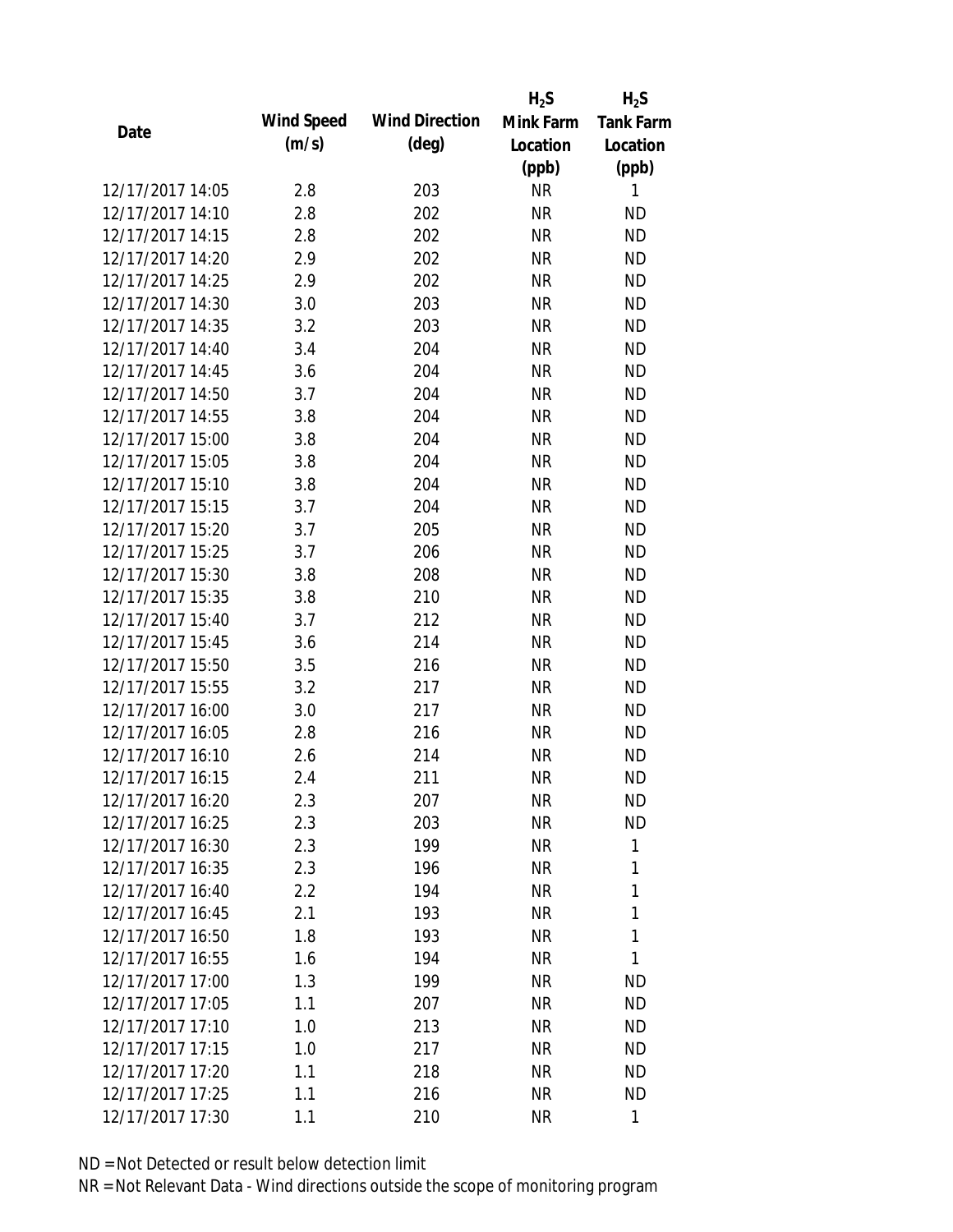|                  |            |                       | $H_2S$    | $H_2S$           |
|------------------|------------|-----------------------|-----------|------------------|
| Date             | Wind Speed | <b>Wind Direction</b> | Mink Farm | <b>Tank Farm</b> |
|                  | (m/s)      | $(\text{deg})$        | Location  | Location         |
|                  |            |                       | (ppb)     | (ppb)            |
| 12/17/2017 17:35 | 1.0        | 196                   | <b>NR</b> | 1                |
| 12/17/2017 17:40 | 0.9        | 183                   | <b>NR</b> | 1                |
| 12/17/2017 17:45 | 0.7        | 171                   | <b>NR</b> | $\mathbf{1}$     |
| 12/17/2017 17:50 | 0.6        | 163                   | <b>NR</b> | <b>NR</b>        |
| 12/17/2017 17:55 | 0.4        | 155                   | <b>NR</b> | <b>NR</b>        |
| 12/17/2017 18:00 | 0.4        | 150                   | <b>NR</b> | <b>NR</b>        |
| 12/17/2017 18:05 | 0.4        | 151                   | <b>NR</b> | <b>NR</b>        |
| 12/17/2017 18:10 | 0.4        | 155                   | <b>NR</b> | <b>NR</b>        |
| 12/17/2017 18:15 | 0.4        | 165                   | <b>NR</b> | <b>NR</b>        |
| 12/17/2017 18:20 | 0.4        | 183                   | <b>NR</b> | <b>ND</b>        |
| 12/17/2017 18:25 | 0.4        | 199                   | <b>NR</b> | <b>ND</b>        |
| 12/17/2017 18:30 | 0.4        | 213                   | <b>NR</b> | <b>ND</b>        |
| 12/17/2017 18:35 | 0.4        | 224                   | <b>NR</b> | <b>ND</b>        |
| 12/17/2017 18:40 | 0.4        | 234                   | <b>ND</b> | <b>ND</b>        |
| 12/17/2017 18:45 | 0.5        | 241                   | <b>ND</b> | <b>ND</b>        |
| 12/17/2017 18:50 | 0.7        | 239                   | <b>ND</b> | <b>ND</b>        |
| 12/17/2017 18:55 | 0.8        | 240                   | <b>ND</b> | <b>ND</b>        |
| 12/17/2017 19:00 | 1.0        | 243                   | <b>ND</b> | <b>ND</b>        |
| 12/17/2017 19:05 | 1.1        | 247                   | <b>ND</b> | <b>ND</b>        |
| 12/17/2017 19:10 | 1.3        | 249                   | <b>ND</b> | <b>ND</b>        |
| 12/17/2017 19:15 | 1.5        | 249                   | <b>ND</b> | <b>ND</b>        |
| 12/17/2017 19:20 | 1.6        | 247                   | <b>ND</b> | <b>ND</b>        |
| 12/17/2017 19:25 | 1.7        | 243                   | <b>ND</b> | <b>ND</b>        |
| 12/17/2017 19:30 | 1.7        | 240                   | <b>ND</b> | <b>ND</b>        |
| 12/17/2017 19:35 | 1.7        | 238                   | <b>ND</b> | <b>ND</b>        |
| 12/17/2017 19:40 | 1.7        | 237                   | <b>ND</b> | <b>ND</b>        |
| 12/17/2017 19:45 | 1.7        | 237                   | <b>ND</b> | <b>ND</b>        |
| 12/17/2017 19:50 | 1.7        | 238                   | ND        | ND               |
| 12/17/2017 19:55 | 1.7        | 239                   | <b>ND</b> | <b>ND</b>        |
| 12/17/2017 20:00 | 1.8        | 239                   | ND        | <b>ND</b>        |
| 12/17/2017 20:05 | 1.8        | 239                   | <b>ND</b> | 1                |
| 12/17/2017 20:10 | 1.9        | 238                   | <b>ND</b> | 1                |
| 12/17/2017 20:15 | 1.9        | 236                   | ND        | 1                |
| 12/17/2017 20:20 | 1.9        | 234                   | <b>ND</b> | 1                |
| 12/17/2017 20:25 | 1.9        | 233                   | ND        | 1                |
| 12/17/2017 20:30 | 1.9        | 232                   | <b>ND</b> | 1                |
| 12/17/2017 20:35 | 1.8        | 233                   | ND.       | 1                |
| 12/17/2017 20:40 | 1.8        | 236                   | ND        | 1                |
| 12/17/2017 20:45 | 1.7        | 239                   | <b>ND</b> | 1                |
| 12/17/2017 20:50 | 1.6        | 241                   | <b>ND</b> | 1                |
| 12/17/2017 20:55 | 1.5        | 240                   | <b>ND</b> | 1                |
| 12/17/2017 21:00 | 1.4        | 237                   | <b>ND</b> | 1                |
|                  |            |                       |           |                  |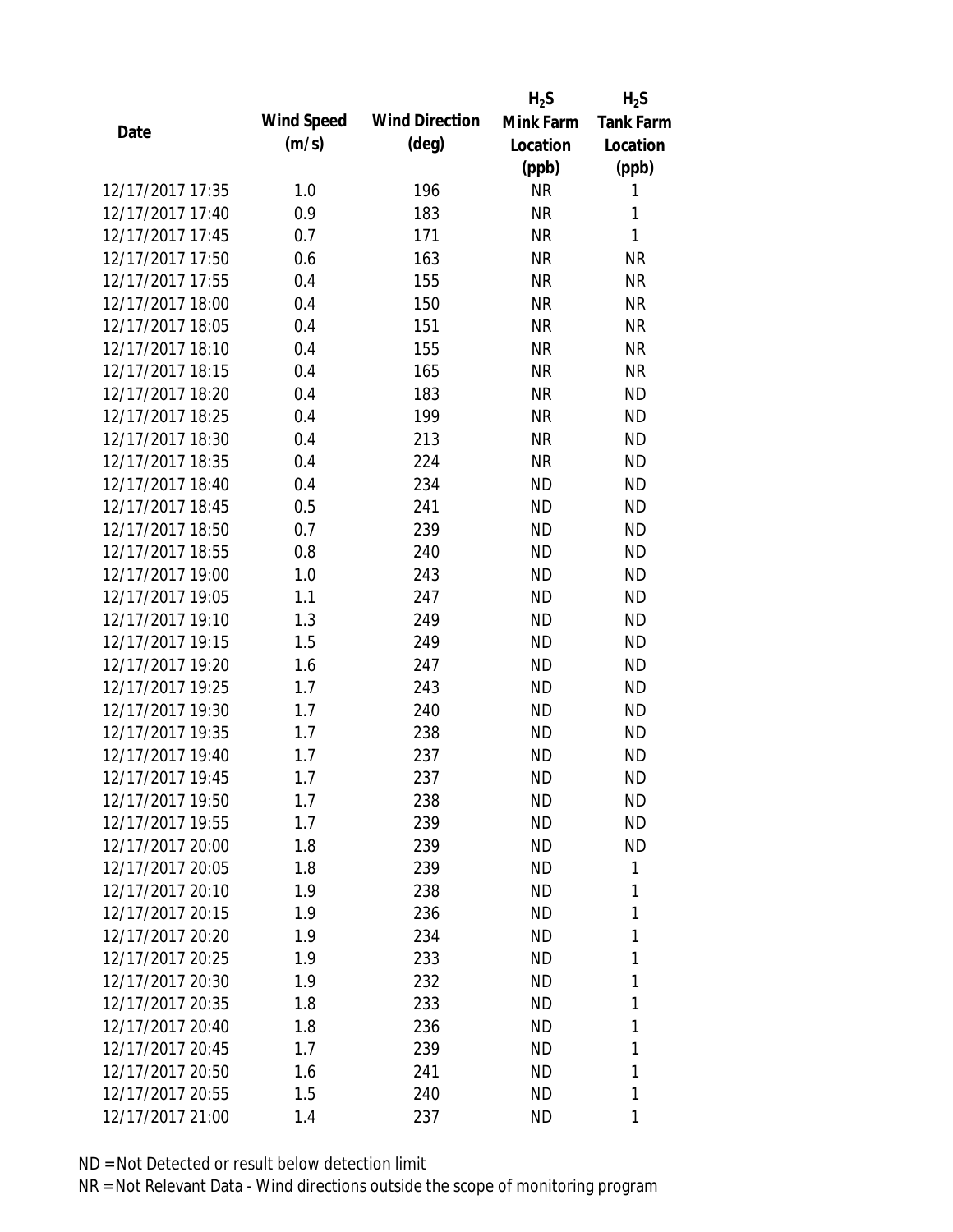|                  |            |                       | $H_2S$    | $H_2S$           |
|------------------|------------|-----------------------|-----------|------------------|
| Date             | Wind Speed | <b>Wind Direction</b> | Mink Farm | <b>Tank Farm</b> |
|                  | (m/s)      | $(\text{deg})$        | Location  | Location         |
|                  |            |                       | (ppb)     | (ppb)            |
| 12/17/2017 21:05 | 1.3        | 231                   | <b>ND</b> | 1                |
| 12/17/2017 21:10 | 1.2        | 222                   | <b>NR</b> | 1                |
| 12/17/2017 21:15 | 1.2        | 215                   | <b>NR</b> | 1                |
| 12/17/2017 21:20 | 1.1        | 212                   | <b>NR</b> | 1                |
| 12/17/2017 21:25 | 1.1        | 211                   | <b>NR</b> | 1                |
| 12/17/2017 21:30 | 1.2        | 214                   | <b>NR</b> | 1                |
| 12/17/2017 21:35 | 1.3        | 220                   | <b>NR</b> | 1                |
| 12/17/2017 21:40 | 1.4        | 229                   | <b>NR</b> | 1                |
| 12/17/2017 21:45 | 1.5        | 237                   | <b>ND</b> | 1                |
| 12/17/2017 21:50 | 1.5        | 243                   | <b>ND</b> | 1                |
| 12/17/2017 21:55 | 1.6        | 248                   | <b>ND</b> | 1                |
| 12/17/2017 22:00 | 1.5        | 253                   | <b>ND</b> | 1                |
| 12/17/2017 22:05 | 1.4        | 256                   | <b>ND</b> | 1                |
| 12/17/2017 22:10 | 1.3        | 257                   | <b>ND</b> | 1                |
| 12/17/2017 22:15 | 1.3        | 256                   | <b>ND</b> | 1                |
| 12/17/2017 22:20 | 1.2        | 254                   | <b>ND</b> | 1                |
| 12/17/2017 22:25 | 1.1        | 250                   | <b>ND</b> | 1                |
| 12/17/2017 22:30 | 1.1        | 246                   | <b>ND</b> | 1                |
| 12/17/2017 22:35 | 1.1        | 241                   | <b>ND</b> | 1                |
| 12/17/2017 22:40 | 1.2        | 237                   | <b>ND</b> | 1                |
| 12/17/2017 22:45 | 1.2        | 233                   | <b>ND</b> | 1                |
| 12/17/2017 22:50 | 1.2        | 230                   | <b>ND</b> | 1                |
| 12/17/2017 22:55 | 1.1        | 227                   | <b>NR</b> | 1                |
| 12/17/2017 23:00 | 1.1        | 222                   | <b>NR</b> | 1                |
| 12/17/2017 23:05 | 1.1        | 217                   | <b>NR</b> | 1                |
| 12/17/2017 23:10 | 1.1        | 212                   | <b>NR</b> | 1                |
| 12/17/2017 23:15 | 1.2        | 208                   | <b>NR</b> | 1                |
| 12/17/2017 23:20 | 1.4        | 205                   | NR        | 1                |
| 12/17/2017 23:25 | 1.8        | 203                   | <b>NR</b> | 1                |
| 12/17/2017 23:30 | 2.1        | 202                   | NR        | 1                |
| 12/17/2017 23:35 | 2.4        | 203                   | <b>NR</b> | <b>ND</b>        |
| 12/17/2017 23:40 | 2.7        | 204                   | <b>NR</b> | <b>ND</b>        |
| 12/17/2017 23:45 | 2.8        | 203                   | NR        | <b>ND</b>        |
| 12/17/2017 23:50 | 2.9        | 203                   | <b>NR</b> | <b>ND</b>        |
| 12/17/2017 23:55 | 2.9        | 202                   | <b>NR</b> | <b>ND</b>        |
| 12/17/2017 24:00 | 2.8        | 201                   | <b>NR</b> | <b>ND</b>        |
| 12/18/2017 00:05 | 2.8        | 201                   | NR        | <b>ND</b>        |
| 12/18/2017 00:10 | 2.8        | 201                   | NR        | <b>ND</b>        |
| 12/18/2017 00:15 | 2.8        | 201                   | <b>NR</b> | <b>ND</b>        |
| 12/18/2017 00:20 | 2.8        | 202                   | <b>NR</b> | <b>ND</b>        |
| 12/18/2017 00:25 | 2.9        | 203                   | <b>NR</b> | <b>ND</b>        |
| 12/18/2017 00:30 | 2.9        | 204                   | <b>NR</b> | <b>ND</b>        |
|                  |            |                       |           |                  |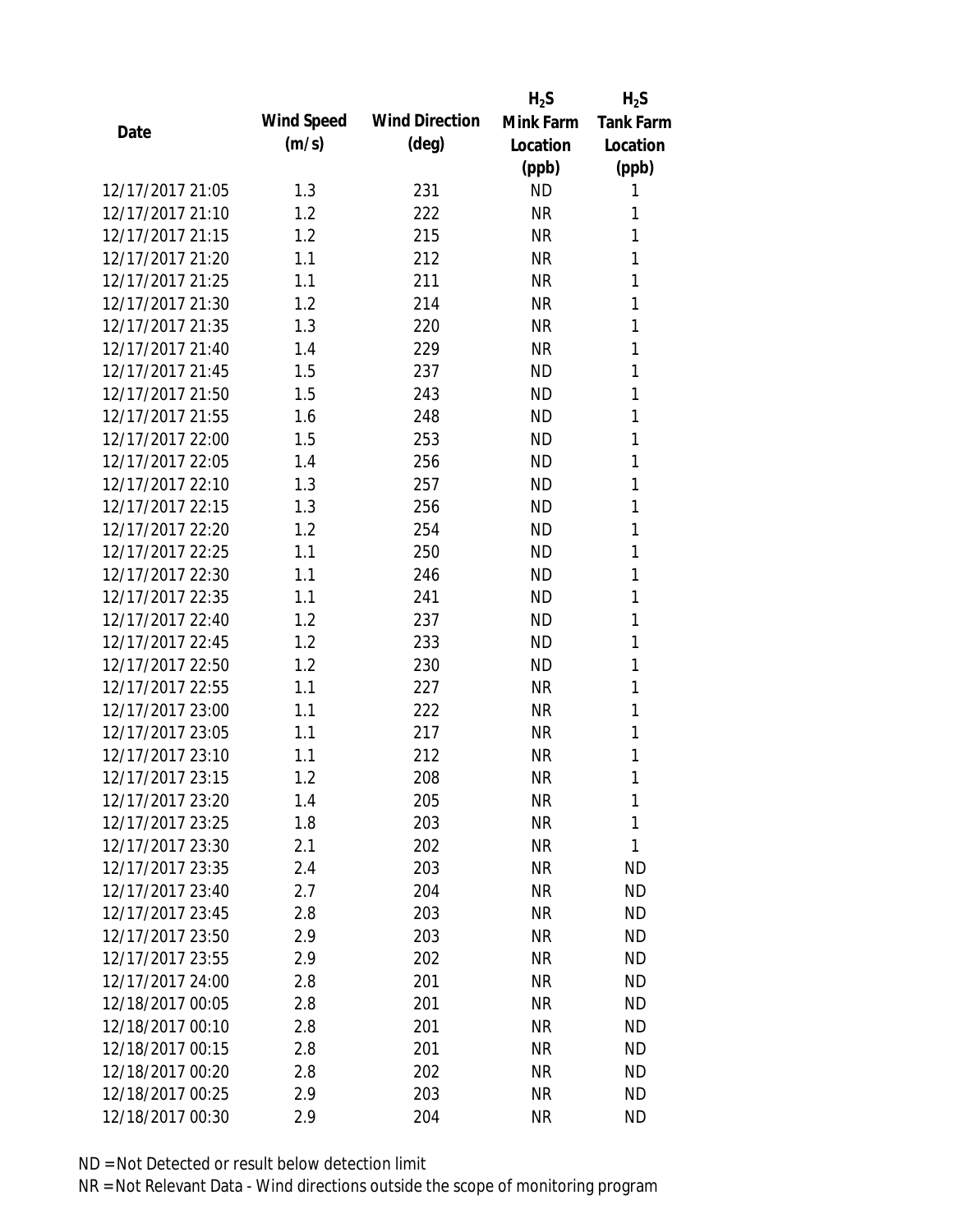|                  |            |                       | $H_2S$    | $H_2S$           |
|------------------|------------|-----------------------|-----------|------------------|
| Date             | Wind Speed | <b>Wind Direction</b> | Mink Farm | <b>Tank Farm</b> |
|                  | (m/s)      | $(\text{deg})$        | Location  | Location         |
|                  |            |                       | (ppb)     | (ppb)            |
| 12/18/2017 00:35 | 3.0        | 204                   | <b>NR</b> | <b>ND</b>        |
| 12/18/2017 00:40 | 3.0        | 204                   | <b>NR</b> | <b>ND</b>        |
| 12/18/2017 00:45 | 3.0        | 203                   | <b>NR</b> | <b>ND</b>        |
| 12/18/2017 00:50 | 3.0        | 202                   | <b>NR</b> | <b>ND</b>        |
| 12/18/2017 00:55 | 2.9        | 200                   | <b>NR</b> | <b>ND</b>        |
| 12/18/2017 01:00 | 2.9        | 198                   | <b>NR</b> | <b>ND</b>        |
| 12/18/2017 01:05 | 2.9        | 195                   | <b>NR</b> | <b>ND</b>        |
| 12/18/2017 01:10 | 2.9        | 192                   | <b>NR</b> | <b>ND</b>        |
| 12/18/2017 01:15 | 2.9        | 190                   | <b>NR</b> | <b>ND</b>        |
| 12/18/2017 01:20 | 2.9        | 188                   | <b>NR</b> | <b>ND</b>        |
| 12/18/2017 01:25 | 2.9        | 186                   | <b>NR</b> | <b>ND</b>        |
| 12/18/2017 01:30 | 2.9        | 185                   | <b>NR</b> | 1                |
| 12/18/2017 01:35 | 2.9        | 185                   | <b>NR</b> | 1                |
| 12/18/2017 01:40 | 2.9        | 185                   | <b>NR</b> | $\mathbf{1}$     |
| 12/18/2017 01:45 | 3.0        | 186                   | <b>NR</b> | $\mathbf{1}$     |
| 12/18/2017 01:50 | 3.0        | 187                   | <b>NR</b> | 1                |
| 12/18/2017 01:55 | 3.0        | 189                   | <b>NR</b> | $\mathbf{1}$     |
| 12/18/2017 02:00 | 3.1        | 190                   | <b>NR</b> | $\mathbf{1}$     |
| 12/18/2017 02:05 | 3.2        | 192                   | <b>NR</b> | $\mathbf{1}$     |
| 12/18/2017 02:10 | 3.3        | 193                   | <b>NR</b> | 1                |
| 12/18/2017 02:15 | 3.4        | 194                   | <b>NR</b> | 1                |
| 12/18/2017 02:20 | 3.5        | 194                   | <b>NR</b> | <b>ND</b>        |
| 12/18/2017 02:25 | 3.6        | 195                   | <b>NR</b> | <b>ND</b>        |
| 12/18/2017 02:30 | 3.7        | 196                   | <b>NR</b> | <b>ND</b>        |
| 12/18/2017 02:35 | 3.7        | 197                   | <b>NR</b> | <b>ND</b>        |
| 12/18/2017 02:40 | 3.8        | 199                   | <b>NR</b> | <b>ND</b>        |
| 12/18/2017 02:45 | 3.8        | 202                   | <b>NR</b> | <b>ND</b>        |
| 12/18/2017 02:50 | 3.9        | 204                   | NR        | <b>ND</b>        |
| 12/18/2017 02:55 | 4.0        | 207                   | <b>NR</b> | <b>ND</b>        |
| 12/18/2017 03:00 | 4.1        | 209                   | NR        | <b>ND</b>        |
| 12/18/2017 03:05 | 4.3        | 211                   | <b>NR</b> | <b>ND</b>        |
| 12/18/2017 03:10 | 4.4        | 211                   | <b>NR</b> | <b>ND</b>        |
| 12/18/2017 03:15 | 4.4        | 211                   | <b>NR</b> | <b>ND</b>        |
| 12/18/2017 03:20 | 4.4        | 211                   | <b>NR</b> | <b>ND</b>        |
| 12/18/2017 03:25 | 4.4        | 210                   | <b>NR</b> | <b>ND</b>        |
| 12/18/2017 03:30 | 4.3        | 209                   | <b>NR</b> | <b>ND</b>        |
| 12/18/2017 03:35 | 4.3        | 209                   | NR        | <b>ND</b>        |
| 12/18/2017 03:40 | 4.3        | 209                   | NR        | <b>ND</b>        |
| 12/18/2017 03:45 | 4.3        | 210                   | <b>NR</b> | <b>ND</b>        |
| 12/18/2017 03:50 | 4.3        | 210                   | <b>NR</b> | 1                |
| 12/18/2017 03:55 | 4.4        | 212                   | <b>NR</b> | 1                |
| 12/18/2017 04:00 | 4.5        | 213                   | <b>NR</b> | 1                |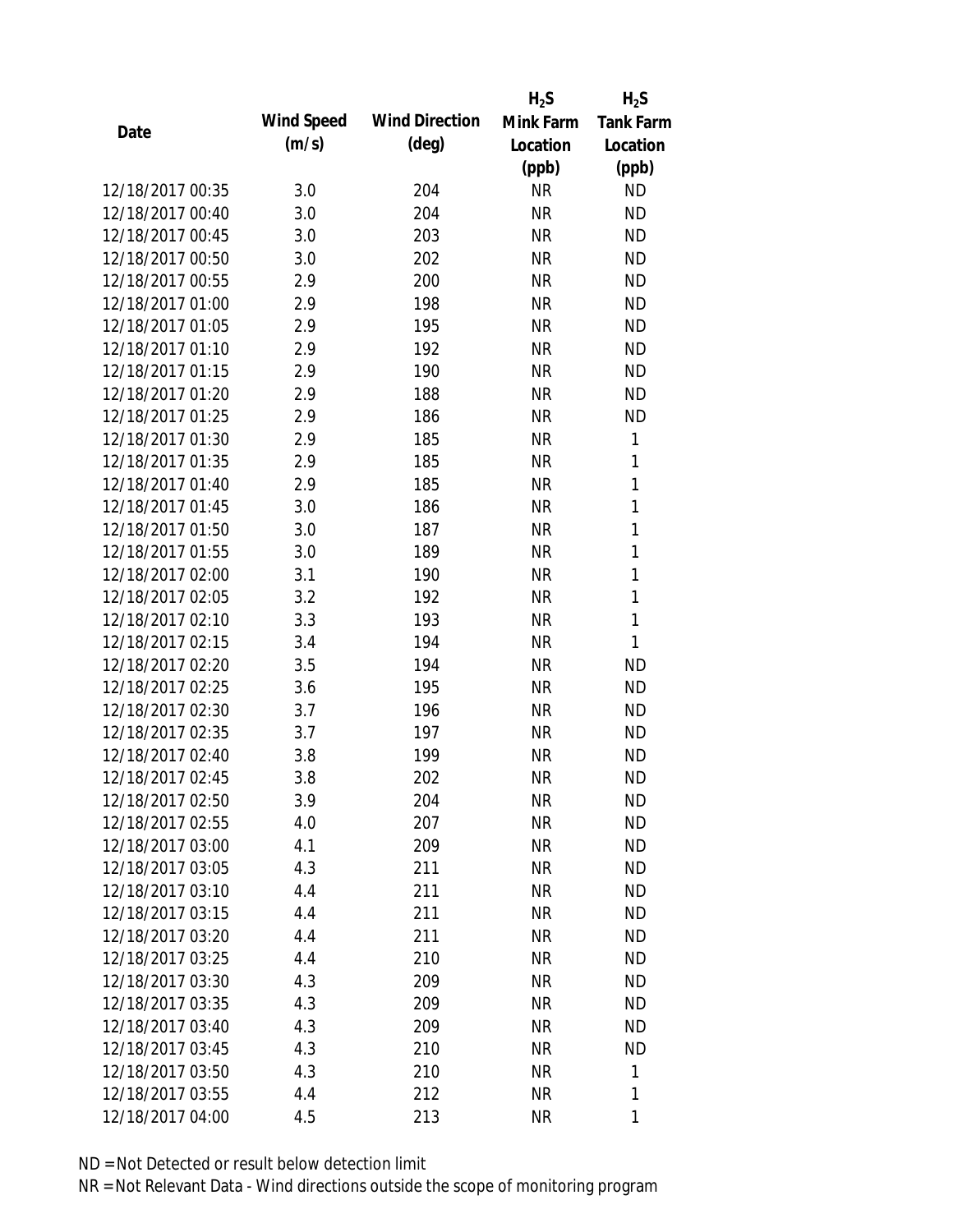|                  |            |                       | $H_2S$    | $H_2S$           |
|------------------|------------|-----------------------|-----------|------------------|
| Date             | Wind Speed | <b>Wind Direction</b> | Mink Farm | <b>Tank Farm</b> |
|                  | (m/s)      | $(\text{deg})$        | Location  | Location         |
|                  |            |                       | (ppb)     | (ppb)            |
| 12/18/2017 04:05 | 4.5        | 214                   | <b>NR</b> | 1                |
| 12/18/2017 04:10 | 4.6        | 215                   | <b>NR</b> | <b>ND</b>        |
| 12/18/2017 04:15 | 4.7        | 216                   | <b>NR</b> | <b>ND</b>        |
| 12/18/2017 04:20 | 4.7        | 217                   | <b>NR</b> | <b>ND</b>        |
| 12/18/2017 04:25 | 4.7        | 218                   | <b>NR</b> | <b>ND</b>        |
| 12/18/2017 04:30 | 4.8        | 219                   | <b>NR</b> | <b>ND</b>        |
| 12/18/2017 04:35 | 4.7        | 220                   | <b>NR</b> | <b>ND</b>        |
| 12/18/2017 04:40 | 4.7        | 222                   | <b>NR</b> | <b>ND</b>        |
| 12/18/2017 04:45 | 4.6        | 223                   | <b>NR</b> | <b>ND</b>        |
| 12/18/2017 04:50 | 4.4        | 225                   | <b>NR</b> | <b>ND</b>        |
| 12/18/2017 04:55 | 4.3        | 227                   | <b>NR</b> | $\mathbf{1}$     |
| 12/18/2017 05:00 | 4.2        | 229                   | <b>NR</b> | 1                |
| 12/18/2017 05:05 | 4.1        | 231                   | <b>ND</b> | <b>ND</b>        |
| 12/18/2017 05:10 | 4.1        | 234                   | <b>ND</b> | <b>ND</b>        |
| 12/18/2017 05:15 | 4.1        | 237                   | <b>ND</b> | <b>ND</b>        |
| 12/18/2017 05:20 | 4.2        | 240                   | <b>ND</b> | <b>ND</b>        |
| 12/18/2017 05:25 | 4.3        | 243                   | <b>ND</b> | <b>ND</b>        |
| 12/18/2017 05:30 | 4.5        | 245                   | <b>ND</b> | <b>ND</b>        |
| 12/18/2017 05:35 | 4.7        | 247                   | <b>ND</b> | <b>ND</b>        |
| 12/18/2017 05:40 | 4.9        | 248                   | <b>ND</b> | <b>ND</b>        |
| 12/18/2017 05:45 | 5.0        | 249                   | <b>ND</b> | 1                |
| 12/18/2017 05:50 | 5.2        | 249                   | <b>ND</b> | 1                |
| 12/18/2017 05:55 | 5.2        | 249                   | <b>ND</b> | 1                |
| 12/18/2017 06:00 | 5.3        | 249                   | <b>ND</b> | $\mathbf{1}$     |
| 12/18/2017 06:05 | 5.3        | 249                   | <b>ND</b> | 1                |
| 12/18/2017 06:10 | 5.3        | 250                   | <b>ND</b> | $\mathbf{1}$     |
| 12/18/2017 06:15 | 5.2        | 250                   | <b>ND</b> | 1                |
| 12/18/2017 06:20 | 5.2        | 251                   | ND        | 1                |
| 12/18/2017 06:25 | 5.1        | 251                   | <b>ND</b> | 1                |
| 12/18/2017 06:30 | 5.1        | 251                   | <b>ND</b> | 1                |
| 12/18/2017 06:35 | 5.1        | 251                   | ND        | 1                |
| 12/18/2017 06:40 | 5.2        | 251                   | <b>ND</b> | 1                |
| 12/18/2017 06:45 | 5.3        | 251                   | ND        | 1                |
| 12/18/2017 06:50 | 5.4        | 251                   | <b>ND</b> | 1                |
| 12/18/2017 06:55 | 5.4        | 250                   | <b>ND</b> | 1                |
| 12/18/2017 07:00 | 5.3        | 250                   | ND        | 1                |
| 12/18/2017 07:05 | 5.2        | 250                   | ND        | 1                |
| 12/18/2017 07:10 | 5.0        | 250                   | ND        | 1                |
| 12/18/2017 07:15 | 4.9        | 250                   | <b>ND</b> | 1                |
| 12/18/2017 07:20 | 4.8        | 250                   | <b>ND</b> | 1                |
| 12/18/2017 07:25 | 4.8        | 250                   | ND        | 1                |
| 12/18/2017 07:30 | 4.8        | 250                   | ND        | 1                |
|                  |            |                       |           |                  |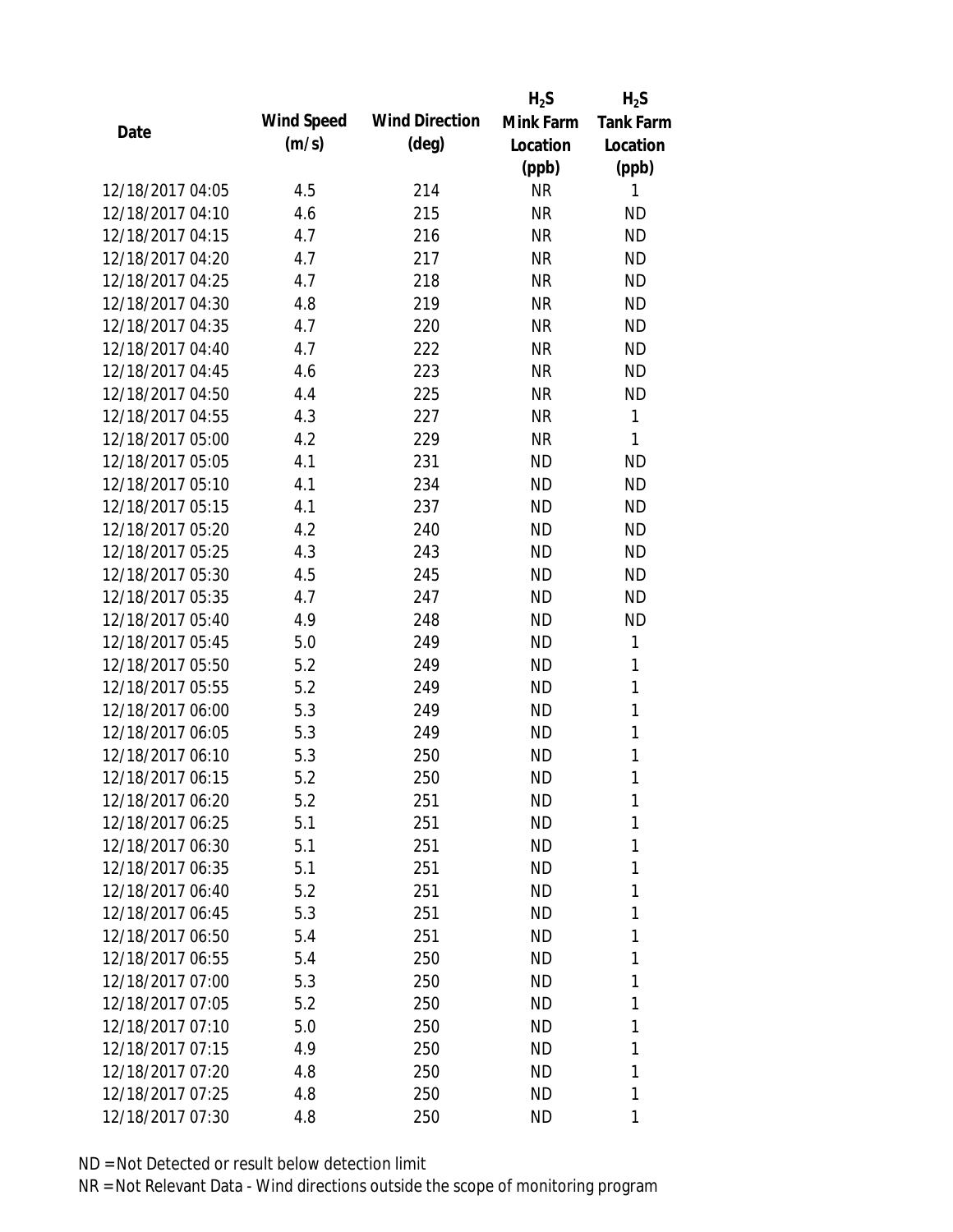|                  |            |                       | $H_2S$    | $H_2S$           |
|------------------|------------|-----------------------|-----------|------------------|
| Date             | Wind Speed | <b>Wind Direction</b> | Mink Farm | <b>Tank Farm</b> |
|                  | (m/s)      | $(\text{deg})$        | Location  | Location         |
|                  |            |                       | (ppb)     | (ppb)            |
| 12/18/2017 07:35 | 4.8        | 251                   | <b>ND</b> | 1                |
| 12/18/2017 07:40 | 4.9        | 250                   | <b>ND</b> | 1                |
| 12/18/2017 07:45 | 4.9        | 249                   | <b>ND</b> | 1                |
| 12/18/2017 07:50 | 4.8        | 247                   | <b>ND</b> | 1                |
| 12/18/2017 07:55 | 4.7        | 243                   | <b>ND</b> | 1                |
| 12/18/2017 08:00 | 4.6        | 239                   | <b>ND</b> | 1                |
| 12/18/2017 08:05 | 4.4        | 233                   | <b>ND</b> | 1                |
| 12/18/2017 08:10 | 4.2        | 227                   | <b>NR</b> | 1                |
| 12/18/2017 08:15 | 4.1        | 224                   | <b>NR</b> | 1                |
| 12/18/2017 08:20 | 4.0        | 222                   | <b>NR</b> | 1                |
| 12/18/2017 08:25 | 3.9        | 221                   | <b>NR</b> | 1                |
| 12/18/2017 08:30 | 4.0        | 221                   | <b>NR</b> | 1                |
| 12/18/2017 08:35 | 4.1        | 222                   | <b>NR</b> | 1                |
| 12/18/2017 08:40 | 4.1        | 224                   | <b>NR</b> | 1                |
| 12/18/2017 08:45 | 4.2        | 224                   | <b>NR</b> | 1                |
| 12/18/2017 08:50 | 4.3        | 223                   | <b>NR</b> | 1                |
| 12/18/2017 08:55 | 4.4        | 223                   | <b>NR</b> | 1                |
| 12/18/2017 09:00 | 4.4        | 223                   | <b>NR</b> | 1                |
| 12/18/2017 09:05 | 4.3        | 222                   | <b>NR</b> | 1                |
| 12/18/2017 09:10 | 4.4        | 220                   | <b>NR</b> | 1                |
| 12/18/2017 09:15 | 4.4        | 219                   | <b>NR</b> | 1                |
| 12/18/2017 09:20 | 4.3        | 218                   | <b>NR</b> | 1                |
| 12/18/2017 09:25 | 4.3        | 217                   | <b>NR</b> | 1                |
| 12/18/2017 09:30 | 4.3        | 215                   | <b>NR</b> | 1                |
| 12/18/2017 09:35 | 4.3        | 214                   | <b>NR</b> | 1                |
| 12/18/2017 09:40 | 4.3        | 212                   | <b>NR</b> | 1                |
| 12/18/2017 09:45 | 4.2        | 211                   | <b>NR</b> | 1                |
| 12/18/2017 09:50 | 4.2        | 210                   | <b>NR</b> | 1                |
| 12/18/2017 09:55 | 4.2        | 209                   | <b>NR</b> | 1                |
| 12/18/2017 10:00 | 4.3        | 209                   | <b>NR</b> | 1                |
| 12/18/2017 10:05 | 4.5        | 210                   | <b>NR</b> | <b>ND</b>        |
| 12/18/2017 10:10 | 4.7        | 211                   | <b>NR</b> | <b>ND</b>        |
| 12/18/2017 10:15 | 5.0        | 212                   | <b>NR</b> | <b>ND</b>        |
| 12/18/2017 10:20 | 5.2        | 214                   | <b>NR</b> | <b>ND</b>        |
| 12/18/2017 10:25 | 5.5        | 216                   | <b>NR</b> | <b>ND</b>        |
| 12/18/2017 10:30 | 5.8        | 217                   | <b>NR</b> | <b>ND</b>        |
| 12/18/2017 10:35 | 6.0        | 218                   | NR        | <b>ND</b>        |
| 12/18/2017 10:40 | 6.2        | 219                   | NR        | <b>ND</b>        |
| 12/18/2017 10:45 | 6.3        | 220                   | <b>NR</b> | <b>ND</b>        |
| 12/18/2017 10:50 | 6.3        | 220                   | <b>NR</b> | <b>ND</b>        |
| 12/18/2017 10:55 | 6.2        | 220                   | <b>NR</b> | <b>ND</b>        |
| 12/18/2017 11:00 | 6.1        | 221                   | <b>NR</b> | <b>ND</b>        |
|                  |            |                       |           |                  |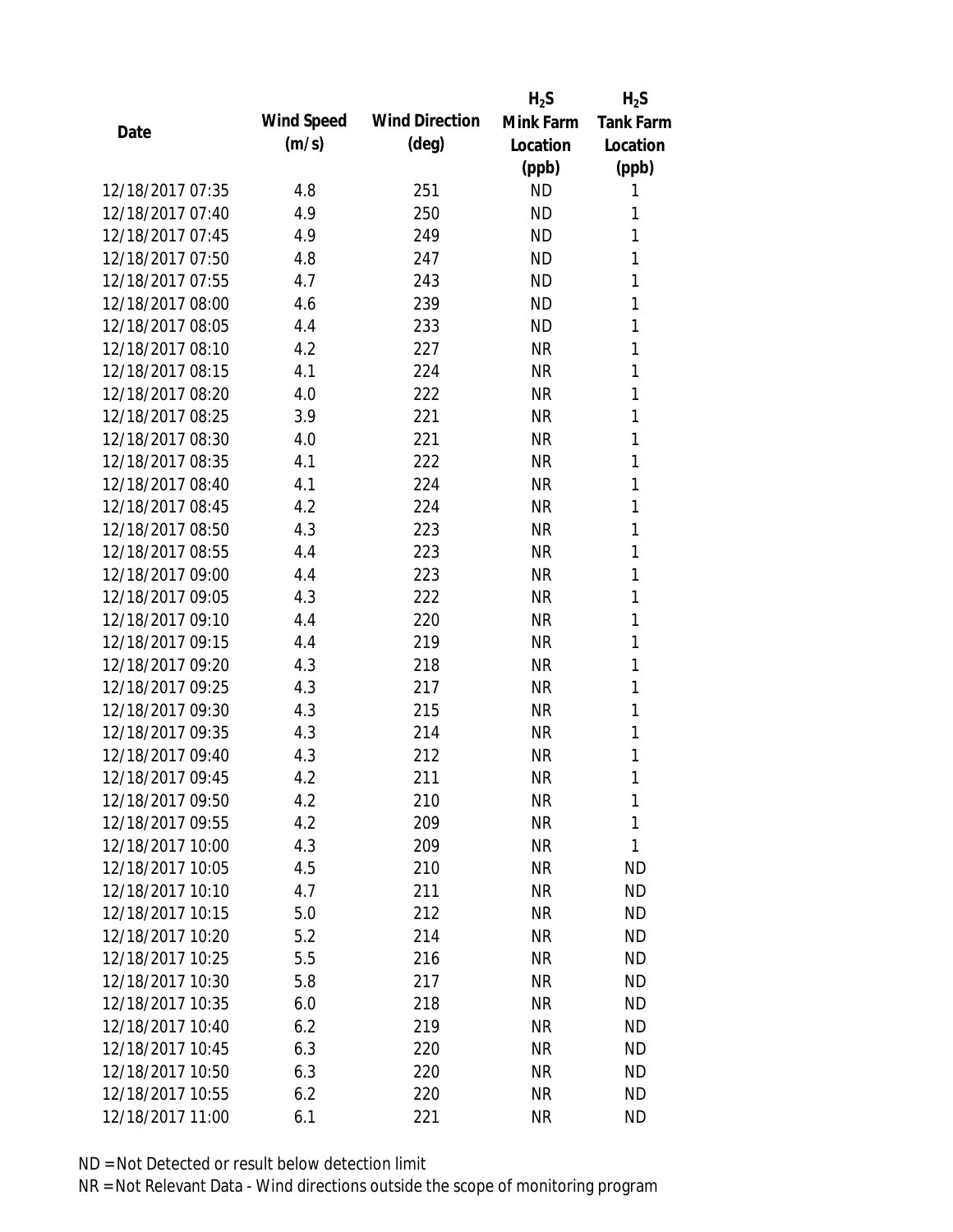|                  |            |                       | $H_2S$    | $H_2S$           |
|------------------|------------|-----------------------|-----------|------------------|
| Date             | Wind Speed | <b>Wind Direction</b> | Mink Farm | <b>Tank Farm</b> |
|                  | (m/s)      | $(\text{deg})$        | Location  | Location         |
|                  |            |                       | (ppb)     | (ppb)            |
| 12/18/2017 11:05 | 5.9        | 223                   | <b>NR</b> | <b>ND</b>        |
| 12/18/2017 11:10 | 5.8        | 226                   | <b>NR</b> | <b>ND</b>        |
| 12/18/2017 11:15 | 5.6        | 229                   | <b>NR</b> | 1                |
| 12/18/2017 11:20 | 5.5        | 232                   | <b>ND</b> | 1                |
| 12/18/2017 11:25 | 5.5        | 236                   | <b>ND</b> | 1                |
| 12/18/2017 11:30 | 5.5        | 238                   | <b>ND</b> | 1                |
| 12/18/2017 11:35 | 5.6        | 241                   | <b>ND</b> | 1                |
| 12/18/2017 11:40 | 5.6        | 244                   | <b>ND</b> | 1                |
| 12/18/2017 11:45 | 5.5        | 247                   | <b>ND</b> | 1                |
| 12/18/2017 11:50 | 5.4        | 250                   | <b>ND</b> | 1                |
| 12/18/2017 11:55 | 5.2        | 253                   | <b>ND</b> | 1                |
| 12/18/2017 12:00 | 5.0        | 257                   | <b>ND</b> | 1                |
| 12/18/2017 12:05 | 4.7        | 261                   | <b>ND</b> | 1                |
| 12/18/2017 12:10 | 4.4        | 264                   | <b>ND</b> | 1                |
| 12/18/2017 12:15 | 4.2        | 266                   | <b>ND</b> | 1                |
| 12/18/2017 12:20 | 4.1        | 268                   | <b>ND</b> | 1                |
| 12/18/2017 12:25 | 4.0        | 269                   | <b>ND</b> | 1                |
| 12/18/2017 12:30 | 3.9        | 270                   | <b>ND</b> | 1                |
| 12/18/2017 12:35 | 4.0        | 270                   | <b>ND</b> | 1                |
| 12/18/2017 12:40 | 4.1        | 271                   | <b>ND</b> | 1                |
| 12/18/2017 12:45 | 4.2        | 271                   | <b>ND</b> | 1                |
| 12/18/2017 12:50 | 4.3        | 272                   | <b>ND</b> | 1                |
| 12/18/2017 12:55 | 4.3        | 272                   | <b>ND</b> | 1                |
| 12/18/2017 13:00 | 4.3        | 271                   | <b>ND</b> | 1                |
| 12/18/2017 13:05 | 4.3        | 270                   | <b>ND</b> | 1                |
| 12/18/2017 13:10 | 4.1        | 268                   | <b>ND</b> | 1                |
| 12/18/2017 13:15 | 4.1        | 265                   | <b>ND</b> | 1                |
| 12/18/2017 13:20 | 4.1        | 262                   | <b>ND</b> | 1                |
| 12/18/2017 13:25 | 4.2        | 259                   | <b>ND</b> | 1                |
| 12/18/2017 13:30 | 4.4        | 256                   | ND        | 1                |
| 12/18/2017 13:35 | 4.7        | 254                   | <b>ND</b> | 1                |
| 12/18/2017 13:40 | 5.0        | 252                   | <b>ND</b> | 1                |
| 12/18/2017 13:45 | 5.3        | 251                   | <b>ND</b> | <b>ND</b>        |
| 12/18/2017 13:50 | 5.5        | 250                   | <b>ND</b> | <b>ND</b>        |
| 12/18/2017 13:55 | 5.6        | 250                   | <b>ND</b> | <b>ND</b>        |
| 12/18/2017 14:00 | 5.7        | 250                   | <b>ND</b> | <b>ND</b>        |
| 12/18/2017 14:05 | 5.8        | 249                   | ND        | <b>ND</b>        |
| 12/18/2017 14:10 | 5.8        | 249                   | ND        | <b>ND</b>        |
| 12/18/2017 14:15 | 5.9        | 249                   | <b>ND</b> | <b>ND</b>        |
| 12/18/2017 14:20 | 6.0        | 249                   | <b>ND</b> | <b>ND</b>        |
| 12/18/2017 14:25 | 6.1        | 250                   | <b>ND</b> | <b>ND</b>        |
| 12/18/2017 14:30 | 6.3        | 251                   | <b>ND</b> | <b>ND</b>        |
|                  |            |                       |           |                  |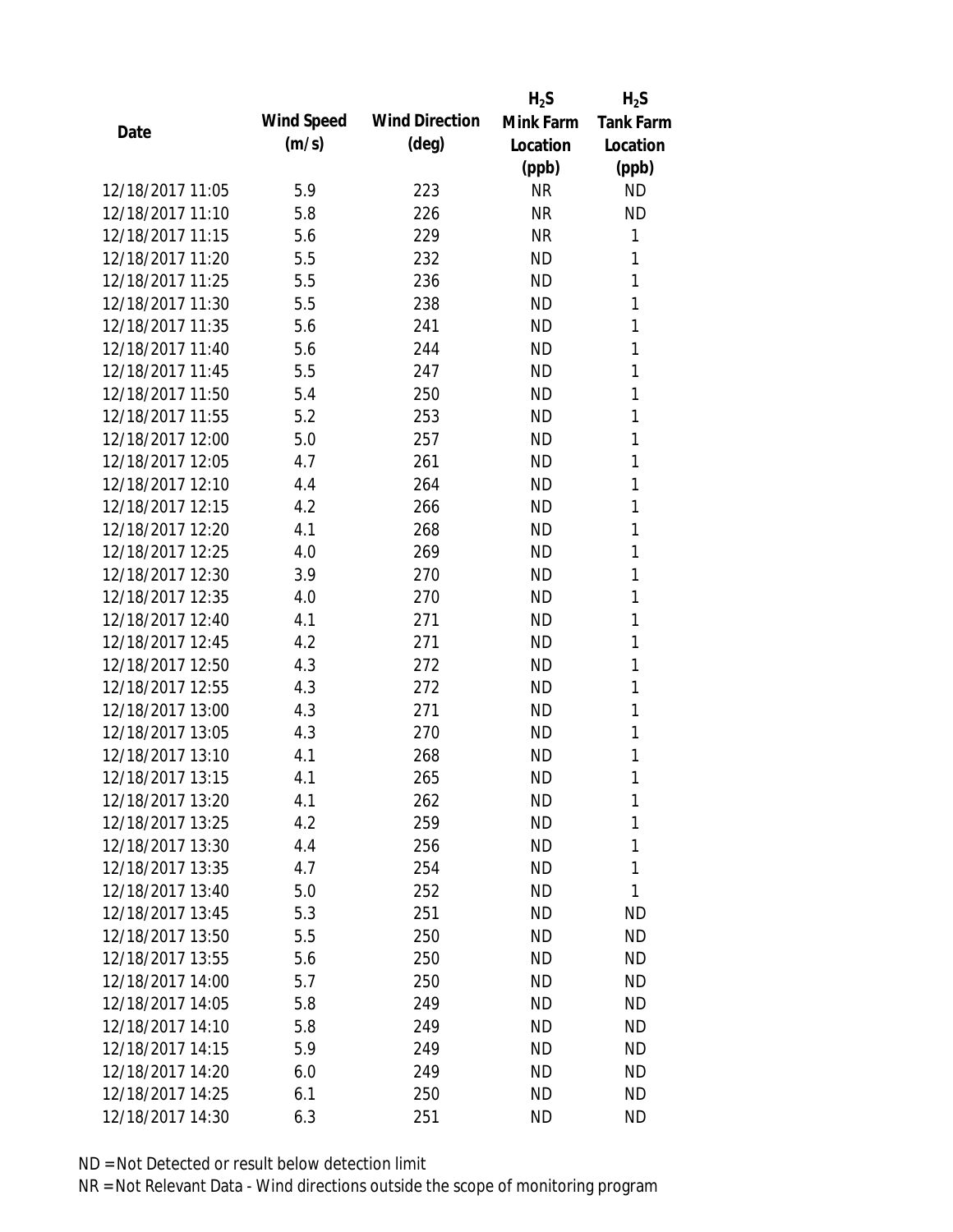|                  |            |                       | $H_2S$    | $H_2S$           |
|------------------|------------|-----------------------|-----------|------------------|
|                  | Wind Speed | <b>Wind Direction</b> | Mink Farm | <b>Tank Farm</b> |
| Date             | (m/s)      | $(\text{deg})$        | Location  | Location         |
|                  |            |                       | (ppb)     | (ppb)            |
| 12/18/2017 14:35 | 6.5        | 252                   | <b>ND</b> | <b>ND</b>        |
| 12/18/2017 14:40 | 6.6        | 253                   | <b>ND</b> | <b>ND</b>        |
| 12/18/2017 14:45 | 6.8        | 253                   | <b>ND</b> | <b>ND</b>        |
| 12/18/2017 14:50 | 6.9        | 253                   | <b>ND</b> | <b>ND</b>        |
| 12/18/2017 14:55 | 6.9        | 252                   | <b>ND</b> | 1                |
| 12/18/2017 15:00 | 6.9        | 251                   | <b>ND</b> | 1                |
| 12/18/2017 15:05 | 6.8        | 250                   | <b>ND</b> | 1                |
| 12/18/2017 15:10 | 6.6        | 250                   | <b>ND</b> | 1                |
| 12/18/2017 15:15 | 6.4        | 250                   | <b>ND</b> | 1                |
| 12/18/2017 15:20 | 6.3        | 251                   | <b>ND</b> | 1                |
| 12/18/2017 15:25 | 6.1        | 252                   | ND        | 1                |
| 12/18/2017 15:30 | 5.9        | 253                   | <b>ND</b> | 1                |
| 12/18/2017 15:35 | 5.8        | 254                   | <b>ND</b> | 1                |
| 12/18/2017 15:40 | 5.7        | 254                   | <b>ND</b> | 1                |
| 12/18/2017 15:45 | 5.7        | 253                   | <b>ND</b> | 1                |
| 12/18/2017 15:50 | 5.7        | 252                   | <b>ND</b> | 1                |
| 12/18/2017 15:55 | 5.7        | 251                   | <b>ND</b> | 1                |
| 12/18/2017 16:00 | 5.8        | 251                   | <b>ND</b> | 1                |
| 12/18/2017 16:05 | 6.0        | 250                   | <b>ND</b> | 1                |
| 12/18/2017 16:10 | 6.1        | 249                   | <b>ND</b> | 1                |
| 12/18/2017 16:15 | 6.2        | 248                   | <b>ND</b> | 1                |
| 12/18/2017 16:20 | 6.3        | 247                   | <b>ND</b> | 1                |
| 12/18/2017 16:25 | 6.3        | 247                   | <b>ND</b> | 1                |
| 12/18/2017 16:30 | 6.2        | 247                   | <b>ND</b> | 1                |
| 12/18/2017 16:35 | 6.1        | 248                   | <b>ND</b> | 1                |
| 12/18/2017 16:40 | 5.8        | 249                   | <b>ND</b> | 1                |
| 12/18/2017 16:45 | 5.7        | 250                   | <b>ND</b> | 1                |
| 12/18/2017 16:50 | 5.5        | 251                   | ΝD        | ND               |
| 12/18/2017 16:55 | 5.4        | 252                   | <b>ND</b> | <b>ND</b>        |
| 12/18/2017 17:00 | 5.3        | 253                   | ND        | <b>ND</b>        |
| 12/18/2017 17:05 | 5.2        | 254                   | <b>ND</b> | <b>ND</b>        |
| 12/18/2017 17:10 | 5.2        | 254                   | <b>ND</b> | <b>ND</b>        |
| 12/18/2017 17:15 | 5.0        | 253                   | <b>ND</b> | <b>ND</b>        |
| 12/18/2017 17:20 | 4.8        | 252                   | <b>ND</b> | 1                |
| 12/18/2017 17:25 | 4.5        | 249                   | <b>ND</b> | 1                |
| 12/18/2017 17:30 | 4.3        | 245                   | <b>ND</b> | 1                |
| 12/18/2017 17:35 | 4.0        | 240                   | ND.       | ND               |
| 12/18/2017 17:40 | 3.8        | 234                   | ΝD        | <b>ND</b>        |
| 12/18/2017 17:45 | 3.7        | 227                   | <b>NR</b> | <b>ND</b>        |
| 12/18/2017 17:50 | 3.6        | 221                   | <b>NR</b> | ND               |
| 12/18/2017 17:55 | 3.6        | 215                   | <b>NR</b> | <b>ND</b>        |
| 12/18/2017 18:00 | 3.6        | 211                   | <b>NR</b> | <b>ND</b>        |
|                  |            |                       |           |                  |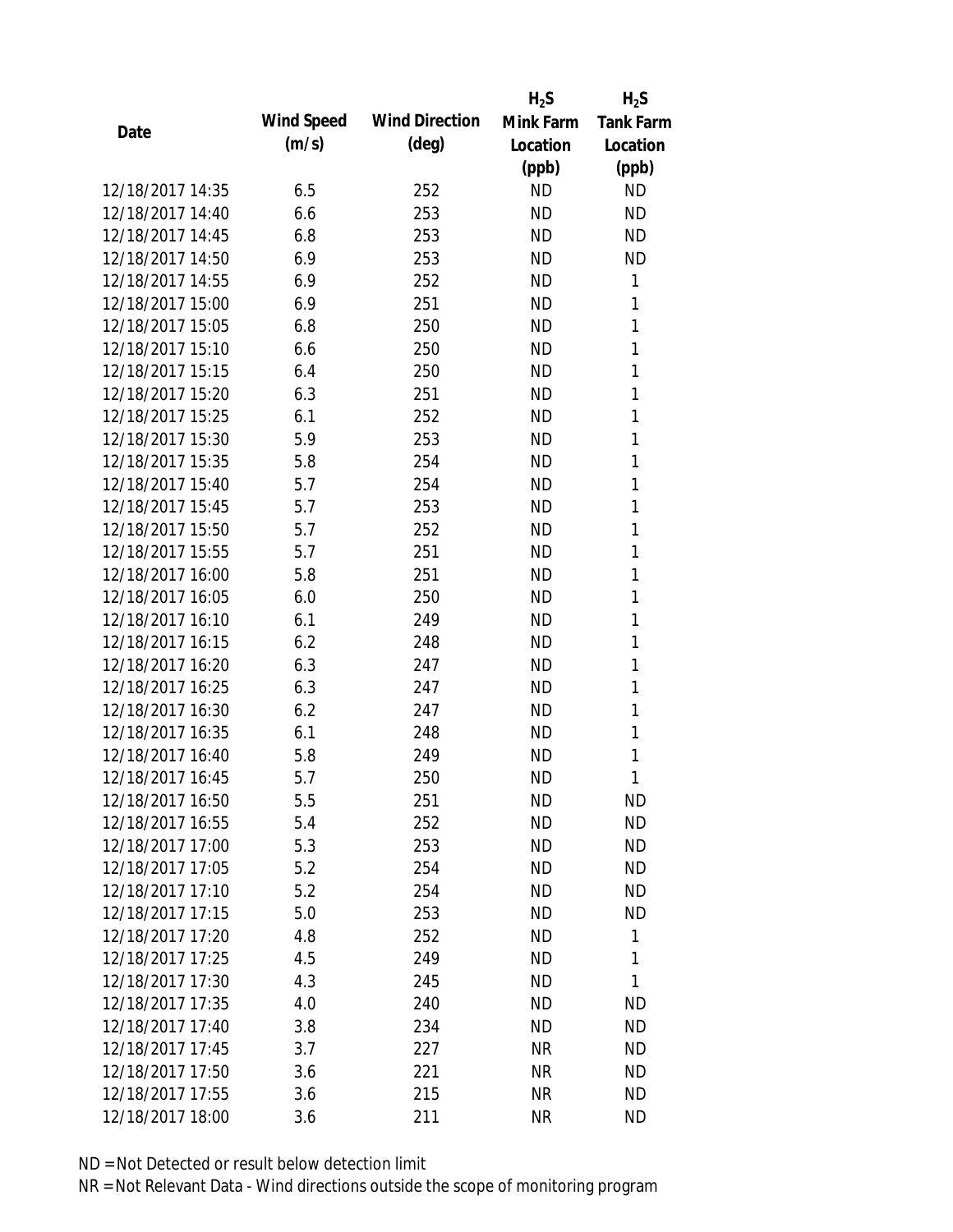|                  |            |                       | $H_2S$    | $H_2S$           |
|------------------|------------|-----------------------|-----------|------------------|
|                  | Wind Speed | <b>Wind Direction</b> | Mink Farm | <b>Tank Farm</b> |
| Date             | (m/s)      | $(\text{deg})$        | Location  | Location         |
|                  |            |                       | (ppb)     | (ppb)            |
| 12/18/2017 18:05 | 3.6        | 207                   | <b>NR</b> | <b>ND</b>        |
| 12/18/2017 18:10 | 3.6        | 204                   | <b>NR</b> | <b>ND</b>        |
| 12/18/2017 18:15 | 3.5        | 202                   | <b>NR</b> | 1                |
| 12/18/2017 18:20 | 3.4        | 200                   | <b>NR</b> | 1                |
| 12/18/2017 18:25 | 3.3        | 198                   | <b>NR</b> | $\mathbf{1}$     |
| 12/18/2017 18:30 | 3.2        | 196                   | <b>NR</b> | 1                |
| 12/18/2017 18:35 | 3.2        | 195                   | <b>NR</b> | 1                |
| 12/18/2017 18:40 | 3.2        | 194                   | <b>NR</b> | $\mathbf{1}$     |
| 12/18/2017 18:45 | 3.2        | 193                   | <b>NR</b> | 1                |
| 12/18/2017 18:50 | 3.2        | 193                   | <b>NR</b> | 1                |
| 12/18/2017 18:55 | 3.2        | 193                   | <b>NR</b> | 1                |
| 12/18/2017 19:00 | 3.2        | 192                   | <b>NR</b> | 1                |
| 12/18/2017 19:05 | 3.3        | 192                   | <b>NR</b> | 1                |
| 12/18/2017 19:10 | 3.3        | 192                   | <b>NR</b> | 1                |
| 12/18/2017 19:15 | 3.3        | 193                   | <b>NR</b> | <b>ND</b>        |
| 12/18/2017 19:20 | 3.4        | 193                   | <b>NR</b> | <b>ND</b>        |
| 12/18/2017 19:25 | 3.5        | 193                   | <b>NR</b> | <b>ND</b>        |
| 12/18/2017 19:30 | 3.5        | 195                   | <b>NR</b> | <b>ND</b>        |
| 12/18/2017 19:35 | 3.6        | 196                   | <b>NR</b> | <b>ND</b>        |
| 12/18/2017 19:40 | 3.7        | 197                   | <b>NR</b> | <b>ND</b>        |
| 12/18/2017 19:45 | 3.8        | 198                   | <b>NR</b> | <b>ND</b>        |
| 12/18/2017 19:50 | 3.9        | 200                   | <b>NR</b> | <b>ND</b>        |
| 12/18/2017 19:55 | 4.0        | 202                   | <b>NR</b> | <b>ND</b>        |
| 12/18/2017 20:00 | 4.1        | 203                   | <b>NR</b> | 1                |
| 12/18/2017 20:05 | 4.2        | 204                   | <b>NR</b> | 1                |
| 12/18/2017 20:10 | 4.4        | 205                   | <b>NR</b> | 1                |
| 12/18/2017 20:15 | 4.5        | 206                   | <b>NR</b> | 1                |
| 12/18/2017 20:20 | 4.7        | 207                   | <b>NR</b> | <b>ND</b>        |
| 12/18/2017 20:25 | 4.9        | 208                   | <b>NR</b> | <b>ND</b>        |
| 12/18/2017 20:30 | 5.0        | 209                   | NR        | <b>ND</b>        |
| 12/18/2017 20:35 | 5.2        | 210                   | <b>NR</b> | <b>ND</b>        |
| 12/18/2017 20:40 | 5.3        | 211                   | <b>NR</b> | <b>ND</b>        |
| 12/18/2017 20:45 | 5.4        | 212                   | <b>NR</b> | <b>ND</b>        |
| 12/18/2017 20:50 | 5.5        | 213                   | <b>NR</b> | <b>ND</b>        |
| 12/18/2017 20:55 | 5.6        | 214                   | <b>NR</b> | <b>ND</b>        |
| 12/18/2017 21:00 | 5.8        | 215                   | <b>NR</b> | <b>ND</b>        |
| 12/18/2017 21:05 | 5.9        | 215                   | <b>NR</b> | <b>ND</b>        |
| 12/18/2017 21:10 | 6.0        | 216                   | NR        | <b>ND</b>        |
| 12/18/2017 21:15 | 6.2        | 216                   | <b>NR</b> | <b>ND</b>        |
| 12/18/2017 21:20 | 6.3        | 216                   | <b>NR</b> | <b>ND</b>        |
| 12/18/2017 21:25 | 6.3        | 216                   | <b>NR</b> | <b>ND</b>        |
| 12/18/2017 21:30 | 6.3        | 216                   | <b>NR</b> | <b>ND</b>        |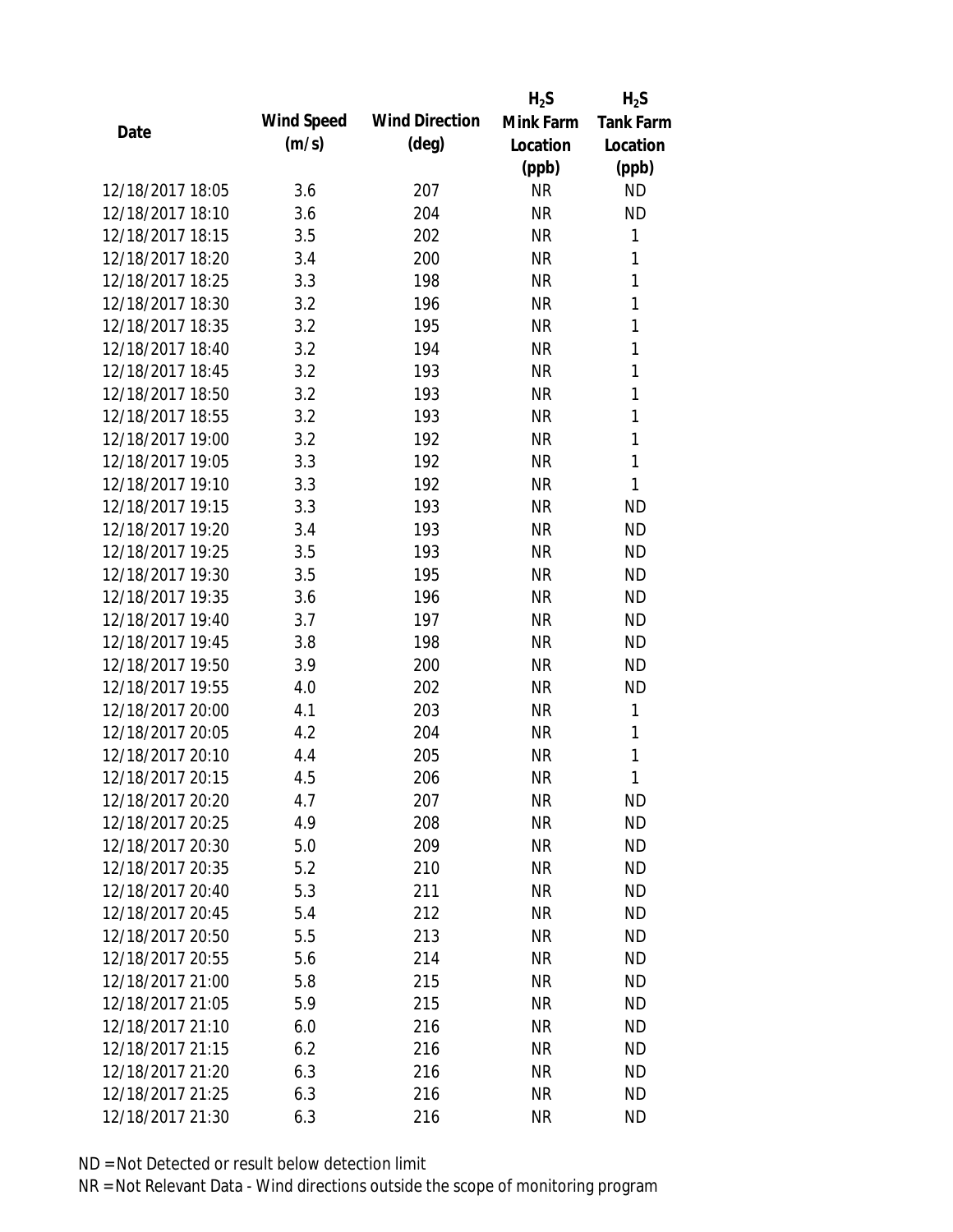|                  |            |                       | $H_2S$    | $H_2S$           |
|------------------|------------|-----------------------|-----------|------------------|
|                  | Wind Speed | <b>Wind Direction</b> | Mink Farm | <b>Tank Farm</b> |
| Date             | (m/s)      | $(\text{deg})$        | Location  | Location         |
|                  |            |                       | (ppb)     | (ppb)            |
| 12/18/2017 21:35 | 6.3        | 216                   | <b>NR</b> | 1                |
| 12/18/2017 21:40 | 6.3        | 217                   | <b>NR</b> | 1                |
| 12/18/2017 21:45 | 6.3        | 216                   | <b>NR</b> | 1                |
| 12/18/2017 21:50 | 6.2        | 216                   | <b>NR</b> | 1                |
| 12/18/2017 21:55 | 6.2        | 216                   | <b>NR</b> | 1                |
| 12/18/2017 22:00 | 6.3        | 216                   | <b>NR</b> | 1                |
| 12/18/2017 22:05 | 6.3        | 217                   | <b>NR</b> | 1                |
| 12/18/2017 22:10 | 6.4        | 217                   | <b>NR</b> | 1                |
| 12/18/2017 22:15 | 6.5        | 218                   | <b>NR</b> | <b>ND</b>        |
| 12/18/2017 22:20 | 6.5        | 218                   | <b>NR</b> | <b>ND</b>        |
| 12/18/2017 22:25 | 6.6        | 219                   | <b>NR</b> | <b>ND</b>        |
| 12/18/2017 22:30 | 6.7        | 219                   | <b>NR</b> | <b>ND</b>        |
| 12/18/2017 22:35 | 6.7        | 220                   | <b>NR</b> | <b>ND</b>        |
| 12/18/2017 22:40 | 6.8        | 220                   | <b>NR</b> | <b>ND</b>        |
| 12/18/2017 22:45 | 6.8        | 220                   | <b>NR</b> | <b>ND</b>        |
| 12/18/2017 22:50 | 6.8        | 221                   | <b>NR</b> | <b>ND</b>        |
| 12/18/2017 22:55 | 6.7        | 221                   | <b>NR</b> | <b>ND</b>        |
| 12/18/2017 23:00 | 6.7        | 222                   | <b>NR</b> | <b>ND</b>        |
| 12/18/2017 23:05 | 6.7        | 222                   | <b>NR</b> | <b>ND</b>        |
| 12/18/2017 23:10 | 6.7        | 222                   | <b>NR</b> | <b>ND</b>        |
| 12/18/2017 23:15 | 6.7        | 222                   | <b>NR</b> | 1                |
| 12/18/2017 23:20 | 6.9        | 222                   | <b>NR</b> | 1                |
| 12/18/2017 23:25 | 7.0        | 222                   | <b>NR</b> | <b>ND</b>        |
| 12/18/2017 23:30 | 7.1        | 222                   | <b>NR</b> | <b>ND</b>        |
| 12/18/2017 23:35 | 7.3        | 222                   | <b>NR</b> | <b>ND</b>        |
| 12/18/2017 23:40 | 7.4        | 222                   | <b>NR</b> | <b>ND</b>        |
| 12/18/2017 23:45 | 7.5        | 222                   | <b>NR</b> | <b>ND</b>        |
| 12/18/2017 23:50 | 7.5        | 223                   | <b>NR</b> | <b>ND</b>        |
| 12/18/2017 23:55 | 7.5        | 223                   | <b>NR</b> | 1                |
| 12/18/2017 24:00 | 7.5        | 223                   | NR        | 1                |
| 12/19/2017 00:05 | 7.5        | 223                   | NR        | 1                |
| 12/19/2017 00:10 | 7.5        | 223                   | <b>NR</b> | 1                |
| 12/19/2017 00:15 | 7.5        | 223                   | NR        | 1                |
| 12/19/2017 00:20 | 7.5        | 223                   | <b>NR</b> | 1                |
| 12/19/2017 00:25 |            |                       |           | 1                |
| 12/19/2017 00:30 | 7.4        | 223                   | NR        | 1                |
|                  | 7.4        | 223                   | NR        |                  |
| 12/19/2017 00:35 | 7.4        | 224                   | NR        | 1                |
| 12/19/2017 00:40 | 7.3        | 224                   | NR        | 1                |
| 12/19/2017 00:45 | 7.3        | 223                   | <b>NR</b> | 1                |
| 12/19/2017 00:50 | 7.2        | 223                   | NR        | 1                |
| 12/19/2017 00:55 | 7.2        | 223                   | NR        | <b>ND</b>        |
| 12/19/2017 01:00 | 7.3        | 223                   | NR        | <b>ND</b>        |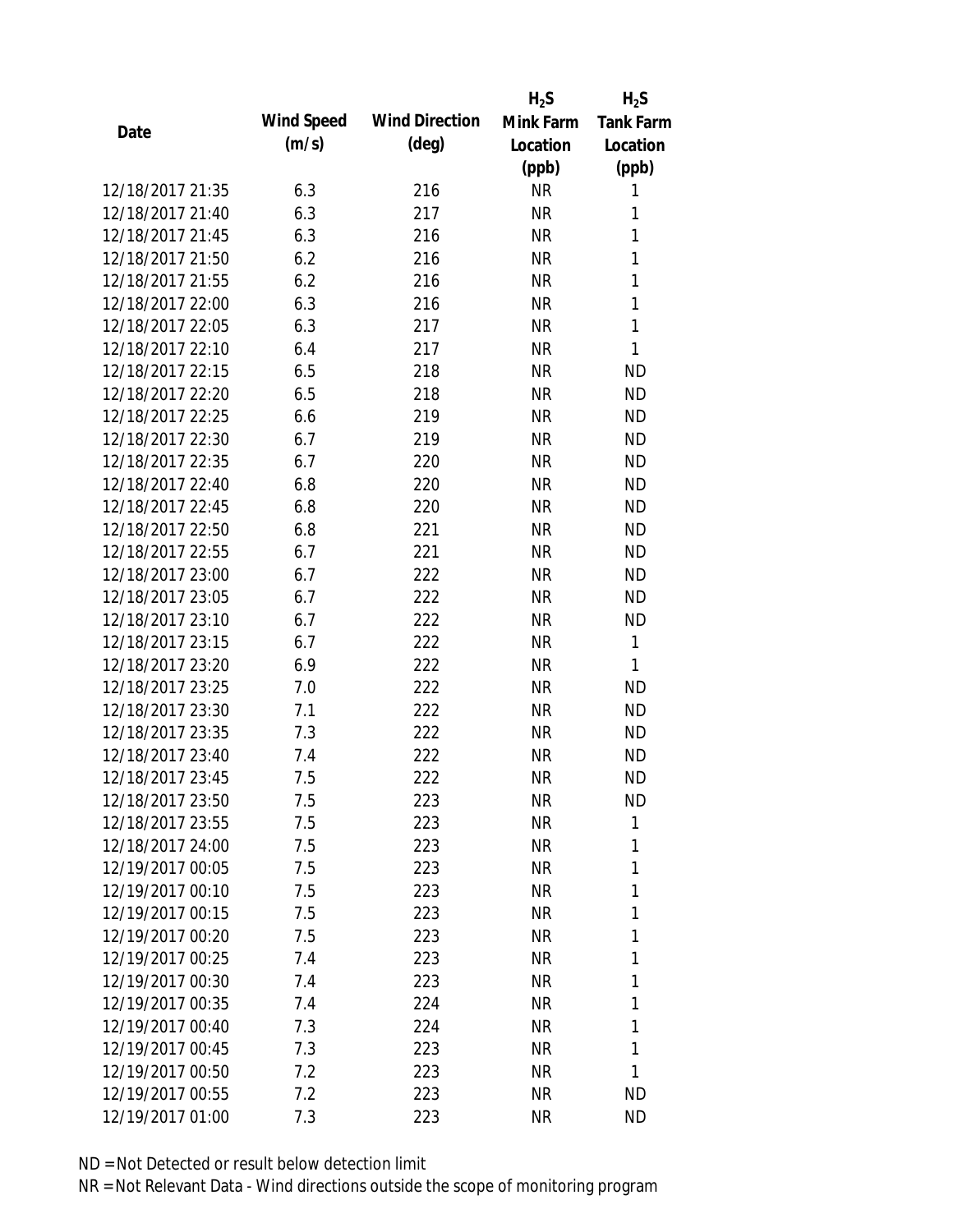|                  |            |                       | $H_2S$    | $H_2S$           |
|------------------|------------|-----------------------|-----------|------------------|
|                  | Wind Speed | <b>Wind Direction</b> | Mink Farm | <b>Tank Farm</b> |
| Date             | (m/s)      | $(\text{deg})$        | Location  | Location         |
|                  |            |                       | (ppb)     | (ppb)            |
| 12/19/2017 01:05 | 7.3        | 223                   | <b>NR</b> | <b>ND</b>        |
| 12/19/2017 01:10 | 7.3        | 223                   | <b>NR</b> | <b>ND</b>        |
| 12/19/2017 01:15 | 7.2        | 224                   | <b>NR</b> | <b>ND</b>        |
| 12/19/2017 01:20 | 7.1        | 224                   | <b>NR</b> | <b>ND</b>        |
| 12/19/2017 01:25 | 7.0        | 224                   | <b>NR</b> | <b>ND</b>        |
| 12/19/2017 01:30 | 6.8        | 224                   | <b>NR</b> | <b>ND</b>        |
| 12/19/2017 01:35 | 6.6        | 224                   | <b>NR</b> | 1                |
| 12/19/2017 01:40 | 6.3        | 224                   | <b>NR</b> | 1                |
| 12/19/2017 01:45 | 6.1        | 224                   | <b>NR</b> | $\mathbf{1}$     |
| 12/19/2017 01:50 | 5.9        | 224                   | <b>NR</b> | 1                |
| 12/19/2017 01:55 | 5.7        | 224                   | <b>NR</b> | 1                |
| 12/19/2017 02:00 | 5.5        | 224                   | <b>NR</b> | 1                |
| 12/19/2017 02:05 | 5.5        | 224                   | <b>NR</b> | 1                |
| 12/19/2017 02:10 | 5.6        | 224                   | <b>NR</b> | 1                |
| 12/19/2017 02:15 | 5.6        | 223                   | <b>NR</b> | 1                |
| 12/19/2017 02:20 | 5.7        | 223                   | <b>NR</b> | 1                |
| 12/19/2017 02:25 | 5.7        | 223                   | <b>NR</b> | 1                |
| 12/19/2017 02:30 | 5.7        | 223                   | <b>NR</b> | 1                |
| 12/19/2017 02:35 | 5.7        | 223                   | <b>NR</b> | 1                |
| 12/19/2017 02:40 | 5.6        | 222                   | <b>NR</b> | 1                |
| 12/19/2017 02:45 | 5.5        | 222                   | <b>NR</b> | 1                |
| 12/19/2017 02:50 | 5.5        | 222                   | <b>NR</b> | 1                |
| 12/19/2017 02:55 | 5.4        | 222                   | <b>NR</b> | 1                |
| 12/19/2017 03:00 | 5.3        | 222                   | <b>NR</b> | 1                |
| 12/19/2017 03:05 | 5.2        | 222                   | <b>NR</b> | 1                |
| 12/19/2017 03:10 | 5.2        | 222                   | <b>NR</b> | 1                |
| 12/19/2017 03:15 | 5.1        | 222                   | <b>NR</b> | 1                |
| 12/19/2017 03:20 | 5.1        | 222                   | NR        | 1                |
| 12/19/2017 03:25 | 5.0        | 221                   | <b>NR</b> | 1                |
| 12/19/2017 03:30 | 5.0        | 221                   | NR        | 1                |
| 12/19/2017 03:35 | 5.0        | 220                   | <b>NR</b> | <b>ND</b>        |
| 12/19/2017 03:40 | 5.0        | 219                   | <b>NR</b> | <b>ND</b>        |
| 12/19/2017 03:45 | 5.0        | 217                   | NR        | <b>ND</b>        |
| 12/19/2017 03:50 | 4.9        | 216                   | <b>NR</b> | <b>ND</b>        |
| 12/19/2017 03:55 | 4.8        | 215                   | <b>NR</b> | <b>ND</b>        |
| 12/19/2017 04:00 | 4.7        | 214                   | <b>NR</b> | <b>ND</b>        |
| 12/19/2017 04:05 | 4.6        | 212                   | NR        | <b>ND</b>        |
| 12/19/2017 04:10 | 4.4        | 211                   | NR        | <b>ND</b>        |
| 12/19/2017 04:15 | 4.3        | 209                   | <b>NR</b> | <b>ND</b>        |
| 12/19/2017 04:20 | 4.1        | 208                   | <b>NR</b> | <b>ND</b>        |
| 12/19/2017 04:25 | 4.0        | 205                   | <b>NR</b> | <b>ND</b>        |
| 12/19/2017 04:30 | 4.0        | 204                   | <b>NR</b> | <b>ND</b>        |
|                  |            |                       |           |                  |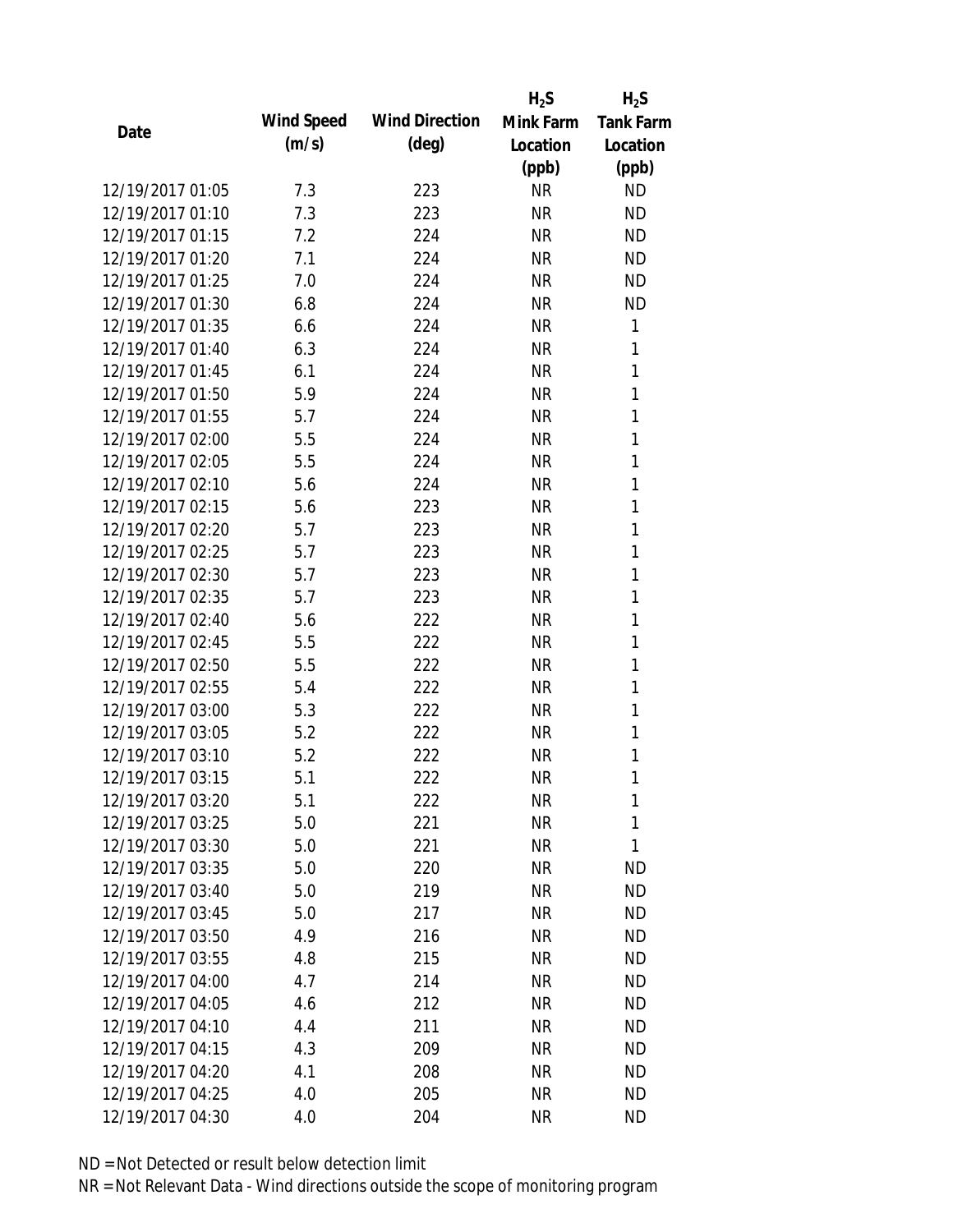|                  |            |                       | $H_2S$    | $H_2S$           |
|------------------|------------|-----------------------|-----------|------------------|
| Date             | Wind Speed | <b>Wind Direction</b> | Mink Farm | <b>Tank Farm</b> |
|                  | (m/s)      | $(\text{deg})$        | Location  | Location         |
|                  |            |                       | (ppb)     | (ppb)            |
| 12/19/2017 04:35 | 4.0        | 202                   | <b>NR</b> | <b>ND</b>        |
| 12/19/2017 04:40 | 4.0        | 201                   | <b>NR</b> | <b>ND</b>        |
| 12/19/2017 04:45 | 4.0        | 201                   | <b>NR</b> | <b>ND</b>        |
| 12/19/2017 04:50 | 4.1        | 201                   | <b>NR</b> | <b>ND</b>        |
| 12/19/2017 04:55 | 4.2        | 203                   | <b>NR</b> | <b>ND</b>        |
| 12/19/2017 05:00 | 4.3        | 204                   | <b>NR</b> | <b>ND</b>        |
| 12/19/2017 05:05 | 4.3        | 206                   | <b>NR</b> | <b>ND</b>        |
| 12/19/2017 05:10 | 4.4        | 208                   | <b>NR</b> | <b>ND</b>        |
| 12/19/2017 05:15 | 4.5        | 209                   | <b>NR</b> | 1                |
| 12/19/2017 05:20 | 4.5        | 211                   | <b>NR</b> | 1                |
| 12/19/2017 05:25 | 4.5        | 213                   | <b>NR</b> | $\mathbf{1}$     |
| 12/19/2017 05:30 | 4.5        | 214                   | <b>NR</b> | $\mathbf{1}$     |
| 12/19/2017 05:35 | 4.4        | 216                   | <b>NR</b> | <b>ND</b>        |
| 12/19/2017 05:40 | 4.3        | 217                   | <b>NR</b> | <b>ND</b>        |
| 12/19/2017 05:45 | 4.1        | 219                   | <b>NR</b> | <b>ND</b>        |
| 12/19/2017 05:50 | 4.0        | 221                   | <b>NR</b> | <b>ND</b>        |
| 12/19/2017 05:55 | 3.9        | 223                   | <b>NR</b> | <b>ND</b>        |
| 12/19/2017 06:00 | 3.8        | 225                   | <b>NR</b> | <b>ND</b>        |
| 12/19/2017 06:05 | 3.8        | 226                   | <b>NR</b> | <b>ND</b>        |
| 12/19/2017 06:10 | 3.8        | 226                   | <b>NR</b> | <b>ND</b>        |
| 12/19/2017 06:15 | 3.9        | 226                   | <b>NR</b> | <b>ND</b>        |
| 12/19/2017 06:20 | 4.0        | 225                   | <b>NR</b> | <b>ND</b>        |
| 12/19/2017 06:25 | 4.1        | 223                   | <b>NR</b> | $\mathbf{1}$     |
| 12/19/2017 06:30 | 4.2        | 222                   | <b>NR</b> | 1                |
| 12/19/2017 06:35 | 4.3        | 220                   | <b>NR</b> | 1                |
| 12/19/2017 06:40 | 4.4        | 219                   | <b>NR</b> | 1                |
| 12/19/2017 06:45 | 4.4        | 219                   | <b>NR</b> | 1                |
| 12/19/2017 06:50 | 4.4        | 218                   | NR        | 1                |
| 12/19/2017 06:55 | 4.4        | 218                   | <b>NR</b> | 1                |
| 12/19/2017 07:00 | 4.3        | 218                   | NR        | 1                |
| 12/19/2017 07:05 | 4.1        | 219                   | NR        | 1                |
| 12/19/2017 07:10 | 4.0        | 219                   | NR        | 1                |
| 12/19/2017 07:15 | 3.9        | 219                   | NR        | 1                |
| 12/19/2017 07:20 | 3.8        | 219                   | <b>NR</b> | 1                |
| 12/19/2017 07:25 | 3.8        | 218                   | NR        | 1                |
| 12/19/2017 07:30 | 3.9        | 216                   | <b>NR</b> | 1                |
| 12/19/2017 07:35 | 4.0        | 214                   | NR        | 1                |
| 12/19/2017 07:40 | 4.1        | 212                   | NR        | 1                |
| 12/19/2017 07:45 | 4.3        | 211                   | NR        | 1                |
| 12/19/2017 07:50 | 4.4        | 210                   | NR        | 1                |
| 12/19/2017 07:55 | 4.5        | 210                   | <b>NR</b> | 1                |
| 12/19/2017 08:00 | 4.6        | 211                   | <b>NR</b> | 1                |
|                  |            |                       |           |                  |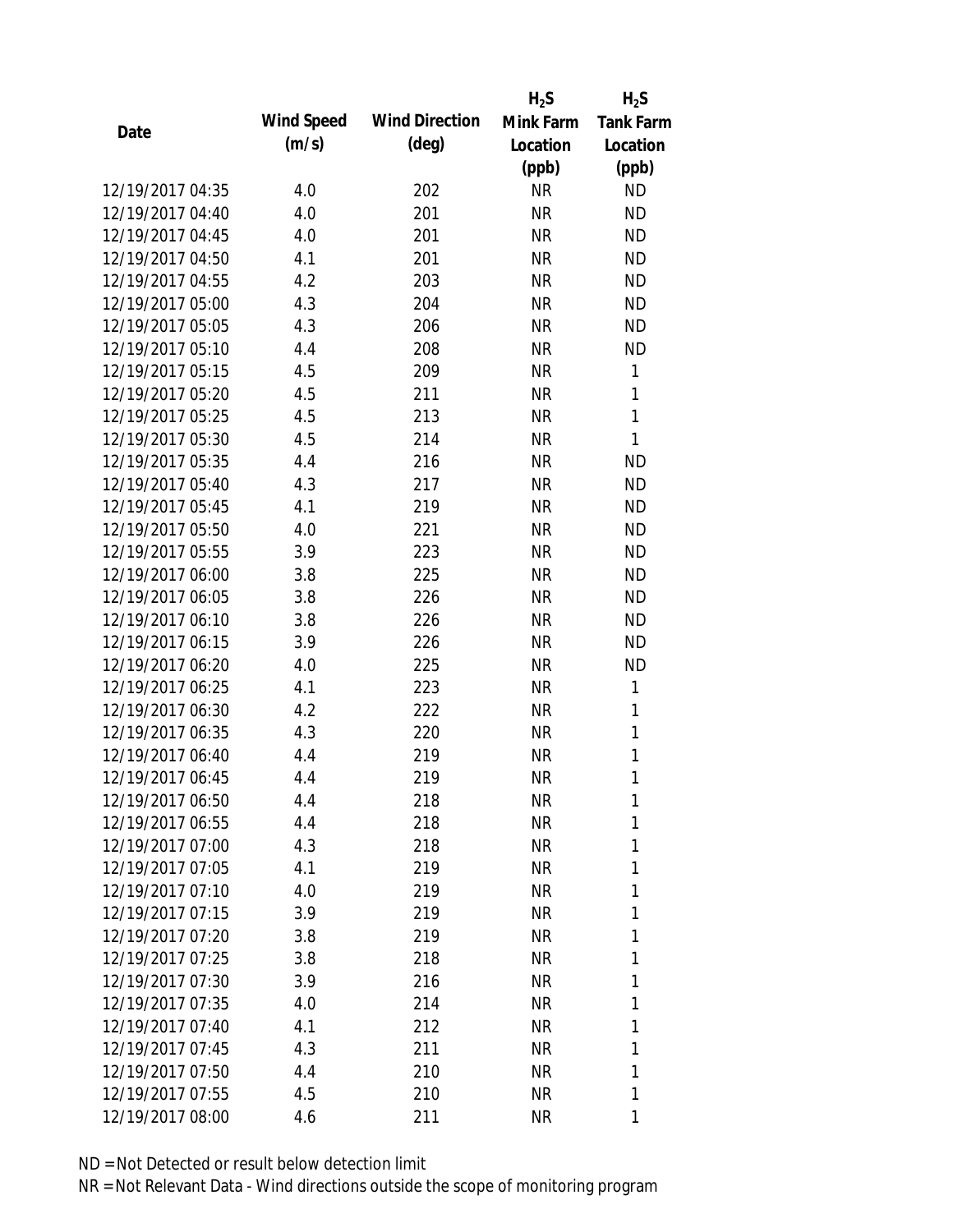|                  |            |                       | $H_2S$    | $H_2S$           |
|------------------|------------|-----------------------|-----------|------------------|
| Date             | Wind Speed | <b>Wind Direction</b> | Mink Farm | <b>Tank Farm</b> |
|                  | (m/s)      | $(\text{deg})$        | Location  | Location         |
|                  |            |                       | (ppb)     | (ppb)            |
| 12/19/2017 08:05 | 4.7        | 212                   | <b>NR</b> | 1                |
| 12/19/2017 08:10 | 4.8        | 214                   | <b>NR</b> | <b>ND</b>        |
| 12/19/2017 08:15 | 4.9        | 215                   | <b>NR</b> | <b>ND</b>        |
| 12/19/2017 08:20 | 4.9        | 217                   | <b>NR</b> | <b>ND</b>        |
| 12/19/2017 08:25 | 4.9        | 219                   | <b>NR</b> | <b>ND</b>        |
| 12/19/2017 08:30 | 5.0        | 220                   | <b>NR</b> | <b>ND</b>        |
| 12/19/2017 08:35 | 5.0        | 221                   | <b>NR</b> | <b>ND</b>        |
| 12/19/2017 08:40 | 4.9        | 221                   | <b>NR</b> | <b>ND</b>        |
| 12/19/2017 08:45 | 5.0        | 221                   | <b>NR</b> | <b>ND</b>        |
| 12/19/2017 08:50 | 5.0        | 220                   | <b>NR</b> | <b>ND</b>        |
| 12/19/2017 08:55 | 5.0        | 219                   | <b>NR</b> | <b>ND</b>        |
| 12/19/2017 09:00 | 4.9        | 219                   | <b>NR</b> | <b>ND</b>        |
| 12/19/2017 09:05 | 4.8        | 219                   | <b>NR</b> | $\mathbf{1}$     |
| 12/19/2017 09:10 | 4.7        | 221                   | <b>NR</b> | <b>ND</b>        |
| 12/19/2017 09:15 | 4.7        | 223                   | <b>NR</b> | <b>ND</b>        |
| 12/19/2017 09:20 | 4.7        | 226                   | <b>NR</b> | <b>ND</b>        |
| 12/19/2017 09:25 | 4.7        | 231                   | <b>ND</b> | <b>ND</b>        |
| 12/19/2017 09:30 | 4.8        | 235                   | <b>ND</b> | <b>ND</b>        |
| 12/19/2017 09:35 | 4.9        | 238                   | <b>ND</b> | <b>ND</b>        |
| 12/19/2017 09:40 | 5.0        | 241                   | <b>ND</b> | <b>ND</b>        |
| 12/19/2017 09:45 | 5.0        | 243                   | <b>ND</b> | 1                |
| 12/19/2017 09:50 | 5.1        | 244                   | <b>ND</b> | $\mathbf{1}$     |
| 12/19/2017 09:55 | 5.0        | 245                   | <b>ND</b> | 1                |
| 12/19/2017 10:00 | 4.9        | 245                   | <b>ND</b> | $\mathbf{1}$     |
| 12/19/2017 10:05 | 4.7        | 246                   | <b>ND</b> | 1                |
| 12/19/2017 10:10 | 4.6        | 247                   | <b>ND</b> | $\mathbf{1}$     |
| 12/19/2017 10:15 | 4.3        | 248                   | <b>ND</b> | 1                |
| 12/19/2017 10:20 | 4.0        | 250                   | <b>ND</b> | 1                |
| 12/19/2017 10:25 | 3.7        | 253                   | <b>ND</b> | 1                |
| 12/19/2017 10:30 | 3.5        | 257                   | ND        | <b>ND</b>        |
| 12/19/2017 10:35 | 3.3        | 261                   | <b>ND</b> | <b>ND</b>        |
| 12/19/2017 10:40 | 3.2        | 265                   | <b>ND</b> | <b>ND</b>        |
| 12/19/2017 10:45 | 3.2        | 269                   | <b>ND</b> | <b>ND</b>        |
| 12/19/2017 10:50 | 3.2        | 272                   | <b>ND</b> | <b>ND</b>        |
| 12/19/2017 10:55 | 3.2        | 274                   | <b>ND</b> | <b>ND</b>        |
| 12/19/2017 11:00 | 3.3        | 274                   | <b>ND</b> | <b>ND</b>        |
| 12/19/2017 11:05 | 3.3        | 273                   | <b>ND</b> | 1                |
| 12/19/2017 11:10 | 3.3        | 271                   | <b>ND</b> | 1                |
| 12/19/2017 11:15 | 3.4        | 269                   | <b>ND</b> | 1                |
| 12/19/2017 11:20 | 3.5        | 266                   | <b>ND</b> | 1                |
| 12/19/2017 11:25 | 3.6        | 262                   | <b>ND</b> | 1                |
| 12/19/2017 11:30 | 3.6        | 260                   | <b>ND</b> | 1                |
|                  |            |                       |           |                  |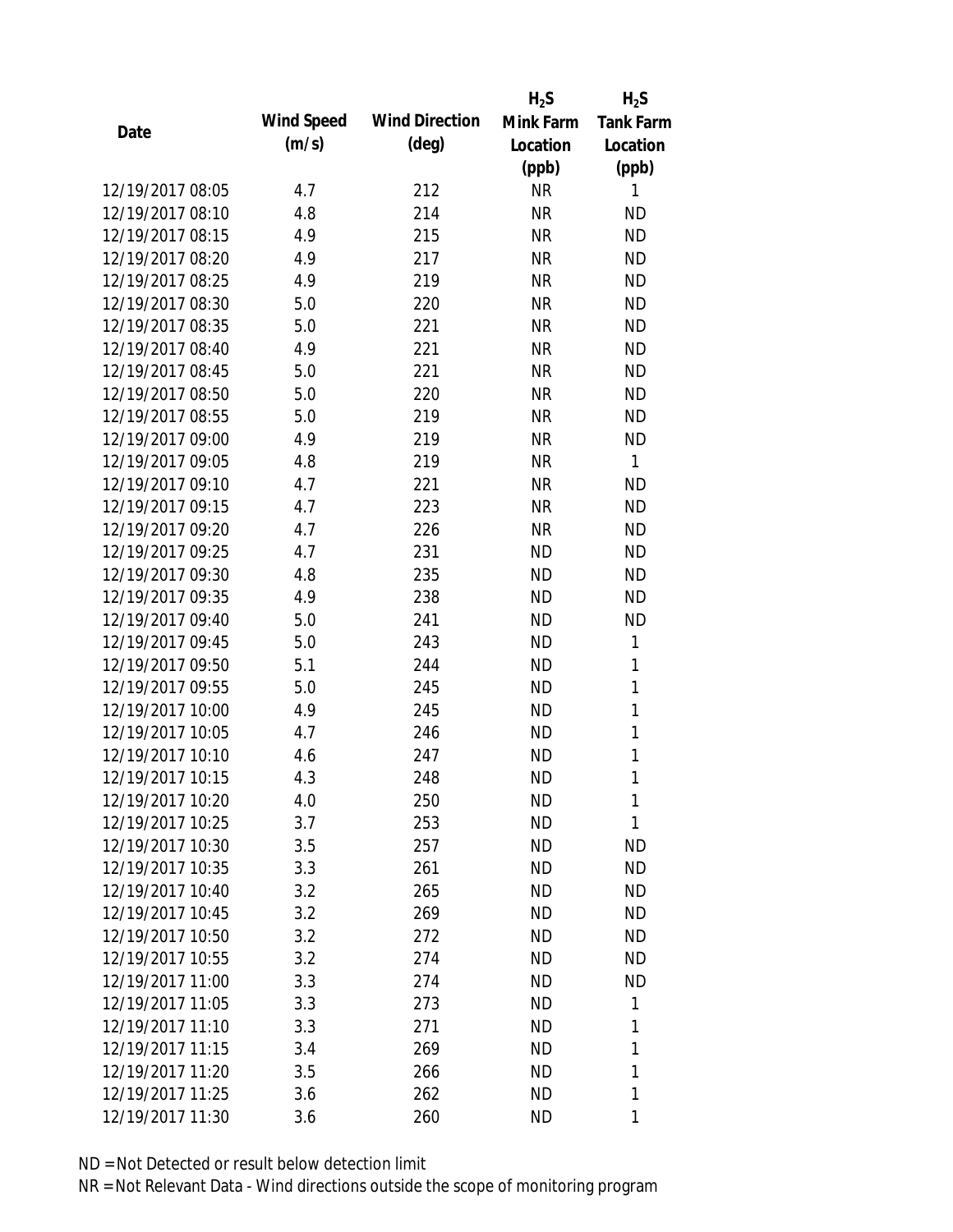|                  |            |                       | $H_2S$    | $H_2S$           |
|------------------|------------|-----------------------|-----------|------------------|
| Date             | Wind Speed | <b>Wind Direction</b> | Mink Farm | <b>Tank Farm</b> |
|                  | (m/s)      | $(\text{deg})$        | Location  | Location         |
|                  |            |                       | (ppb)     | (ppb)            |
| 12/19/2017 11:35 | 3.6        | 258                   | <b>ND</b> | 1                |
| 12/19/2017 11:40 | 3.7        | 257                   | <b>ND</b> | 1                |
| 12/19/2017 11:45 | 3.7        | 256                   | <b>ND</b> | 1                |
| 12/19/2017 11:50 | 3.7        | 256                   | <b>ND</b> | 1                |
| 12/19/2017 11:55 | 3.6        | 257                   | <b>ND</b> | 1                |
| 12/19/2017 12:00 | 3.6        | 257                   | <b>ND</b> | 1                |
| 12/19/2017 12:05 | 3.6        | 257                   | <b>ND</b> | 1                |
| 12/19/2017 12:10 | 3.7        | 257                   | <b>ND</b> | 1                |
| 12/19/2017 12:15 | 3.7        | 257                   | <b>ND</b> | 1                |
| 12/19/2017 12:20 | 3.7        | 257                   | <b>ND</b> | 1                |
| 12/19/2017 12:25 | 3.7        | 258                   | <b>ND</b> | 1                |
| 12/19/2017 12:30 | 3.7        | 259                   | <b>ND</b> | 1                |
| 12/19/2017 12:35 | 3.7        | 260                   | <b>ND</b> | 1                |
| 12/19/2017 12:40 | 3.6        | 262                   | <b>ND</b> | <b>ND</b>        |
| 12/19/2017 12:45 | 3.6        | 265                   | <b>ND</b> | <b>ND</b>        |
| 12/19/2017 12:50 | 3.6        | 266                   | <b>ND</b> | <b>ND</b>        |
| 12/19/2017 12:55 | 3.7        | 267                   | <b>ND</b> | <b>ND</b>        |
| 12/19/2017 13:00 | 3.7        | 269                   | 1         | <b>ND</b>        |
| 12/19/2017 13:05 | 3.7        | 271                   | 1         | <b>ND</b>        |
| 12/19/2017 13:10 | 3.7        | 272                   | 1         | <b>ND</b>        |
| 12/19/2017 13:15 | 3.7        | 273                   | 1         | <b>ND</b>        |
| 12/19/2017 13:20 | 3.6        | 274                   | <b>ND</b> | 1                |
| 12/19/2017 13:25 | 3.6        | 275                   | <b>ND</b> | 1                |
| 12/19/2017 13:30 | 3.6        | 275                   | <b>ND</b> | 1                |
| 12/19/2017 13:35 | 3.7        | 274                   | <b>ND</b> | 1                |
| 12/19/2017 13:40 | 3.8        | 274                   | <b>ND</b> | 1                |
| 12/19/2017 13:45 | 3.9        | 273                   | <b>ND</b> | <b>ND</b>        |
| 12/19/2017 13:50 | 4.1        | 274                   | <b>ND</b> | <b>ND</b>        |
| 12/19/2017 13:55 | 4.2        | 275                   | <b>ND</b> | <b>ND</b>        |
| 12/19/2017 14:00 | 4.3        | 276                   | ND        | <b>NR</b>        |
| 12/19/2017 14:05 | 4.4        | 277                   | <b>ND</b> | <b>NR</b>        |
| 12/19/2017 14:10 | 4.5        | 278                   | <b>ND</b> | <b>NR</b>        |
| 12/19/2017 14:15 | 4.5        | 279                   | <b>ND</b> | <b>NR</b>        |
| 12/19/2017 14:20 | 4.4        | 278                   | <b>ND</b> | <b>NR</b>        |
| 12/19/2017 14:25 | 4.4        | 278                   | <b>ND</b> | <b>NR</b>        |
| 12/19/2017 14:30 | 4.4        | 278                   | <b>ND</b> | <b>NR</b>        |
| 12/19/2017 14:35 | 4.3        | 278                   | <b>ND</b> | <b>NR</b>        |
| 12/19/2017 14:40 | 4.3        | 278                   | 1         | <b>NR</b>        |
| 12/19/2017 14:45 | 4.3        | 279                   | 1         | <b>NR</b>        |
| 12/19/2017 14:50 | 4.2        | 279                   | 1         | <b>NR</b>        |
| 12/19/2017 14:55 | 4.2        | 279                   | 1         | <b>NR</b>        |
| 12/19/2017 15:00 | 4.2        | 278                   | 1         | <b>NR</b>        |
|                  |            |                       |           |                  |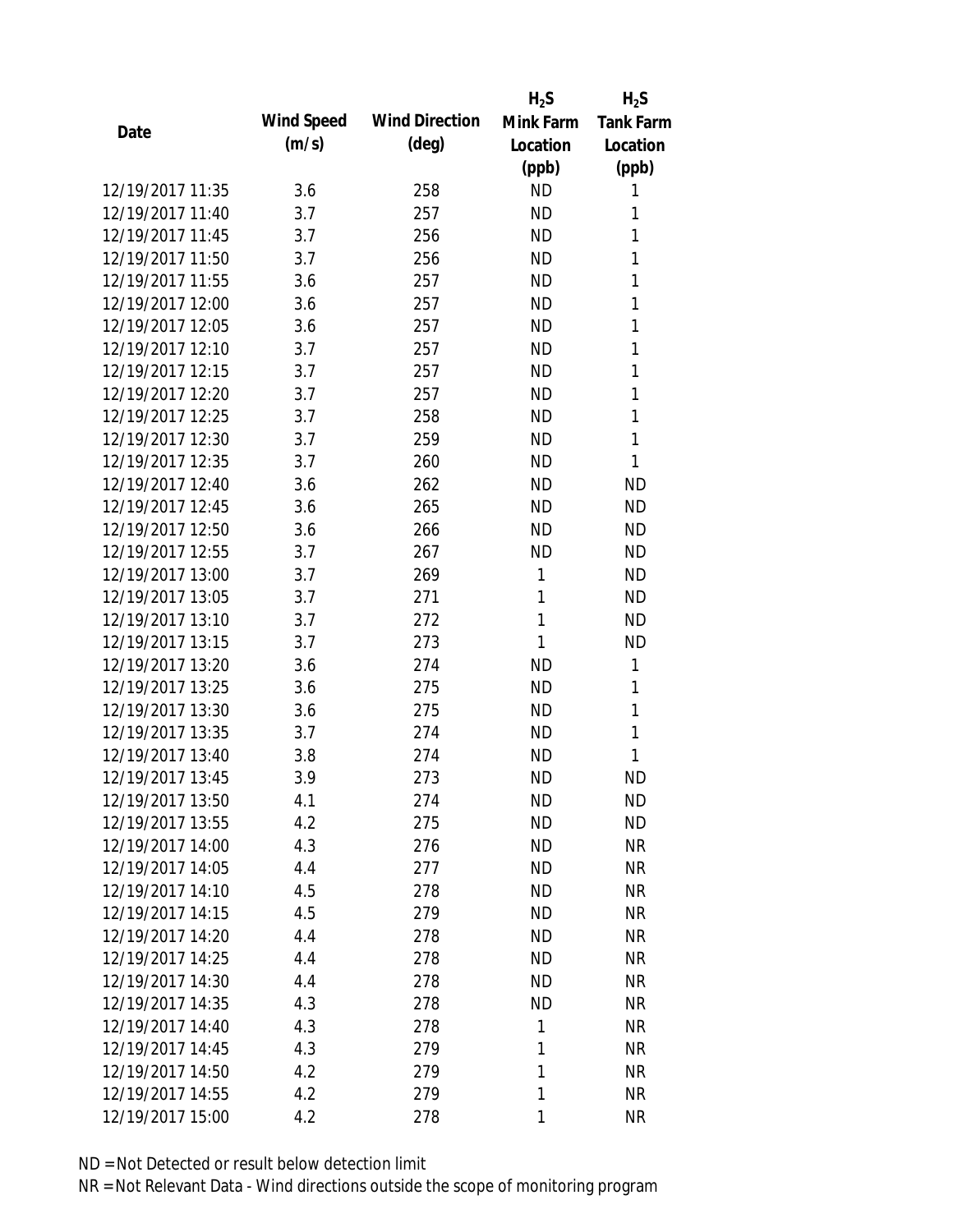|                  |            |                       | $H_2S$         | $H_2S$           |
|------------------|------------|-----------------------|----------------|------------------|
| Date             | Wind Speed | <b>Wind Direction</b> | Mink Farm      | <b>Tank Farm</b> |
|                  | (m/s)      | $(\text{deg})$        | Location       | Location         |
|                  |            |                       | (ppb)          | (ppb)            |
| 12/19/2017 15:05 | 4.2        | 277                   | 1              | <b>NR</b>        |
| 12/19/2017 15:10 | 4.3        | 278                   | 1              | <b>NR</b>        |
| 12/19/2017 15:15 | 4.3        | 278                   | 1              | <b>NR</b>        |
| 12/19/2017 15:20 | 4.4        | 279                   | 1              | <b>NR</b>        |
| 12/19/2017 15:25 | 4.5        | 281                   | 1              | <b>NR</b>        |
| 12/19/2017 15:30 | 4.6        | 283                   | 1              | <b>NR</b>        |
| 12/19/2017 15:35 | 4.7        | 285                   | 1              | <b>NR</b>        |
| 12/19/2017 15:40 | 4.8        | 288                   | 1              | <b>NR</b>        |
| 12/19/2017 15:45 | 4.9        | 291                   | $\overline{2}$ | <b>NR</b>        |
| 12/19/2017 15:50 | 4.9        | 293                   | $\overline{2}$ | <b>NR</b>        |
| 12/19/2017 15:55 | 5.0        | 295                   | $\overline{2}$ | <b>NR</b>        |
| 12/19/2017 16:00 | 5.0        | 296                   | $\overline{2}$ | <b>NR</b>        |
| 12/19/2017 16:05 | 5.0        | 296                   | $\overline{2}$ | <b>NR</b>        |
| 12/19/2017 16:10 | 5.0        | 296                   | $\overline{2}$ | <b>NR</b>        |
| 12/19/2017 16:15 | 4.9        | 294                   | $\overline{2}$ | <b>NR</b>        |
| 12/19/2017 16:20 | 4.8        | 292                   | $\overline{2}$ | <b>NR</b>        |
| 12/19/2017 16:25 | 4.7        | 290                   | $\overline{2}$ | <b>NR</b>        |
| 12/19/2017 16:30 | 4.6        | 289                   | $\overline{2}$ | <b>NR</b>        |
| 12/19/2017 16:35 | 4.6        | 287                   | 3              | <b>NR</b>        |
| 12/19/2017 16:40 | 4.5        | 287                   | $\overline{4}$ | <b>NR</b>        |
| 12/19/2017 16:45 | 4.4        | 288                   | 5              | <b>NR</b>        |
| 12/19/2017 16:50 | 4.4        | 289                   | 6              | <b>NR</b>        |
| 12/19/2017 16:55 | 4.3        | 290                   | 8              | <b>NR</b>        |
| 12/19/2017 17:00 | 4.2        | 292                   | 9              | <b>NR</b>        |
| 12/19/2017 17:05 | 4.2        | 294                   | 8              | <b>NR</b>        |
| 12/19/2017 17:10 | 4.1        | 295                   | 8              | <b>NR</b>        |
| 12/19/2017 17:15 | 4.1        | 295                   | $\overline{1}$ | <b>NR</b>        |
| 12/19/2017 17:20 | 4.0        | 294                   | 5              | NR               |
| 12/19/2017 17:25 | 4.0        | 294                   | 4              | <b>NR</b>        |
| 12/19/2017 17:30 | 3.9        | 294                   | 3              | <b>NR</b>        |
| 12/19/2017 17:35 | 3.8        | 293                   | $\overline{2}$ | <b>NR</b>        |
| 12/19/2017 17:40 | 3.8        | 292                   | 1              | <b>NR</b>        |
| 12/19/2017 17:45 | 3.7        | 291                   | 1              | <b>NR</b>        |
| 12/19/2017 17:50 | 3.7        | 290                   | 1              | <b>NR</b>        |
| 12/19/2017 17:55 | 3.7        | 289                   | 1              | <b>NR</b>        |
| 12/19/2017 18:00 | 3.7        | 286                   | 1              | <b>NR</b>        |
| 12/19/2017 18:05 | 3.7        | 283                   | 1              | <b>NR</b>        |
| 12/19/2017 18:10 | 3.7        | 280                   | 1              | <b>NR</b>        |
| 12/19/2017 18:15 | 3.6        | 277                   | 1              | <b>NR</b>        |
| 12/19/2017 18:20 | 3.6        | 275                   | 1              | <b>ND</b>        |
| 12/19/2017 18:25 | 3.6        | 273                   | 1              | <b>ND</b>        |
| 12/19/2017 18:30 | 3.6        | 273                   | 1              | <b>ND</b>        |
|                  |            |                       |                |                  |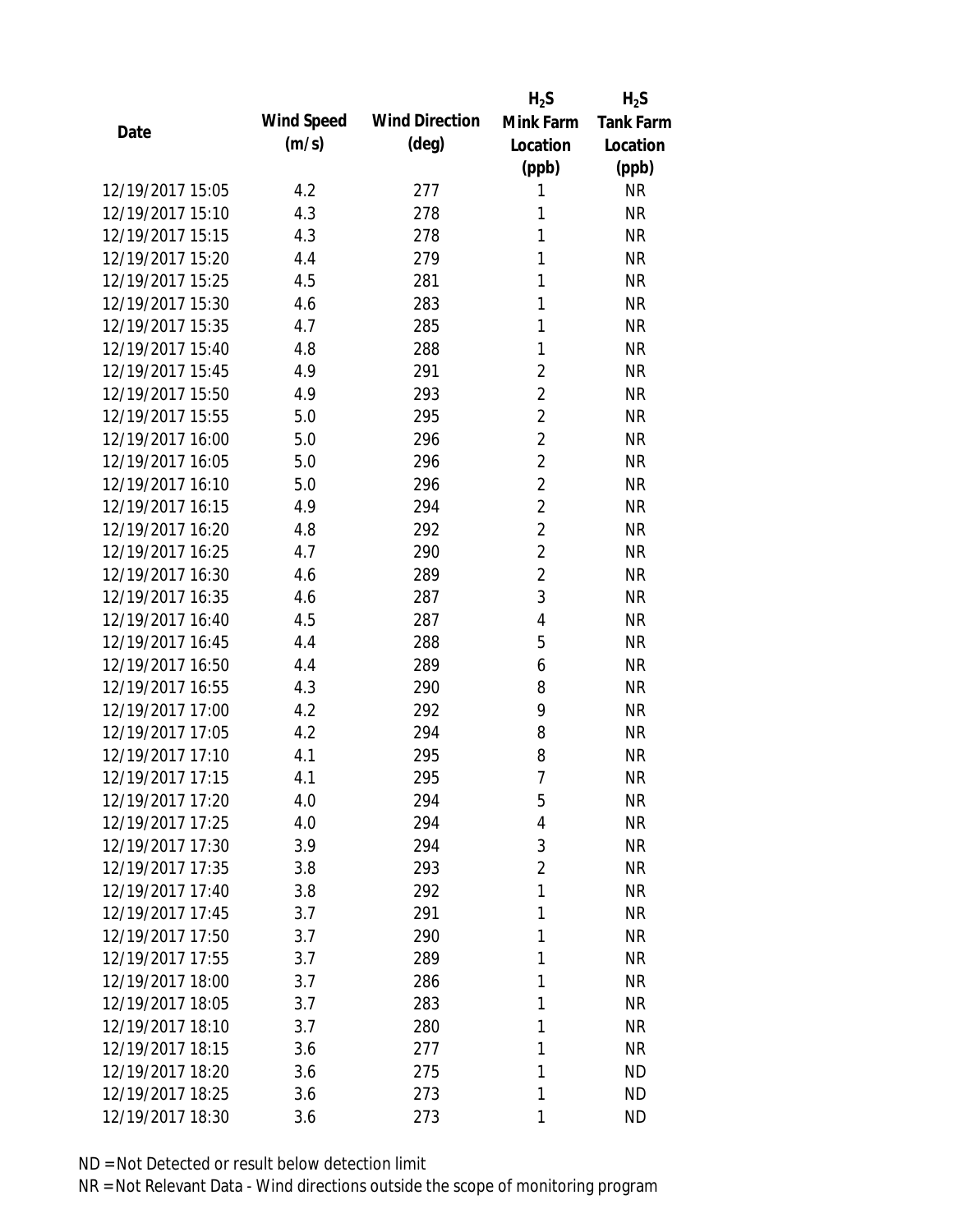|                  |            |                       | $H_2S$         | $H_2S$           |
|------------------|------------|-----------------------|----------------|------------------|
| Date             | Wind Speed | <b>Wind Direction</b> | Mink Farm      | <b>Tank Farm</b> |
|                  | (m/s)      | $(\text{deg})$        | Location       | Location         |
|                  |            |                       | (ppb)          | (ppb)            |
| 12/19/2017 18:35 | 3.5        | 273                   | 1              | <b>ND</b>        |
| 12/19/2017 18:40 | 3.5        | 273                   | 1              | <b>ND</b>        |
| 12/19/2017 18:45 | 3.5        | 274                   | 1              | <b>ND</b>        |
| 12/19/2017 18:50 | 3.5        | 275                   | 1              | <b>ND</b>        |
| 12/19/2017 18:55 | 3.5        | 275                   | 1              | <b>ND</b>        |
| 12/19/2017 19:00 | 3.6        | 275                   | 1              | 1                |
| 12/19/2017 19:05 | 3.6        | 276                   | 1              | <b>NR</b>        |
| 12/19/2017 19:10 | 3.7        | 276                   | 1              | <b>NR</b>        |
| 12/19/2017 19:15 | 3.8        | 277                   | 1              | <b>NR</b>        |
| 12/19/2017 19:20 | 3.9        | 279                   | 1              | <b>NR</b>        |
| 12/19/2017 19:25 | 3.9        | 280                   | $\overline{2}$ | <b>NR</b>        |
| 12/19/2017 19:30 | 4.0        | 282                   | 3              | <b>NR</b>        |
| 12/19/2017 19:35 | 4.0        | 283                   | 4              | <b>NR</b>        |
| 12/19/2017 19:40 | 3.9        | 283                   | 4              | <b>NR</b>        |
| 12/19/2017 19:45 | 3.9        | 282                   | 5              | <b>NR</b>        |
| 12/19/2017 19:50 | 3.9        | 281                   | 5              | <b>NR</b>        |
| 12/19/2017 19:55 | 3.9        | 279                   | 4              | <b>NR</b>        |
| 12/19/2017 20:00 | 3.9        | 278                   | 4              | <b>NR</b>        |
| 12/19/2017 20:05 | 3.9        | 277                   | 3              | <b>NR</b>        |
| 12/19/2017 20:10 | 3.9        | 277                   | $\overline{2}$ | <b>NR</b>        |
| 12/19/2017 20:15 | 3.9        | 277                   | $\overline{2}$ | <b>NR</b>        |
| 12/19/2017 20:20 | 3.9        | 278                   | $\overline{2}$ | <b>NR</b>        |
| 12/19/2017 20:25 | 3.9        | 280                   | $\overline{2}$ | <b>NR</b>        |
| 12/19/2017 20:30 | 3.8        | 281                   | $\overline{2}$ | <b>NR</b>        |
| 12/19/2017 20:35 | 3.8        | 283                   | $\overline{2}$ | <b>NR</b>        |
| 12/19/2017 20:40 | 3.7        | 285                   | 1              | <b>NR</b>        |
| 12/19/2017 20:45 | 3.7        | 287                   | 1              | <b>NR</b>        |
| 12/19/2017 20:50 | 3.7        | 289                   | 1              | <b>NR</b>        |
| 12/19/2017 20:55 | 3.7        | 291                   | 1              | <b>NR</b>        |
| 12/19/2017 21:00 | 3.7        | 293                   | 1              | <b>NR</b>        |
| 12/19/2017 21:05 | 3.7        | 295                   | <b>ND</b>      | <b>NR</b>        |
| 12/19/2017 21:10 | 3.8        | 297                   | <b>ND</b>      | <b>NR</b>        |
| 12/19/2017 21:15 | 3.8        | 298                   | <b>ND</b>      | <b>NR</b>        |
| 12/19/2017 21:20 | 3.9        | 300                   | <b>ND</b>      | <b>NR</b>        |
| 12/19/2017 21:25 | 4.0        | 301                   | <b>ND</b>      | <b>NR</b>        |
| 12/19/2017 21:30 | 4.2        | 303                   | <b>ND</b>      | <b>NR</b>        |
| 12/19/2017 21:35 | 4.5        | 305                   | <b>ND</b>      | <b>NR</b>        |
| 12/19/2017 21:40 | 4.8        | 306                   | <b>ND</b>      | <b>NR</b>        |
| 12/19/2017 21:45 | 5.1        | 307                   | <b>ND</b>      | <b>NR</b>        |
| 12/19/2017 21:50 | 5.4        | 308                   | <b>ND</b>      | NR               |
| 12/19/2017 21:55 | 5.6        | 308                   | <b>ND</b>      | <b>NR</b>        |
| 12/19/2017 22:00 | 5.7        | 308                   | <b>ND</b>      | <b>NR</b>        |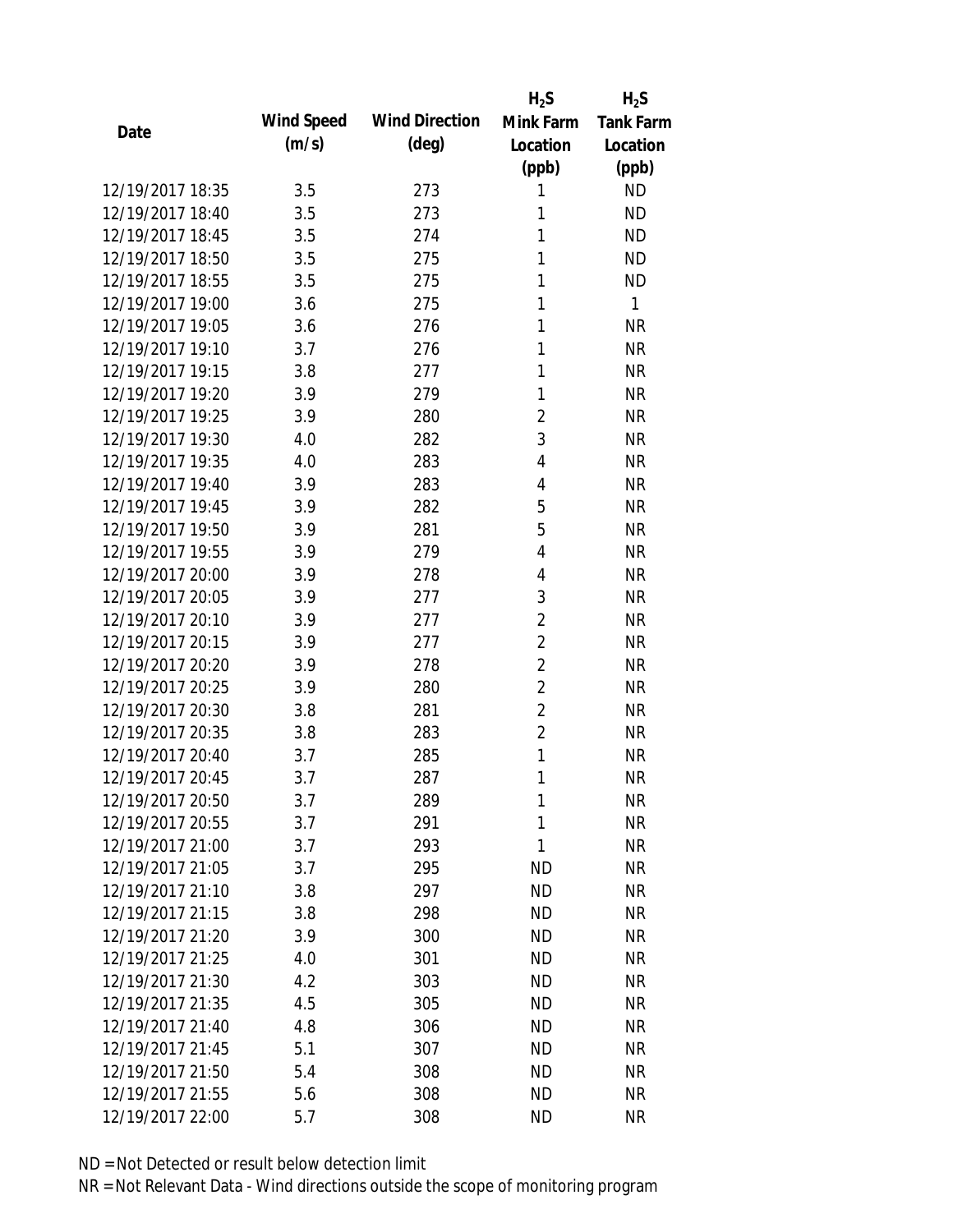|                  |            |                       | $H_2S$    | $H_2S$           |
|------------------|------------|-----------------------|-----------|------------------|
| Date             | Wind Speed | <b>Wind Direction</b> | Mink Farm | <b>Tank Farm</b> |
|                  | (m/s)      | $(\text{deg})$        | Location  | Location         |
|                  |            |                       | (ppb)     | (ppb)            |
| 12/19/2017 22:05 | 5.6        | 308                   | <b>ND</b> | <b>NR</b>        |
| 12/19/2017 22:10 | 5.6        | 308                   | <b>ND</b> | <b>NR</b>        |
| 12/19/2017 22:15 | 5.4        | 308                   | <b>ND</b> | <b>NR</b>        |
| 12/19/2017 22:20 | 5.3        | 308                   | <b>ND</b> | <b>NR</b>        |
| 12/19/2017 22:25 | 5.2        | 309                   | <b>ND</b> | <b>NR</b>        |
| 12/19/2017 22:30 | 5.1        | 310                   | <b>ND</b> | <b>NR</b>        |
| 12/19/2017 22:35 | 5.0        | 311                   | <b>ND</b> | <b>NR</b>        |
| 12/19/2017 22:40 | 5.0        | 313                   | <b>ND</b> | <b>NR</b>        |
| 12/19/2017 22:45 | 4.9        | 314                   | <b>ND</b> | <b>NR</b>        |
| 12/19/2017 22:50 | 4.9        | 316                   | <b>ND</b> | <b>NR</b>        |
| 12/19/2017 22:55 | 4.8        | 317                   | <b>ND</b> | <b>NR</b>        |
| 12/19/2017 23:00 | 4.8        | 318                   | <b>ND</b> | <b>NR</b>        |
| 12/19/2017 23:05 | 4.8        | 319                   | <b>ND</b> | <b>NR</b>        |
| 12/19/2017 23:10 | 4.8        | 320                   | <b>ND</b> | <b>NR</b>        |
| 12/19/2017 23:15 | 4.8        | 321                   | <b>ND</b> | <b>NR</b>        |
| 12/19/2017 23:20 | 4.9        | 321                   | <b>ND</b> | <b>NR</b>        |
| 12/19/2017 23:25 | 4.9        | 322                   | <b>ND</b> | <b>NR</b>        |
| 12/19/2017 23:30 | 4.9        | 323                   | <b>ND</b> | <b>NR</b>        |
| 12/19/2017 23:35 | 4.8        | 323                   | <b>ND</b> | <b>NR</b>        |
| 12/19/2017 23:40 | 4.7        | 323                   | <b>ND</b> | <b>NR</b>        |
| 12/19/2017 23:45 | 4.5        | 323                   | <b>ND</b> | <b>NR</b>        |
| 12/19/2017 23:50 | 4.3        | 322                   | <b>ND</b> | <b>NR</b>        |
| 12/19/2017 23:55 | 4.0        | 322                   | <b>ND</b> | <b>NR</b>        |
| 12/19/2017 24:00 | 3.8        | 322                   | <b>ND</b> | <b>NR</b>        |
| 12/20/2017 00:05 | 3.5        | 322                   | <b>ND</b> | <b>NR</b>        |
| 12/20/2017 00:10 | 3.2        | 322                   | <b>ND</b> | <b>NR</b>        |
| 12/20/2017 00:15 | 3.0        | 323                   | <b>ND</b> | <b>NR</b>        |
| 12/20/2017 00:20 | 2.8        | 324                   | <b>ND</b> | <b>NR</b>        |
| 12/20/2017 00:25 | 2.6        | 326                   | <b>ND</b> | <b>NR</b>        |
| 12/20/2017 00:30 | 2.5        | 328                   | ND        | <b>NR</b>        |
| 12/20/2017 00:35 | 2.5        | 330                   | <b>ND</b> | <b>NR</b>        |
| 12/20/2017 00:40 | 2.4        | 331                   | <b>ND</b> | <b>NR</b>        |
| 12/20/2017 00:45 | 2.4        | 333                   | <b>ND</b> | <b>NR</b>        |
| 12/20/2017 00:50 | 2.5        | 334                   | <b>ND</b> | <b>NR</b>        |
| 12/20/2017 00:55 | 2.5        | 334                   | <b>ND</b> | <b>NR</b>        |
| 12/20/2017 01:00 | 2.6        | 334                   | <b>ND</b> | <b>NR</b>        |
| 12/20/2017 01:05 | 2.6        | 333                   | ND.       | <b>NR</b>        |
| 12/20/2017 01:10 | 2.6        | 333                   | <b>ND</b> | <b>NR</b>        |
| 12/20/2017 01:15 | 2.6        | 333                   | <b>ND</b> | <b>NR</b>        |
| 12/20/2017 01:20 | 2.6        | 333                   | <b>ND</b> | NR               |
| 12/20/2017 01:25 | 2.6        | 333                   | <b>ND</b> | <b>NR</b>        |
| 12/20/2017 01:30 | 2.6        | 333                   | <b>ND</b> | <b>NR</b>        |
|                  |            |                       |           |                  |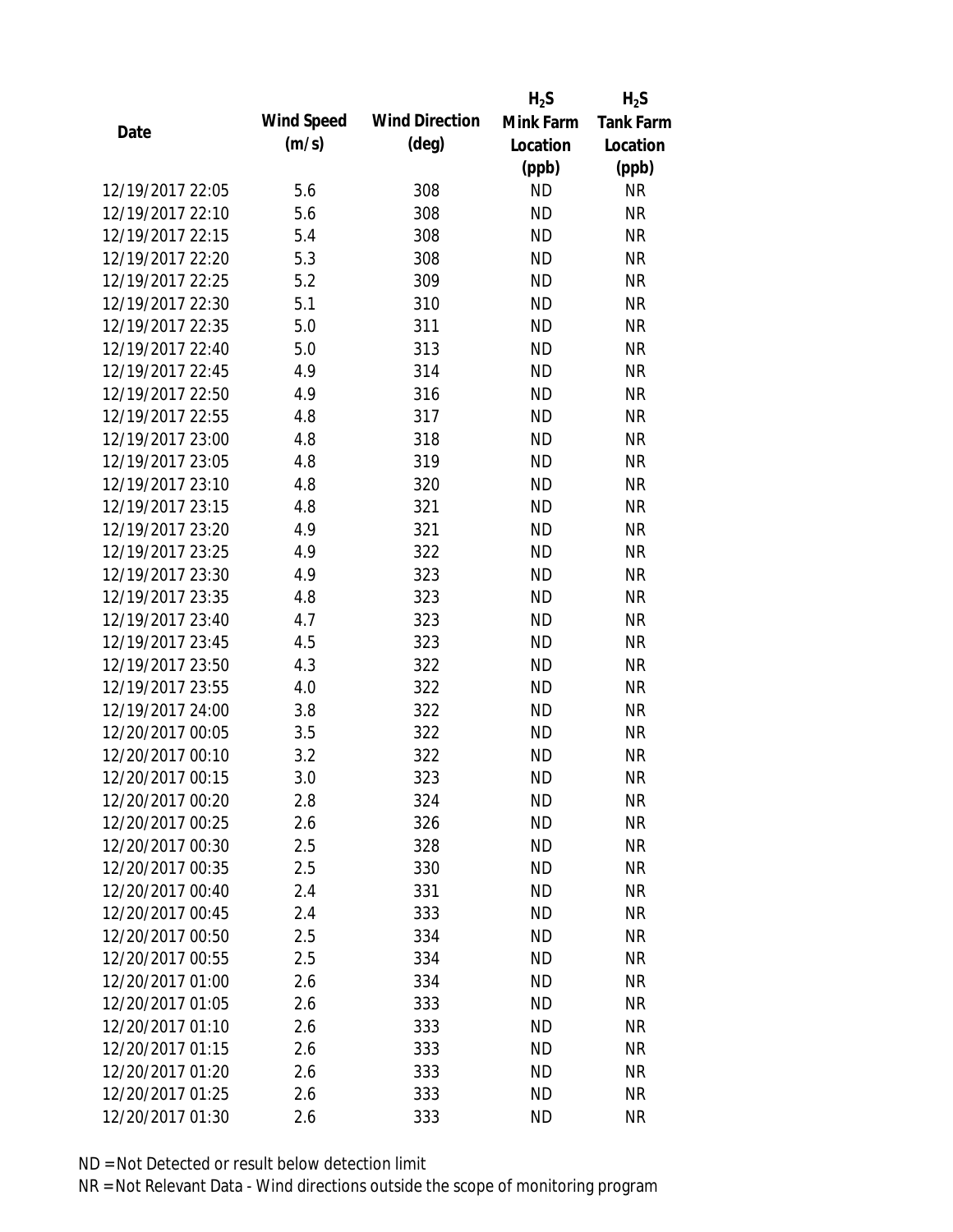|                  |            |                       | $H_2S$       | $H_2S$           |
|------------------|------------|-----------------------|--------------|------------------|
| Date             | Wind Speed | <b>Wind Direction</b> | Mink Farm    | <b>Tank Farm</b> |
|                  | (m/s)      | $(\text{deg})$        | Location     | Location         |
|                  |            |                       | (ppb)        | (ppb)            |
| 12/20/2017 01:35 | 2.5        | 334                   | <b>ND</b>    | <b>NR</b>        |
| 12/20/2017 01:40 | 2.5        | 335                   | 1            | <b>NR</b>        |
| 12/20/2017 01:45 | 2.4        | 336                   | 1            | <b>NR</b>        |
| 12/20/2017 01:50 | 2.3        | 337                   | 1            | <b>NR</b>        |
| 12/20/2017 01:55 | 2.2        | 338                   | 1            | <b>NR</b>        |
| 12/20/2017 02:00 | 2.1        | 338                   | 1            | <b>NR</b>        |
| 12/20/2017 02:05 | 2.0        | 340                   | 1            | <b>NR</b>        |
| 12/20/2017 02:10 | 1.9        | 341                   | 1            | <b>NR</b>        |
| 12/20/2017 02:15 | 1.9        | 343                   | 1            | <b>NR</b>        |
| 12/20/2017 02:20 | 1.9        | 344                   | 1            | <b>NR</b>        |
| 12/20/2017 02:25 | 1.9        | 345                   | 1            | <b>NR</b>        |
| 12/20/2017 02:30 | 2.0        | 345                   | 1            | <b>NR</b>        |
| 12/20/2017 02:35 | 2.0        | 345                   | 1            | <b>NR</b>        |
| 12/20/2017 02:40 | 2.0        | 343                   | 1            | <b>NR</b>        |
| 12/20/2017 02:45 | 2.0        | 342                   | 1            | <b>NR</b>        |
| 12/20/2017 02:50 | 2.1        | 341                   | 1            | <b>NR</b>        |
| 12/20/2017 02:55 | 2.1        | 341                   | 1            | <b>NR</b>        |
| 12/20/2017 03:00 | 2.2        | 341                   | $\mathbf{1}$ | <b>NR</b>        |
| 12/20/2017 03:05 | 2.3        | 343                   | 1            | <b>NR</b>        |
| 12/20/2017 03:10 | 2.3        | 345                   | <b>ND</b>    | <b>NR</b>        |
| 12/20/2017 03:15 | 2.4        | 348                   | <b>ND</b>    | <b>NR</b>        |
| 12/20/2017 03:20 | 2.4        | 350                   | <b>ND</b>    | <b>NR</b>        |
| 12/20/2017 03:25 | 2.4        | 352                   | <b>ND</b>    | <b>NR</b>        |
| 12/20/2017 03:30 | 2.4        | 354                   | <b>ND</b>    | <b>NR</b>        |
| 12/20/2017 03:35 | 2.3        | 354                   | <b>ND</b>    | <b>NR</b>        |
| 12/20/2017 03:40 | 2.2        | 355                   | <b>ND</b>    | <b>NR</b>        |
| 12/20/2017 03:45 | 2.2        | 355                   | <b>ND</b>    | <b>NR</b>        |
| 12/20/2017 03:50 | 2.1        | 355                   | <b>ND</b>    | <b>NR</b>        |
| 12/20/2017 03:55 | 2.1        | 355                   | <b>ND</b>    | <b>NR</b>        |
| 12/20/2017 04:00 | 2.1        | 355                   | ND           | <b>NR</b>        |
| 12/20/2017 04:05 | 2.1        | 356                   | <b>ND</b>    | <b>NR</b>        |
| 12/20/2017 04:10 | 2.2        | 297                   | <b>ND</b>    | <b>NR</b>        |
| 12/20/2017 04:15 | 2.3        | 237                   | <b>ND</b>    | <b>ND</b>        |
| 12/20/2017 04:20 | 2.3        | 179                   | <b>NR</b>    | <b>ND</b>        |
| 12/20/2017 04:25 | 2.4        | 121                   | <b>NR</b>    | <b>NR</b>        |
| 12/20/2017 04:30 | 2.3        | 64                    | <b>NR</b>    | <b>NR</b>        |
| 12/20/2017 04:35 | 2.2        | 6                     | <b>ND</b>    | <b>NR</b>        |
| 12/20/2017 04:40 | 2.0        | 9                     | <b>ND</b>    | <b>NR</b>        |
| 12/20/2017 04:45 | 1.9        | 11                    | <b>ND</b>    | <b>NR</b>        |
| 12/20/2017 04:50 | 1.7        | 11                    | <b>ND</b>    | <b>NR</b>        |
| 12/20/2017 04:55 | 1.6        | 11                    | <b>ND</b>    | <b>NR</b>        |
| 12/20/2017 05:00 | 1.5        | 8                     | <b>ND</b>    | <b>NR</b>        |
|                  |            |                       |              |                  |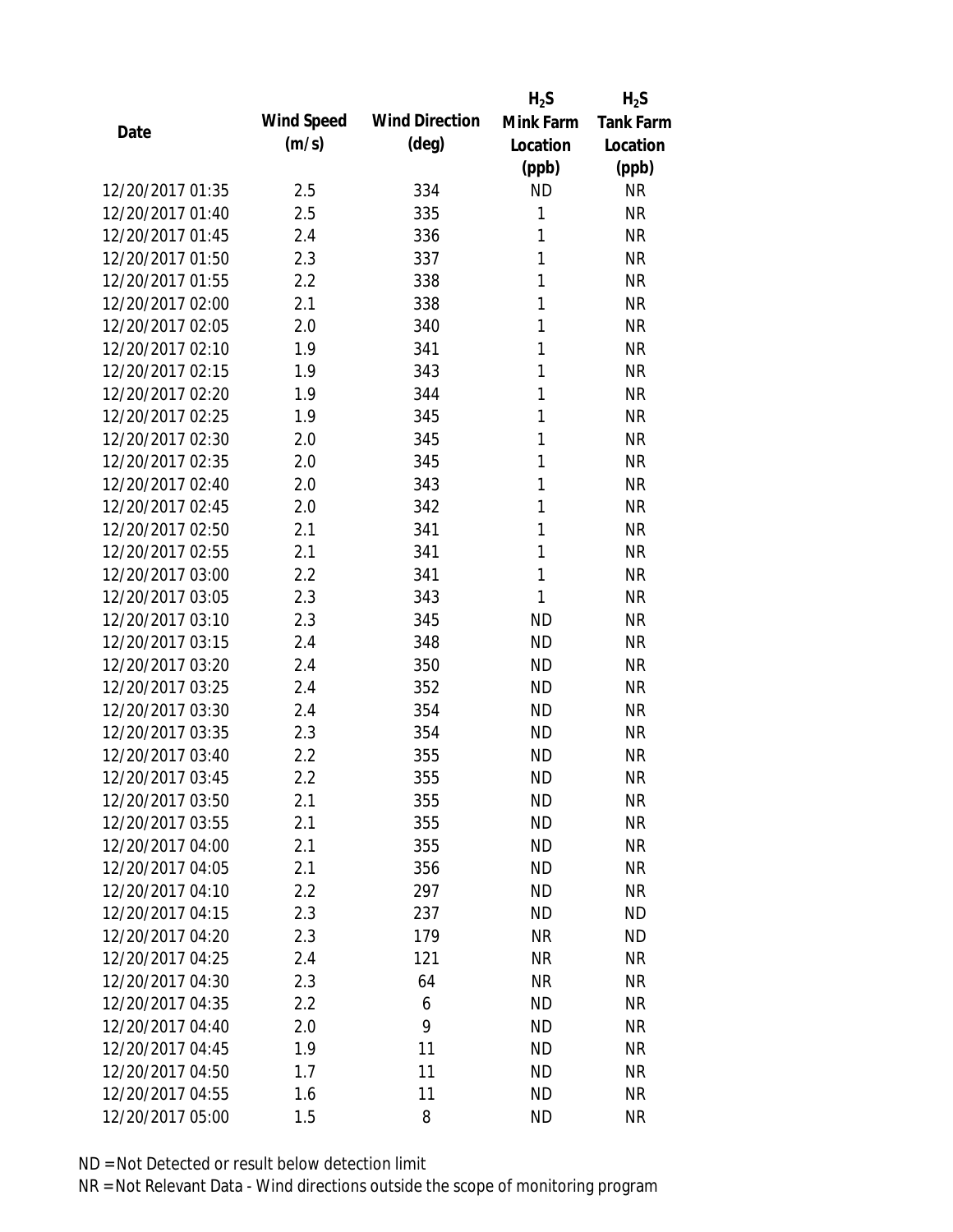|                  |            |                       | $H_2S$    | $H_2S$           |
|------------------|------------|-----------------------|-----------|------------------|
| Date             | Wind Speed | <b>Wind Direction</b> | Mink Farm | <b>Tank Farm</b> |
|                  | (m/s)      | $(\text{deg})$        | Location  | Location         |
|                  |            |                       | (ppb)     | (ppb)            |
| 12/20/2017 05:05 | 1.5        | 6                     | <b>ND</b> | <b>NR</b>        |
| 12/20/2017 05:10 | 1.5        | 63                    | <b>NR</b> | <b>NR</b>        |
| 12/20/2017 05:15 | 1.6        | 121                   | <b>NR</b> | <b>NR</b>        |
| 12/20/2017 05:20 | 1.8        | 180                   | <b>NR</b> | <b>ND</b>        |
| 12/20/2017 05:25 | 2.0        | 179                   | <b>NR</b> | <b>ND</b>        |
| 12/20/2017 05:30 | 2.2        | 179                   | <b>NR</b> | <b>ND</b>        |
| 12/20/2017 05:35 | 2.5        | 180                   | <b>NR</b> | <b>ND</b>        |
| 12/20/2017 05:40 | 2.8        | 121                   | <b>NR</b> | <b>NR</b>        |
| 12/20/2017 05:45 | 3.1        | 62                    | <b>NR</b> | <b>NR</b>        |
| 12/20/2017 05:50 | 3.3        | 4                     | <b>ND</b> | <b>NR</b>        |
| 12/20/2017 05:55 | 3.4        | 5                     | <b>ND</b> | <b>NR</b>        |
| 12/20/2017 06:00 | 3.4        | 6                     | <b>ND</b> | <b>NR</b>        |
| 12/20/2017 06:05 | 3.4        | 7                     | <b>ND</b> | <b>NR</b>        |
| 12/20/2017 06:10 | 3.3        | 8                     | <b>ND</b> | <b>NR</b>        |
| 12/20/2017 06:15 | 3.1        | 8                     | <b>ND</b> | <b>NR</b>        |
| 12/20/2017 06:20 | 3.0        | 8                     | <b>ND</b> | <b>NR</b>        |
| 12/20/2017 06:25 | 2.8        | 7                     | <b>ND</b> | <b>NR</b>        |
| 12/20/2017 06:30 | 2.7        | 6                     | <b>ND</b> | <b>NR</b>        |
| 12/20/2017 06:35 | 2.6        | 5                     | <b>ND</b> | <b>NR</b>        |
| 12/20/2017 06:40 | 2.5        | 4                     | <b>ND</b> | <b>NR</b>        |
| 12/20/2017 06:45 | 2.5        | 4                     | <b>ND</b> | <b>NR</b>        |
| 12/20/2017 06:50 | 2.4        | 5                     | <b>ND</b> | <b>NR</b>        |
| 12/20/2017 06:55 | 2.4        | 6                     | 1         | <b>NR</b>        |
| 12/20/2017 07:00 | 2.4        | 8                     | 1         | <b>NR</b>        |
| 12/20/2017 07:05 | 2.5        | 9                     | 1         | <b>NR</b>        |
| 12/20/2017 07:10 | 2.6        | 11                    | 1         | <b>NR</b>        |
| 12/20/2017 07:15 | 2.7        | 11                    | <b>ND</b> | <b>NR</b>        |
| 12/20/2017 07:20 | 2.8        | 12                    | ND        | <b>NR</b>        |
| 12/20/2017 07:25 | 2.8        | 12                    | <b>ND</b> | <b>NR</b>        |
| 12/20/2017 07:30 | 2.9        | 11                    | ND        | <b>NR</b>        |
| 12/20/2017 07:35 | 2.8        | 11                    | <b>ND</b> | <b>NR</b>        |
| 12/20/2017 07:40 | 2.8        | 10                    | <b>ND</b> | <b>NR</b>        |
| 12/20/2017 07:45 | 2.7        | 10                    | <b>ND</b> | <b>NR</b>        |
| 12/20/2017 07:50 | 2.6        | 10                    | <b>ND</b> | <b>NR</b>        |
| 12/20/2017 07:55 | 2.5        | 10                    | <b>ND</b> | <b>NR</b>        |
| 12/20/2017 08:00 | 2.4        | 11                    | <b>ND</b> | <b>NR</b>        |
| 12/20/2017 08:05 | 2.3        | 12                    | <b>ND</b> | <b>NR</b>        |
| 12/20/2017 08:10 | 2.1        | 15                    | <b>ND</b> | <b>NR</b>        |
| 12/20/2017 08:15 | 2.0        | 18                    | <b>ND</b> | <b>NR</b>        |
| 12/20/2017 08:20 | 1.8        | 22                    | <b>ND</b> | <b>NR</b>        |
| 12/20/2017 08:25 |            | 26                    | <b>ND</b> | <b>NR</b>        |
|                  | 1.7        |                       |           |                  |
| 12/20/2017 08:30 | 1.6        | 30                    | <b>ND</b> | <b>NR</b>        |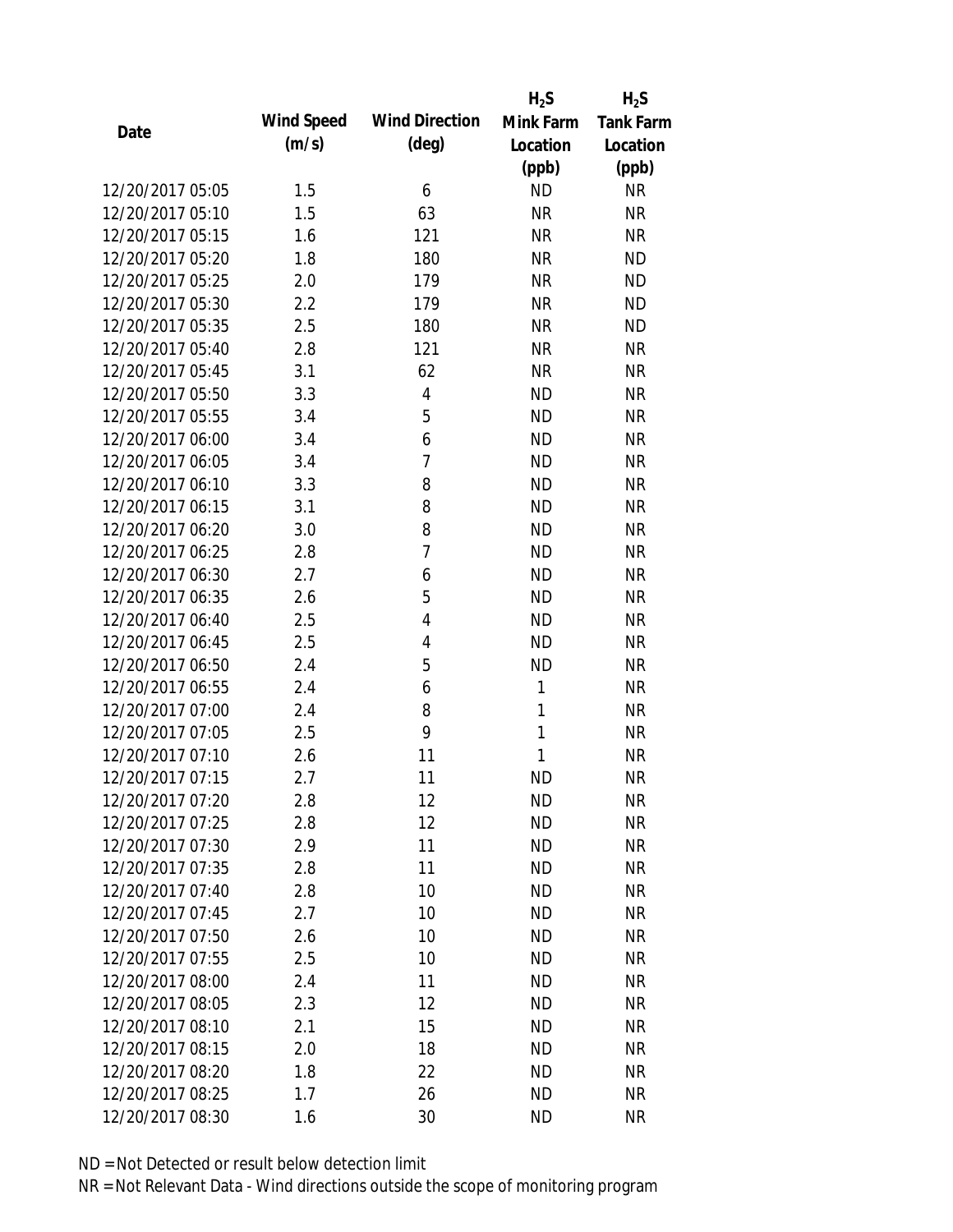|                  |            |                       | $H_2S$    | $H_2S$           |
|------------------|------------|-----------------------|-----------|------------------|
|                  | Wind Speed | <b>Wind Direction</b> | Mink Farm | <b>Tank Farm</b> |
| Date             | (m/s)      | $(\text{deg})$        | Location  | Location         |
|                  |            |                       | (ppb)     | (ppb)            |
| 12/20/2017 08:35 | 1.5        | 33                    | <b>ND</b> | <b>NR</b>        |
| 12/20/2017 08:40 | 1.6        | 34                    | <b>ND</b> | <b>NR</b>        |
| 12/20/2017 08:45 | 1.7        | 33                    | <b>ND</b> | <b>NR</b>        |
| 12/20/2017 08:50 | 1.8        | 31                    | <b>ND</b> | <b>NR</b>        |
| 12/20/2017 08:55 | 2.0        | 29                    | <b>ND</b> | <b>NR</b>        |
| 12/20/2017 09:00 | 2.1        | 27                    | <b>ND</b> | <b>NR</b>        |
| 12/20/2017 09:05 | 2.2        | 25                    | <b>ND</b> | <b>NR</b>        |
| 12/20/2017 09:10 | 2.3        | 23                    | <b>ND</b> | <b>NR</b>        |
| 12/20/2017 09:15 | 2.3        | 22                    | <b>ND</b> | <b>NR</b>        |
| 12/20/2017 09:20 | 2.4        | 21                    | <b>ND</b> | <b>NR</b>        |
| 12/20/2017 09:25 | 2.4        | 21                    | <b>ND</b> | <b>NR</b>        |
| 12/20/2017 09:30 | 2.4        | 21                    | <b>ND</b> | <b>NR</b>        |
| 12/20/2017 09:35 | 2.4        | 21                    | <b>ND</b> | <b>NR</b>        |
| 12/20/2017 09:40 | 2.4        | 23                    | <b>ND</b> | <b>NR</b>        |
| 12/20/2017 09:45 | 2.3        | 24                    | <b>ND</b> | <b>NR</b>        |
| 12/20/2017 09:50 | 2.3        | 27                    | <b>ND</b> | <b>NR</b>        |
| 12/20/2017 09:55 | 2.4        | 29                    | <b>ND</b> | <b>NR</b>        |
| 12/20/2017 10:00 | 2.4        | 30                    | <b>ND</b> | <b>NR</b>        |
| 12/20/2017 10:05 | 2.5        | 31                    | <b>ND</b> | <b>NR</b>        |
| 12/20/2017 10:10 | 2.6        | 32                    | <b>ND</b> | <b>NR</b>        |
| 12/20/2017 10:15 | 2.7        | 32                    | <b>ND</b> | <b>NR</b>        |
| 12/20/2017 10:20 | 2.7        | 32                    | <b>ND</b> | <b>NR</b>        |
| 12/20/2017 10:25 | 2.6        | 32                    | <b>ND</b> | <b>NR</b>        |
| 12/20/2017 10:30 | 2.3        | 32                    | <b>ND</b> | <b>NR</b>        |
| 12/20/2017 10:35 | 2.0        | 32                    | <b>ND</b> | <b>NR</b>        |
| 12/20/2017 10:40 | 1.6        | 33                    | <b>ND</b> | <b>NR</b>        |
| 12/20/2017 10:45 | 1.2        | 33                    | <b>ND</b> | <b>NR</b>        |
| 12/20/2017 10:50 | 0.9        | 31                    | <b>ND</b> | <b>NR</b>        |
| 12/20/2017 10:55 | 0.8        | 36                    | <b>ND</b> | <b>NR</b>        |
| 12/20/2017 11:00 | 0.7        | 42                    | <b>NR</b> | <b>NR</b>        |
| 12/20/2017 11:05 | 0.8        | 45                    | <b>NR</b> | <b>NR</b>        |
| 12/20/2017 11:10 | 1.0        | 48                    | <b>NR</b> | <b>NR</b>        |
| 12/20/2017 11:15 | 1.3        | 51                    | <b>NR</b> | <b>NR</b>        |
| 12/20/2017 11:20 | 1.5        | 57                    | <b>NR</b> | <b>NR</b>        |
| 12/20/2017 11:25 | 1.7        | 57                    | <b>NR</b> | <b>NR</b>        |
| 12/20/2017 11:30 | 1.8        | 54                    | <b>NR</b> | <b>NR</b>        |
| 12/20/2017 11:35 | 1.9        | 54                    | <b>NR</b> | <b>NR</b>        |
| 12/20/2017 11:40 | 1.9        | 55                    | <b>NR</b> | <b>NR</b>        |
| 12/20/2017 11:45 | 1.9        | 56                    | <b>NR</b> | <b>NR</b>        |
| 12/20/2017 11:50 | 1.8        | 53                    | <b>NR</b> | <b>NR</b>        |
| 12/20/2017 11:55 | 1.9        | 51                    | <b>NR</b> | <b>NR</b>        |
| 12/20/2017 12:00 | 2.0        | 48                    | <b>NR</b> | <b>NR</b>        |
|                  |            |                       |           |                  |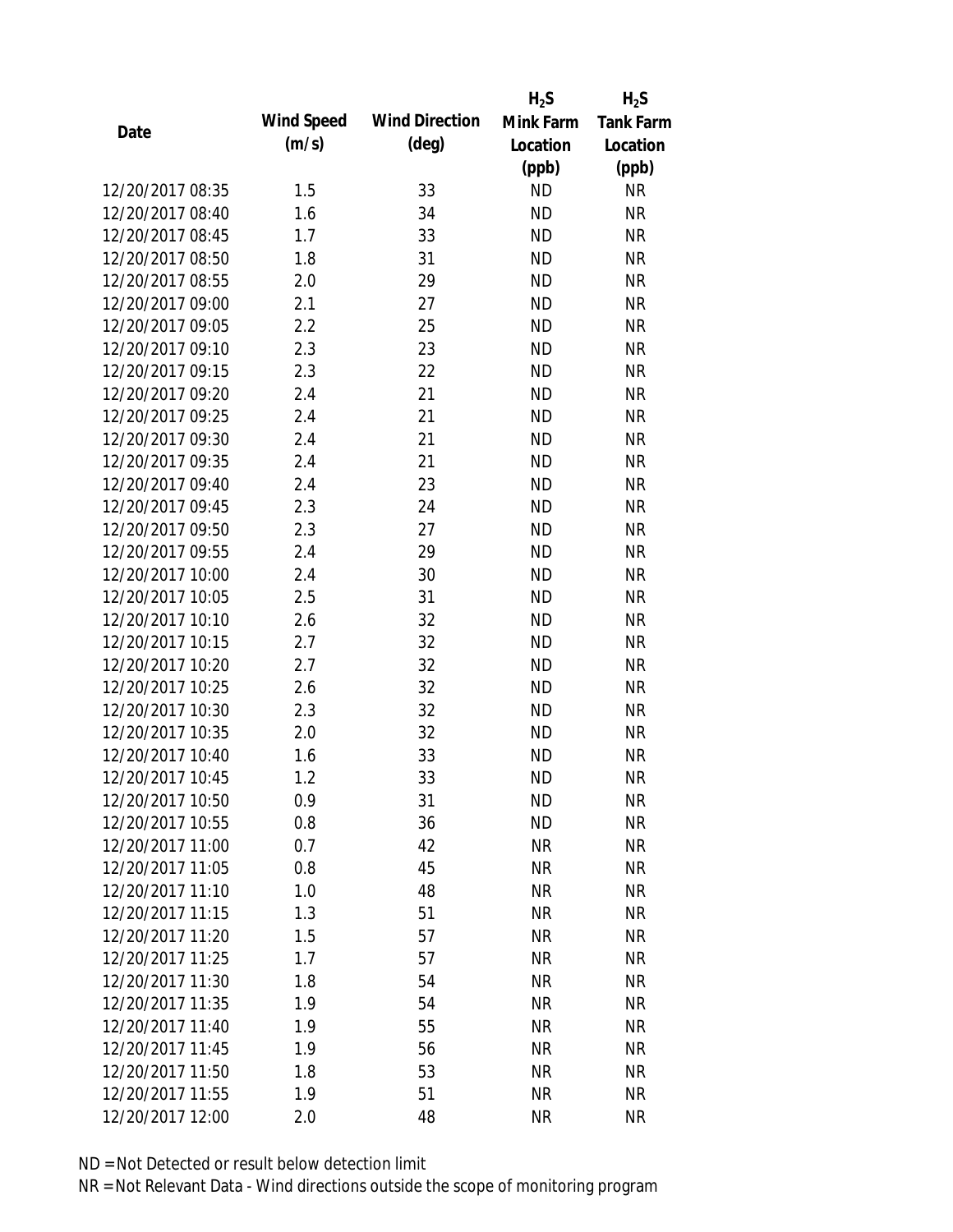|                  |            |                       | $H_2S$    | $H_2S$           |
|------------------|------------|-----------------------|-----------|------------------|
| Date             | Wind Speed | <b>Wind Direction</b> | Mink Farm | <b>Tank Farm</b> |
|                  | (m/s)      | $(\text{deg})$        | Location  | Location         |
|                  |            |                       | (ppb)     | (ppb)            |
| 12/20/2017 12:05 | 2.1        | 45                    | <b>NR</b> | <b>NR</b>        |
| 12/20/2017 12:10 | 2.3        | 42                    | <b>NR</b> | <b>NR</b>        |
| 12/20/2017 12:15 | 2.5        | 39                    | <b>ND</b> | <b>NR</b>        |
| 12/20/2017 12:20 | 2.8        | 38                    | <b>ND</b> | <b>NR</b>        |
| 12/20/2017 12:25 | 3.0        | 36                    | <b>ND</b> | <b>NR</b>        |
| 12/20/2017 12:30 | 3.1        | 36                    | <b>ND</b> | <b>NR</b>        |
| 12/20/2017 12:35 | 3.3        | 35                    | <b>ND</b> | <b>NR</b>        |
| 12/20/2017 12:40 | 3.4        | 34                    | <b>ND</b> | <b>NR</b>        |
| 12/20/2017 12:45 | 3.5        | 33                    | <b>ND</b> | <b>NR</b>        |
| 12/20/2017 12:50 | 3.5        | 32                    | <b>ND</b> | <b>NR</b>        |
| 12/20/2017 12:55 | 3.5        | 32                    | <b>ND</b> | <b>NR</b>        |
| 12/20/2017 13:00 | 3.5        | 33                    | <b>ND</b> | <b>NR</b>        |
| 12/20/2017 13:05 | 3.5        | 35                    | <b>ND</b> | <b>NR</b>        |
| 12/20/2017 13:10 | 3.4        | 37                    | <b>ND</b> | <b>NR</b>        |
| 12/20/2017 13:15 | 3.3        | 39                    | <b>ND</b> | <b>NR</b>        |
| 12/20/2017 13:20 | 3.2        | 41                    | <b>NR</b> | <b>NR</b>        |
| 12/20/2017 13:25 | 3.0        | 43                    | <b>NR</b> | <b>NR</b>        |
| 12/20/2017 13:30 | 2.9        | 45                    | <b>NR</b> | <b>NR</b>        |
| 12/20/2017 13:35 | 2.7        | 48                    | <b>NR</b> | <b>NR</b>        |
| 12/20/2017 13:40 | 2.5        | 50                    | <b>NR</b> | <b>NR</b>        |
| 12/20/2017 13:45 | 2.5        | 53                    | <b>NR</b> | <b>NR</b>        |
| 12/20/2017 13:50 | 2.4        | 58                    | <b>NR</b> | <b>NR</b>        |
| 12/20/2017 13:55 | 2.4        | 63                    | <b>NR</b> | <b>NR</b>        |
| 12/20/2017 14:00 | 2.4        | 69                    | <b>NR</b> | <b>NR</b>        |
| 12/20/2017 14:05 | 2.4        | 74                    | <b>NR</b> | <b>NR</b>        |
| 12/20/2017 14:10 | 2.4        | 80                    | <b>NR</b> | <b>NR</b>        |
| 12/20/2017 14:15 | 2.4        | 86                    | <b>NR</b> | <b>NR</b>        |
| 12/20/2017 14:20 | 2.3        | 91                    | NR        | <b>NR</b>        |
| 12/20/2017 14:25 | 2.3        | 95                    | <b>NR</b> | <b>NR</b>        |
| 12/20/2017 14:30 | 2.3        | 99                    | <b>NR</b> | <b>NR</b>        |
| 12/20/2017 14:35 | 2.3        | 104                   | <b>NR</b> | <b>NR</b>        |
| 12/20/2017 14:40 | 2.3        | 108                   | <b>NR</b> | <b>NR</b>        |
| 12/20/2017 14:45 | 2.3        | 111                   | <b>NR</b> | <b>NR</b>        |
| 12/20/2017 14:50 | 2.3        | 112                   | <b>NR</b> | <b>NR</b>        |
| 12/20/2017 14:55 | 2.2        | 111                   | <b>NR</b> | <b>NR</b>        |
| 12/20/2017 15:00 | 2.2        | 108                   | <b>NR</b> | <b>NR</b>        |
| 12/20/2017 15:05 | 2.1        | 105                   | <b>NR</b> | <b>NR</b>        |
| 12/20/2017 15:10 | 2.1        | 100                   | NR        | <b>NR</b>        |
| 12/20/2017 15:15 | 2.1        | 96                    | <b>NR</b> | <b>NR</b>        |
| 12/20/2017 15:20 | 2.2        | 93                    | <b>NR</b> | <b>NR</b>        |
| 12/20/2017 15:25 | 2.3        | 91                    | <b>NR</b> | <b>NR</b>        |
| 12/20/2017 15:30 | 2.4        | 89                    | <b>NR</b> | <b>NR</b>        |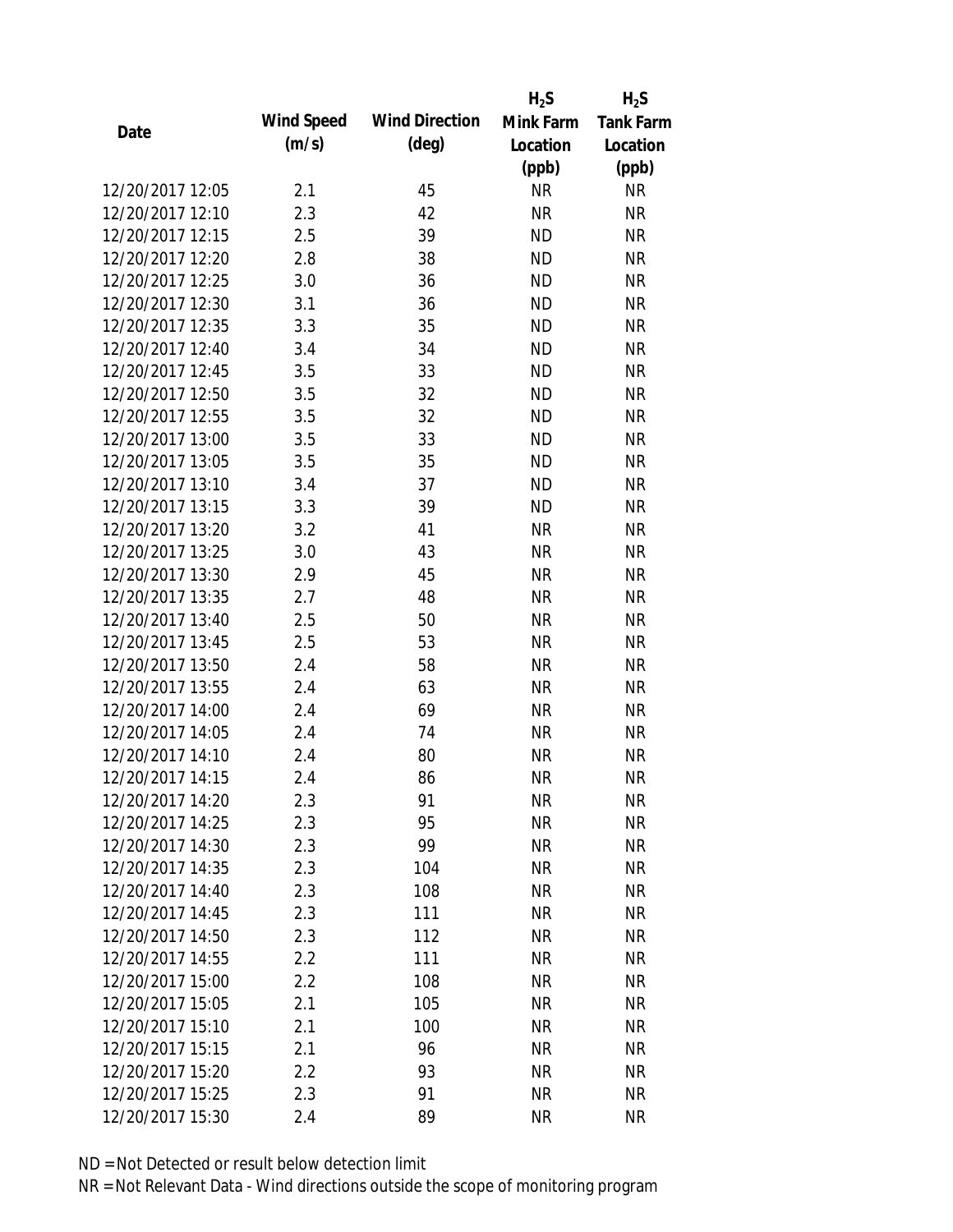|                  |            |                       | $H_2S$    | $H_2S$           |
|------------------|------------|-----------------------|-----------|------------------|
| Date             | Wind Speed | <b>Wind Direction</b> | Mink Farm | <b>Tank Farm</b> |
|                  | (m/s)      | $(\text{deg})$        | Location  | Location         |
|                  |            |                       | (ppb)     | (ppb)            |
| 12/20/2017 15:35 | 2.5        | 86                    | <b>NR</b> | <b>NR</b>        |
| 12/20/2017 15:40 | 2.6        | 82                    | <b>NR</b> | <b>NR</b>        |
| 12/20/2017 15:45 | 2.6        | 78                    | <b>NR</b> | <b>NR</b>        |
| 12/20/2017 15:50 | 2.7        | 72                    | <b>NR</b> | <b>NR</b>        |
| 12/20/2017 15:55 | 2.7        | 68                    | <b>NR</b> | <b>NR</b>        |
| 12/20/2017 16:00 | 2.7        | 63                    | <b>NR</b> | <b>NR</b>        |
| 12/20/2017 16:05 | 2.7        | 61                    | <b>NR</b> | <b>NR</b>        |
| 12/20/2017 16:10 | 2.7        | 60                    | <b>NR</b> | <b>NR</b>        |
| 12/20/2017 16:15 | 2.6        | 61                    | <b>NR</b> | <b>NR</b>        |
| 12/20/2017 16:20 | 2.6        | 61                    | <b>NR</b> | <b>NR</b>        |
| 12/20/2017 16:25 | 2.7        | 61                    | <b>NR</b> | <b>NR</b>        |
| 12/20/2017 16:30 | 2.7        | 60                    | <b>NR</b> | <b>NR</b>        |
| 12/20/2017 16:35 | 2.8        | 58                    | <b>NR</b> | <b>NR</b>        |
| 12/20/2017 16:40 | 2.9        | 56                    | <b>NR</b> | <b>NR</b>        |
| 12/20/2017 16:45 | 2.9        | 52                    | <b>NR</b> | <b>NR</b>        |
| 12/20/2017 16:50 | 3.0        | 50                    | <b>NR</b> | <b>NR</b>        |
| 12/20/2017 16:55 | 3.0        | 49                    | <b>NR</b> | <b>NR</b>        |
| 12/20/2017 17:00 | 3.0        | 49                    | <b>NR</b> | <b>NR</b>        |
| 12/20/2017 17:05 | 3.0        | 50                    | <b>NR</b> | <b>NR</b>        |
| 12/20/2017 17:10 | 3.0        | 52                    | <b>NR</b> | <b>NR</b>        |
| 12/20/2017 17:15 | 2.9        | 55                    | <b>NR</b> | <b>NR</b>        |
| 12/20/2017 17:20 | 2.9        | 58                    | <b>NR</b> | <b>NR</b>        |
| 12/20/2017 17:25 | 2.8        | 61                    | <b>NR</b> | <b>NR</b>        |
| 12/20/2017 17:30 | 2.8        | 63                    | <b>NR</b> | <b>NR</b>        |
| 12/20/2017 17:35 | 2.8        | 67                    | <b>NR</b> | <b>NR</b>        |
| 12/20/2017 17:40 | 2.7        | 70                    | <b>NR</b> | <b>NR</b>        |
| 12/20/2017 17:45 | 2.7        | 73                    | <b>NR</b> | <b>NR</b>        |
| 12/20/2017 17:50 | 2.7        | 73                    | NR        | <b>NR</b>        |
| 12/20/2017 17:55 | 2.7        | 73                    | <b>NR</b> | <b>NR</b>        |
| 12/20/2017 18:00 | 2.7        | 71                    | <b>NR</b> | <b>NR</b>        |
| 12/20/2017 18:05 | 2.7        | 68                    | <b>NR</b> | <b>NR</b>        |
| 12/20/2017 18:10 | 2.8        | 63                    | <b>NR</b> | <b>NR</b>        |
| 12/20/2017 18:15 | 2.9        | 59                    | <b>NR</b> | <b>NR</b>        |
| 12/20/2017 18:20 | 2.9        | 56                    | <b>NR</b> | <b>NR</b>        |
| 12/20/2017 18:25 | 3.0        | 54                    | <b>NR</b> | <b>NR</b>        |
| 12/20/2017 18:30 | 3.1        | 53                    | <b>NR</b> | <b>NR</b>        |
| 12/20/2017 18:35 | 3.1        | 52                    | <b>NR</b> | <b>NR</b>        |
| 12/20/2017 18:40 | 3.1        | 51                    | NR        | <b>NR</b>        |
| 12/20/2017 18:45 | 3.0        | 51                    | <b>NR</b> | <b>NR</b>        |
| 12/20/2017 18:50 | 3.0        | 51                    | <b>NR</b> | <b>NR</b>        |
| 12/20/2017 18:55 | 2.9        | 51                    | <b>NR</b> | <b>NR</b>        |
|                  |            |                       |           |                  |
| 12/20/2017 19:00 | 2.9        | 51                    | <b>NR</b> | <b>NR</b>        |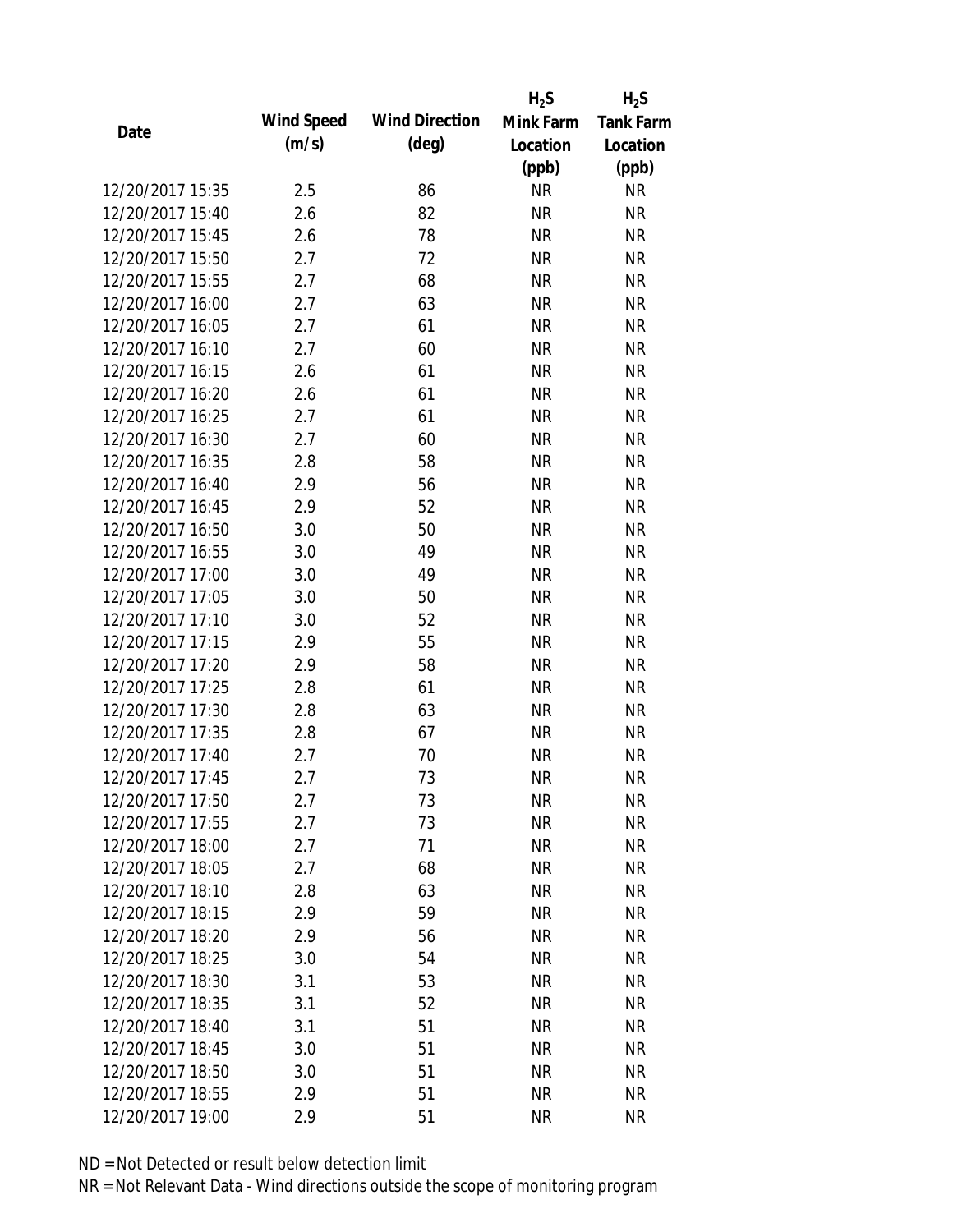|                  |            |                       | $H_2S$    | $H_2S$           |
|------------------|------------|-----------------------|-----------|------------------|
| Date             | Wind Speed | <b>Wind Direction</b> | Mink Farm | <b>Tank Farm</b> |
|                  | (m/s)      | $(\text{deg})$        | Location  | Location         |
|                  |            |                       | (ppb)     | (ppb)            |
| 12/20/2017 19:05 | 2.8        | 52                    | <b>NR</b> | <b>NR</b>        |
| 12/20/2017 19:10 | 2.8        | 54                    | <b>NR</b> | <b>NR</b>        |
| 12/20/2017 19:15 | 2.8        | 55                    | <b>NR</b> | <b>NR</b>        |
| 12/20/2017 19:20 | 2.8        | 57                    | <b>NR</b> | <b>NR</b>        |
| 12/20/2017 19:25 | 2.7        | 59                    | <b>NR</b> | <b>NR</b>        |
| 12/20/2017 19:30 | 2.7        | 61                    | <b>NR</b> | <b>NR</b>        |
| 12/20/2017 19:35 | 2.7        | 62                    | <b>NR</b> | <b>NR</b>        |
| 12/20/2017 19:40 | 2.6        | 64                    | <b>NR</b> | <b>NR</b>        |
| 12/20/2017 19:45 | 2.5        | 65                    | <b>NR</b> | <b>NR</b>        |
| 12/20/2017 19:50 | 2.4        | 66                    | <b>NR</b> | <b>NR</b>        |
| 12/20/2017 19:55 | 2.3        | 67                    | <b>NR</b> | <b>NR</b>        |
| 12/20/2017 20:00 | 2.2        | 67                    | <b>NR</b> | <b>NR</b>        |
| 12/20/2017 20:05 | 2.2        | 66                    | <b>NR</b> | <b>NR</b>        |
| 12/20/2017 20:10 | 2.1        | 65                    | <b>NR</b> | <b>NR</b>        |
| 12/20/2017 20:15 | 2.1        | 64                    | <b>NR</b> | <b>NR</b>        |
| 12/20/2017 20:20 | 2.2        | 62                    | <b>NR</b> | <b>NR</b>        |
| 12/20/2017 20:25 | 2.2        | 61                    | <b>NR</b> | <b>NR</b>        |
| 12/20/2017 20:30 | 2.2        | 60                    | <b>NR</b> | <b>NR</b>        |
| 12/20/2017 20:35 | 2.1        | 60                    | <b>NR</b> | <b>NR</b>        |
| 12/20/2017 20:40 | 2.1        | 61                    | <b>NR</b> | <b>NR</b>        |
| 12/20/2017 20:45 | 2.0        | 63                    | <b>NR</b> | <b>NR</b>        |
| 12/20/2017 20:50 | 1.9        | 65                    | <b>NR</b> | <b>NR</b>        |
| 12/20/2017 20:55 | 1.9        | 67                    | <b>NR</b> | <b>NR</b>        |
| 12/20/2017 21:00 | 1.8        | 68                    | <b>NR</b> | <b>NR</b>        |
| 12/20/2017 21:05 | 1.8        | 69                    | <b>NR</b> | <b>NR</b>        |
| 12/20/2017 21:10 | 1.7        | 70                    | <b>NR</b> | <b>NR</b>        |
| 12/20/2017 21:15 | 1.7        | 70                    | <b>NR</b> | <b>NR</b>        |
| 12/20/2017 21:20 | 1.7        | 71                    | NR        | <b>NR</b>        |
| 12/20/2017 21:25 | 1.7        | 73                    | <b>NR</b> | <b>NR</b>        |
| 12/20/2017 21:30 | 1.7        | 76                    | <b>NR</b> | <b>NR</b>        |
| 12/20/2017 21:35 | 1.8        | 80                    | <b>NR</b> | <b>NR</b>        |
| 12/20/2017 21:40 | 1.9        | 84                    | <b>NR</b> | <b>NR</b>        |
| 12/20/2017 21:45 | 1.9        | 89                    | <b>NR</b> | <b>NR</b>        |
| 12/20/2017 21:50 | 1.9        | 94                    | <b>NR</b> | <b>NR</b>        |
| 12/20/2017 21:55 | 2.0        | 97                    | <b>NR</b> | <b>NR</b>        |
| 12/20/2017 22:00 | 2.0        | 100                   | <b>NR</b> | <b>NR</b>        |
| 12/20/2017 22:05 | 2.0        | 100                   | <b>NR</b> | <b>NR</b>        |
| 12/20/2017 22:10 | 1.9        | 98                    | NR        | <b>NR</b>        |
| 12/20/2017 22:15 | 1.8        | 96                    | <b>NR</b> | <b>NR</b>        |
| 12/20/2017 22:20 | 1.7        | 93                    | <b>NR</b> | <b>NR</b>        |
| 12/20/2017 22:25 | 1.6        | 89                    | <b>NR</b> | <b>NR</b>        |
| 12/20/2017 22:30 | 1.6        | 84                    | <b>NR</b> | <b>NR</b>        |
|                  |            |                       |           |                  |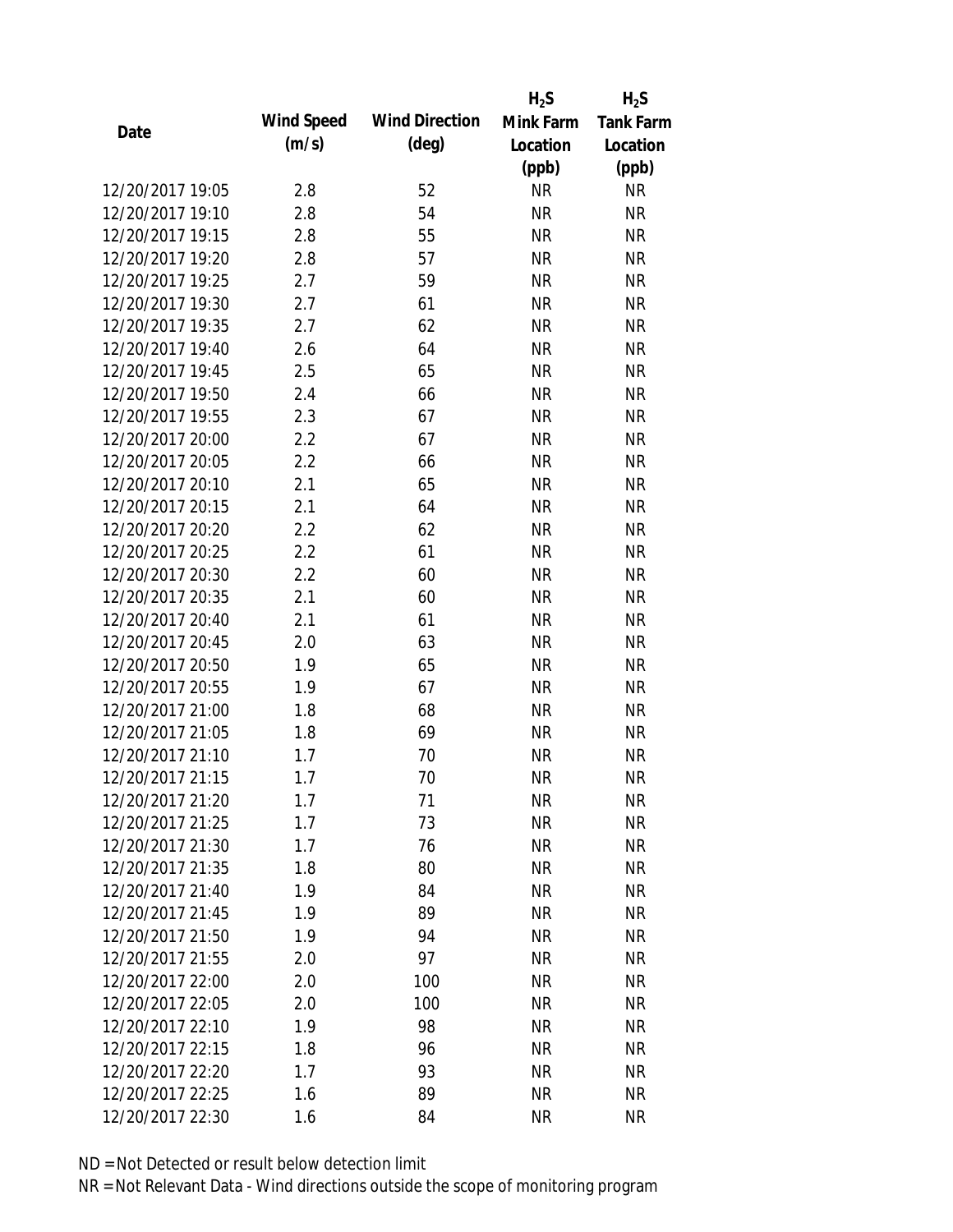|                  |            |                       | $H_2S$    | $H_2S$           |
|------------------|------------|-----------------------|-----------|------------------|
| Date             | Wind Speed | <b>Wind Direction</b> | Mink Farm | <b>Tank Farm</b> |
|                  | (m/s)      | $(\text{deg})$        | Location  | Location         |
|                  |            |                       | (ppb)     | (ppb)            |
| 12/20/2017 22:35 | 1.6        | 78                    | <b>NR</b> | <b>NR</b>        |
| 12/20/2017 22:40 | 1.8        | 72                    | <b>NR</b> | <b>NR</b>        |
| 12/20/2017 22:45 | 1.9        | 65                    | <b>NR</b> | <b>NR</b>        |
| 12/20/2017 22:50 | 2.1        | 57                    | <b>NR</b> | <b>NR</b>        |
| 12/20/2017 22:55 | 2.3        | 49                    | <b>NR</b> | <b>NR</b>        |
| 12/20/2017 23:00 | 2.4        | 44                    | <b>NR</b> | <b>NR</b>        |
| 12/20/2017 23:05 | 2.4        | 40                    | <b>ND</b> | <b>NR</b>        |
| 12/20/2017 23:10 | 2.4        | 40                    | <b>ND</b> | <b>NR</b>        |
| 12/20/2017 23:15 | 2.2        | 42                    | <b>NR</b> | <b>NR</b>        |
| 12/20/2017 23:20 | 2.0        | 46                    | <b>NR</b> | <b>NR</b>        |
| 12/20/2017 23:25 | 1.9        | 50                    | <b>NR</b> | <b>NR</b>        |
| 12/20/2017 23:30 | 1.7        | 53                    | <b>NR</b> | <b>NR</b>        |
| 12/20/2017 23:35 | 1.6        | 55                    | <b>NR</b> | <b>NR</b>        |
| 12/20/2017 23:40 | 1.6        | 55                    | <b>NR</b> | <b>NR</b>        |
| 12/20/2017 23:45 | 1.6        | 55                    | <b>NR</b> | <b>NR</b>        |
| 12/20/2017 23:50 | 1.5        | 55                    | <b>NR</b> | <b>NR</b>        |
| 12/20/2017 23:55 | 1.5        | 56                    | <b>NR</b> | <b>NR</b>        |
| 12/20/2017 24:00 | 1.5        | 57                    | <b>NR</b> | <b>NR</b>        |
| 12/21/2017 00:05 | 1.5        | 60                    | <b>NR</b> | <b>NR</b>        |
| 12/21/2017 00:10 | 1.5        | 64                    | <b>NR</b> | <b>NR</b>        |
| 12/21/2017 00:15 | 1.5        | 68                    | <b>NR</b> | <b>NR</b>        |
| 12/21/2017 00:20 | 1.6        | 73                    | <b>NR</b> | <b>NR</b>        |
| 12/21/2017 00:25 | 1.6        | 76                    | <b>NR</b> | <b>NR</b>        |
| 12/21/2017 00:30 | 1.7        | 79                    | <b>NR</b> | <b>NR</b>        |
| 12/21/2017 00:35 | 1.7        | 81                    | <b>NR</b> | <b>NR</b>        |
| 12/21/2017 00:40 | 1.8        | 81                    | <b>NR</b> | <b>NR</b>        |
| 12/21/2017 00:45 | 1.8        | 80                    | <b>NR</b> | <b>NR</b>        |
| 12/21/2017 00:50 | 1.8        | 77                    | <b>NR</b> | <b>NR</b>        |
| 12/21/2017 00:55 | 1.8        | 74                    | <b>NR</b> | <b>NR</b>        |
| 12/21/2017 01:00 | 1.8        | 69                    | <b>NR</b> | <b>NR</b>        |
| 12/21/2017 01:05 | 1.7        | 64                    | <b>NR</b> | <b>NR</b>        |
| 12/21/2017 01:10 | 1.7        | 59                    | <b>NR</b> | <b>NR</b>        |
| 12/21/2017 01:15 | 1.7        | 55                    | <b>NR</b> | <b>NR</b>        |
| 12/21/2017 01:20 | 1.8        | 52                    | <b>NR</b> | <b>NR</b>        |
| 12/21/2017 01:25 | 1.8        | 52                    | <b>NR</b> | <b>NR</b>        |
| 12/21/2017 01:30 | 1.8        | 53                    | <b>NR</b> | <b>NR</b>        |
| 12/21/2017 01:35 | 1.9        | 57                    | <b>NR</b> | <b>NR</b>        |
| 12/21/2017 01:40 | 2.0        | 61                    | NR        | <b>NR</b>        |
| 12/21/2017 01:45 | 2.1        | 67                    | <b>NR</b> | <b>NR</b>        |
| 12/21/2017 01:50 | 2.2        | 72                    | <b>NR</b> | <b>NR</b>        |
| 12/21/2017 01:55 | 2.3        | 77                    | <b>NR</b> | <b>NR</b>        |
| 12/21/2017 02:00 | 2.5        | 81                    | <b>NR</b> | <b>NR</b>        |
|                  |            |                       |           |                  |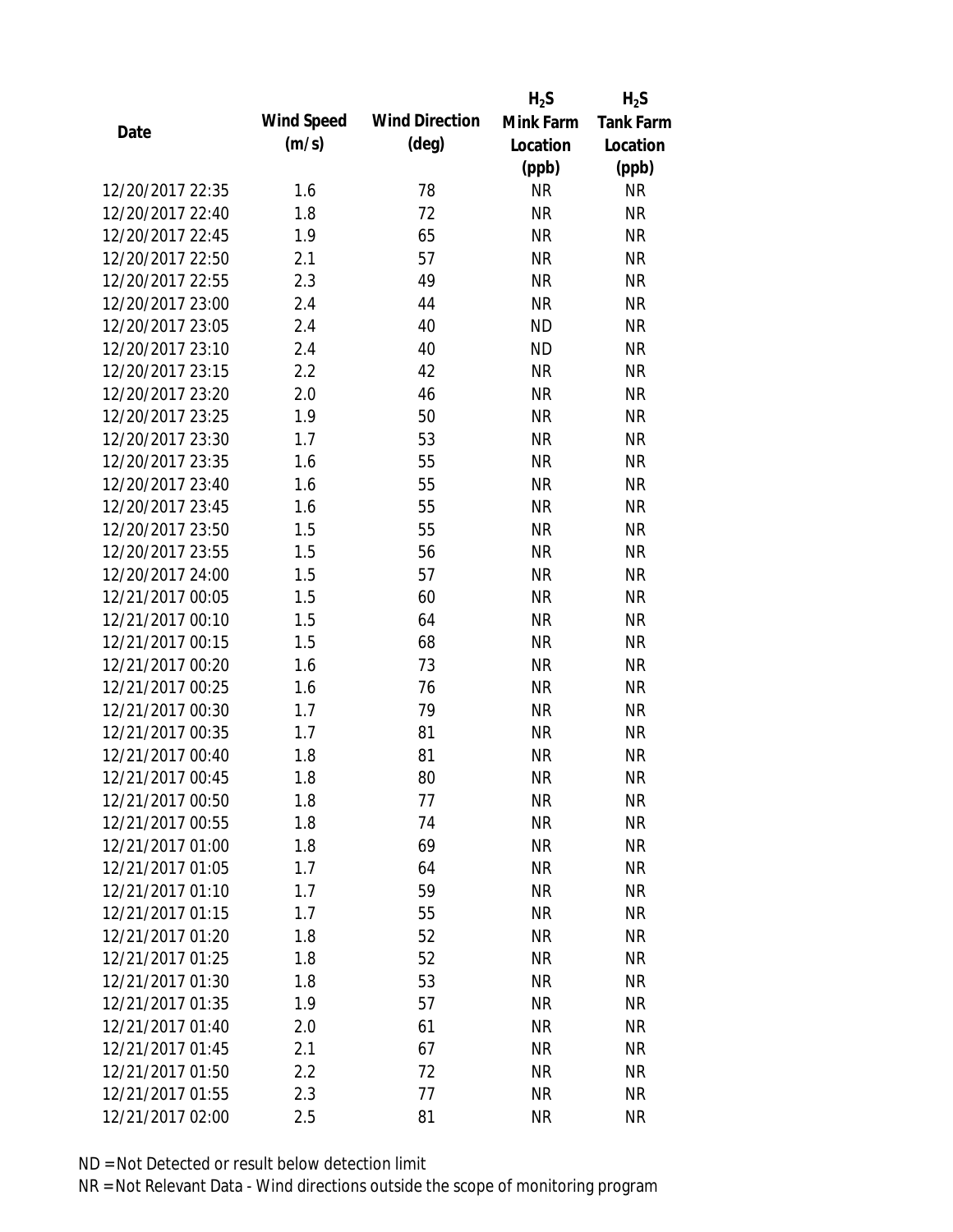|                  |            |                       | $H_2S$    | $H_2S$           |
|------------------|------------|-----------------------|-----------|------------------|
| Date             | Wind Speed | <b>Wind Direction</b> | Mink Farm | <b>Tank Farm</b> |
|                  | (m/s)      | $(\text{deg})$        | Location  | Location         |
|                  |            |                       | (ppb)     | (ppb)            |
| 12/21/2017 02:05 | 2.6        | 83                    | <b>NR</b> | <b>NR</b>        |
| 12/21/2017 02:10 | 2.7        | 85                    | <b>NR</b> | <b>NR</b>        |
| 12/21/2017 02:15 | 2.7        | 86                    | <b>NR</b> | <b>NR</b>        |
| 12/21/2017 02:20 | 2.8        | 86                    | <b>NR</b> | <b>NR</b>        |
| 12/21/2017 02:25 | 2.8        | 87                    | <b>NR</b> | <b>NR</b>        |
| 12/21/2017 02:30 | 2.8        | 88                    | <b>NR</b> | <b>NR</b>        |
| 12/21/2017 02:35 | 2.8        | 89                    | <b>NR</b> | <b>NR</b>        |
| 12/21/2017 02:40 | 2.8        | 91                    | <b>NR</b> | <b>NR</b>        |
| 12/21/2017 02:45 | 2.8        | 92                    | <b>NR</b> | <b>NR</b>        |
| 12/21/2017 02:50 | 2.9        | 93                    | <b>NR</b> | <b>NR</b>        |
| 12/21/2017 02:55 | 2.9        | 93                    | <b>NR</b> | <b>NR</b>        |
| 12/21/2017 03:00 | 3.0        | 94                    | <b>NR</b> | <b>NR</b>        |
| 12/21/2017 03:05 | 3.0        | 94                    | <b>NR</b> | <b>NR</b>        |
| 12/21/2017 03:10 | 3.0        | 93                    | <b>NR</b> | <b>NR</b>        |
| 12/21/2017 03:15 | 3.0        | 92                    | <b>NR</b> | <b>NR</b>        |
| 12/21/2017 03:20 | 2.9        | 91                    | <b>NR</b> | <b>NR</b>        |
| 12/21/2017 03:25 | 2.9        | 90                    | <b>NR</b> | <b>NR</b>        |
| 12/21/2017 03:30 | 2.8        | 88                    | <b>NR</b> | <b>NR</b>        |
| 12/21/2017 03:35 | 2.7        | 85                    | <b>NR</b> | <b>NR</b>        |
| 12/21/2017 03:40 | 2.6        | 83                    | <b>NR</b> | <b>NR</b>        |
| 12/21/2017 03:45 | 2.6        | 81                    | <b>NR</b> | <b>NR</b>        |
| 12/21/2017 03:50 | 2.6        | 79                    | <b>NR</b> | <b>NR</b>        |
| 12/21/2017 03:55 | 2.6        | 78                    | <b>NR</b> | <b>NR</b>        |
| 12/21/2017 04:00 | 2.6        | 79                    | <b>NR</b> | <b>NR</b>        |
| 12/21/2017 04:05 | 2.7        | 81                    | <b>NR</b> | <b>NR</b>        |
| 12/21/2017 04:10 | 2.8        | 83                    | <b>NR</b> | <b>NR</b>        |
| 12/21/2017 04:15 | 2.9        | 85                    | <b>NR</b> | <b>NR</b>        |
| 12/21/2017 04:20 | 3.0        | 88                    | NR        | <b>NR</b>        |
| 12/21/2017 04:25 | 3.0        | 90                    | <b>NR</b> | <b>NR</b>        |
| 12/21/2017 04:30 | 3.0        | 92                    | <b>NR</b> | <b>NR</b>        |
| 12/21/2017 04:35 | 3.1        | 93                    | <b>NR</b> | <b>NR</b>        |
| 12/21/2017 04:40 | 3.0        | 95                    | <b>NR</b> | <b>NR</b>        |
| 12/21/2017 04:45 | 3.0        | 95                    | <b>NR</b> | <b>NR</b>        |
| 12/21/2017 04:50 | 3.0        | 96                    | <b>NR</b> | <b>NR</b>        |
| 12/21/2017 04:55 | 3.0        | 96                    | <b>NR</b> | <b>NR</b>        |
| 12/21/2017 05:00 | 3.0        | 96                    | <b>NR</b> | <b>NR</b>        |
| 12/21/2017 05:05 | 3.0        | 95                    | NR        | <b>NR</b>        |
| 12/21/2017 05:10 | 3.0        | 95                    | NR        | <b>NR</b>        |
| 12/21/2017 05:15 | 3.0        | 95                    | <b>NR</b> | <b>NR</b>        |
| 12/21/2017 05:20 | 3.0        | 95                    | <b>NR</b> | <b>NR</b>        |
| 12/21/2017 05:25 | 3.0        | 95                    | <b>NR</b> | <b>NR</b>        |
| 12/21/2017 05:30 | 3.0        | 96                    | <b>NR</b> | <b>NR</b>        |
|                  |            |                       |           |                  |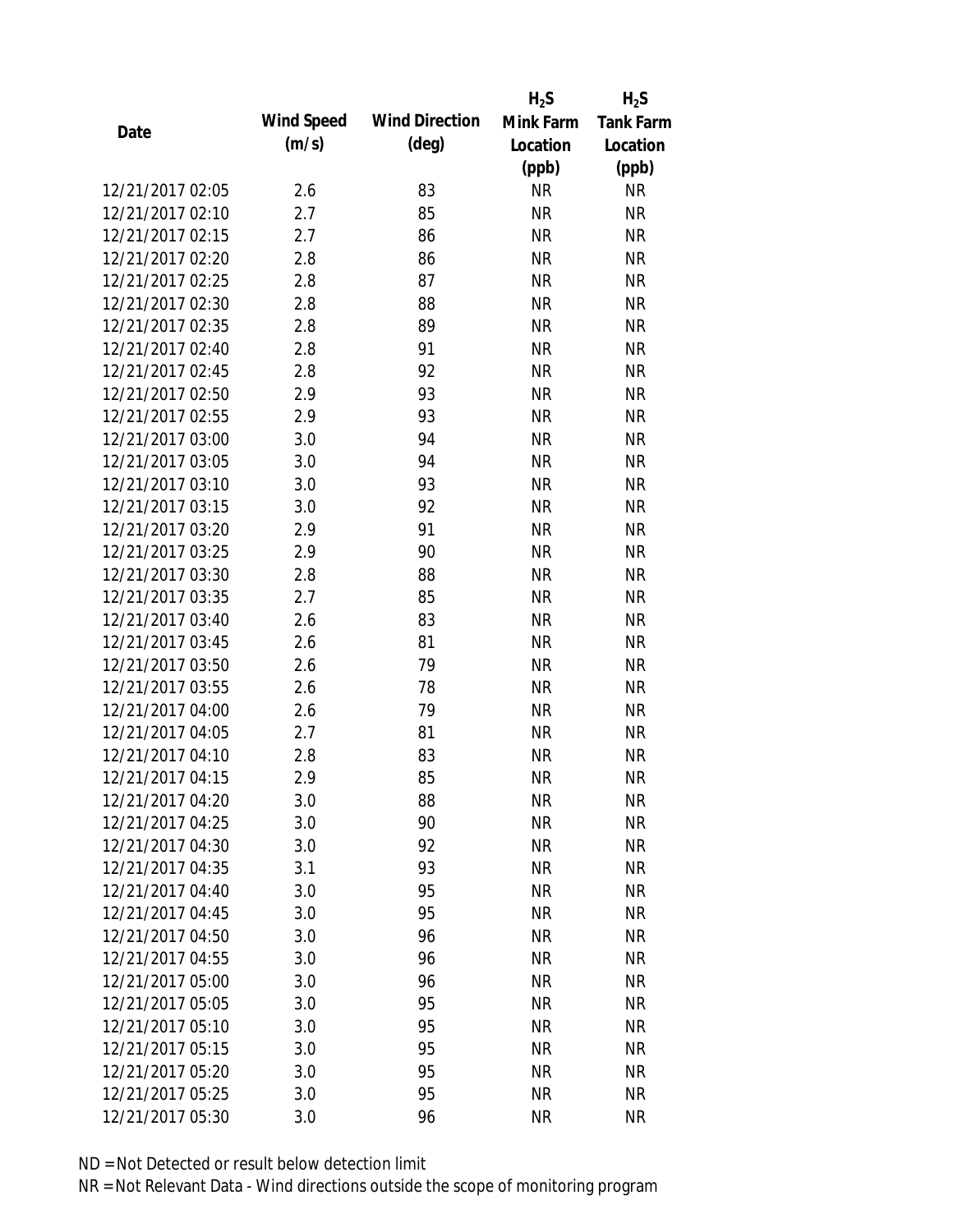|                  |            |                       | $H_2S$    | $H_2S$           |
|------------------|------------|-----------------------|-----------|------------------|
| Date             | Wind Speed | <b>Wind Direction</b> | Mink Farm | <b>Tank Farm</b> |
|                  | (m/s)      | $(\text{deg})$        | Location  | Location         |
|                  |            |                       | (ppb)     | (ppb)            |
| 12/21/2017 05:35 | 3.0        | 96                    | <b>NR</b> | <b>NR</b>        |
| 12/21/2017 05:40 | 3.0        | 95                    | <b>NR</b> | <b>NR</b>        |
| 12/21/2017 05:45 | 3.0        | 95                    | <b>NR</b> | <b>NR</b>        |
| 12/21/2017 05:50 | 3.0        | 93                    | <b>NR</b> | <b>NR</b>        |
| 12/21/2017 05:55 | 3.1        | 92                    | <b>NR</b> | <b>NR</b>        |
| 12/21/2017 06:00 | 3.1        | 91                    | <b>NR</b> | <b>NR</b>        |
| 12/21/2017 06:05 | 3.2        | 90                    | <b>NR</b> | <b>NR</b>        |
| 12/21/2017 06:10 | 3.2        | 89                    | <b>NR</b> | <b>NR</b>        |
| 12/21/2017 06:15 | 3.3        | 89                    | <b>NR</b> | <b>NR</b>        |
| 12/21/2017 06:20 | 3.4        | 89                    | <b>NR</b> | <b>NR</b>        |
| 12/21/2017 06:25 | 3.5        | 89                    | <b>NR</b> | <b>NR</b>        |
| 12/21/2017 06:30 | 3.6        | 90                    | <b>NR</b> | <b>NR</b>        |
| 12/21/2017 06:35 | 3.7        | 90                    | <b>NR</b> | <b>NR</b>        |
| 12/21/2017 06:40 | 3.8        | 89                    | <b>NR</b> | <b>NR</b>        |
| 12/21/2017 06:45 | 3.8        | 89                    | <b>NR</b> | <b>NR</b>        |
| 12/21/2017 06:50 | 3.8        | 88                    | <b>NR</b> | <b>NR</b>        |
| 12/21/2017 06:55 | 3.8        | 87                    | <b>NR</b> | <b>NR</b>        |
| 12/21/2017 07:00 | 3.7        | 87                    | <b>NR</b> | <b>NR</b>        |
| 12/21/2017 07:05 | 3.6        | 87                    | <b>NR</b> | <b>NR</b>        |
| 12/21/2017 07:10 | 3.6        | 88                    | <b>NR</b> | <b>NR</b>        |
| 12/21/2017 07:15 | 3.5        | 89                    | <b>NR</b> | <b>NR</b>        |
| 12/21/2017 07:20 | 3.5        | 90                    | <b>NR</b> | <b>NR</b>        |
| 12/21/2017 07:25 | 3.4        | 92                    | <b>NR</b> | <b>NR</b>        |
| 12/21/2017 07:30 | 3.4        | 93                    | <b>NR</b> | <b>NR</b>        |
| 12/21/2017 07:35 | 3.4        | 94                    | <b>NR</b> | <b>NR</b>        |
| 12/21/2017 07:40 | 3.3        | 95                    | <b>NR</b> | <b>NR</b>        |
| 12/21/2017 07:45 | 3.3        | 94                    | <b>NR</b> | <b>NR</b>        |
| 12/21/2017 07:50 | 3.2        | 94                    | NR        | <b>NR</b>        |
| 12/21/2017 07:55 | 3.2        | 93                    | <b>NR</b> | <b>NR</b>        |
| 12/21/2017 08:00 | 3.1        | 93                    | <b>NR</b> | <b>NR</b>        |
| 12/21/2017 08:05 | 3.2        | 93                    | <b>NR</b> | <b>NR</b>        |
| 12/21/2017 08:10 | 3.2        | 95                    | <b>NR</b> | <b>NR</b>        |
| 12/21/2017 08:15 | 3.3        | 97                    | <b>NR</b> | <b>NR</b>        |
| 12/21/2017 08:20 | 3.4        | 101                   | <b>NR</b> | <b>NR</b>        |
| 12/21/2017 08:25 | 3.5        | 104                   | <b>NR</b> | <b>NR</b>        |
| 12/21/2017 08:30 | 3.7        | 108                   | <b>NR</b> | <b>NR</b>        |
| 12/21/2017 08:35 | 3.8        | 111                   | <b>NR</b> | <b>NR</b>        |
| 12/21/2017 08:40 | 3.9        | 114                   | <b>NR</b> | <b>NR</b>        |
| 12/21/2017 08:45 | 4.1        | 116                   | <b>NR</b> | <b>NR</b>        |
| 12/21/2017 08:50 | 4.1        | 117                   | <b>NR</b> | <b>NR</b>        |
| 12/21/2017 08:55 | 4.2        | 117                   | <b>NR</b> | <b>NR</b>        |
| 12/21/2017 09:00 | 4.3        | 117                   | <b>NR</b> | <b>NR</b>        |
|                  |            |                       |           |                  |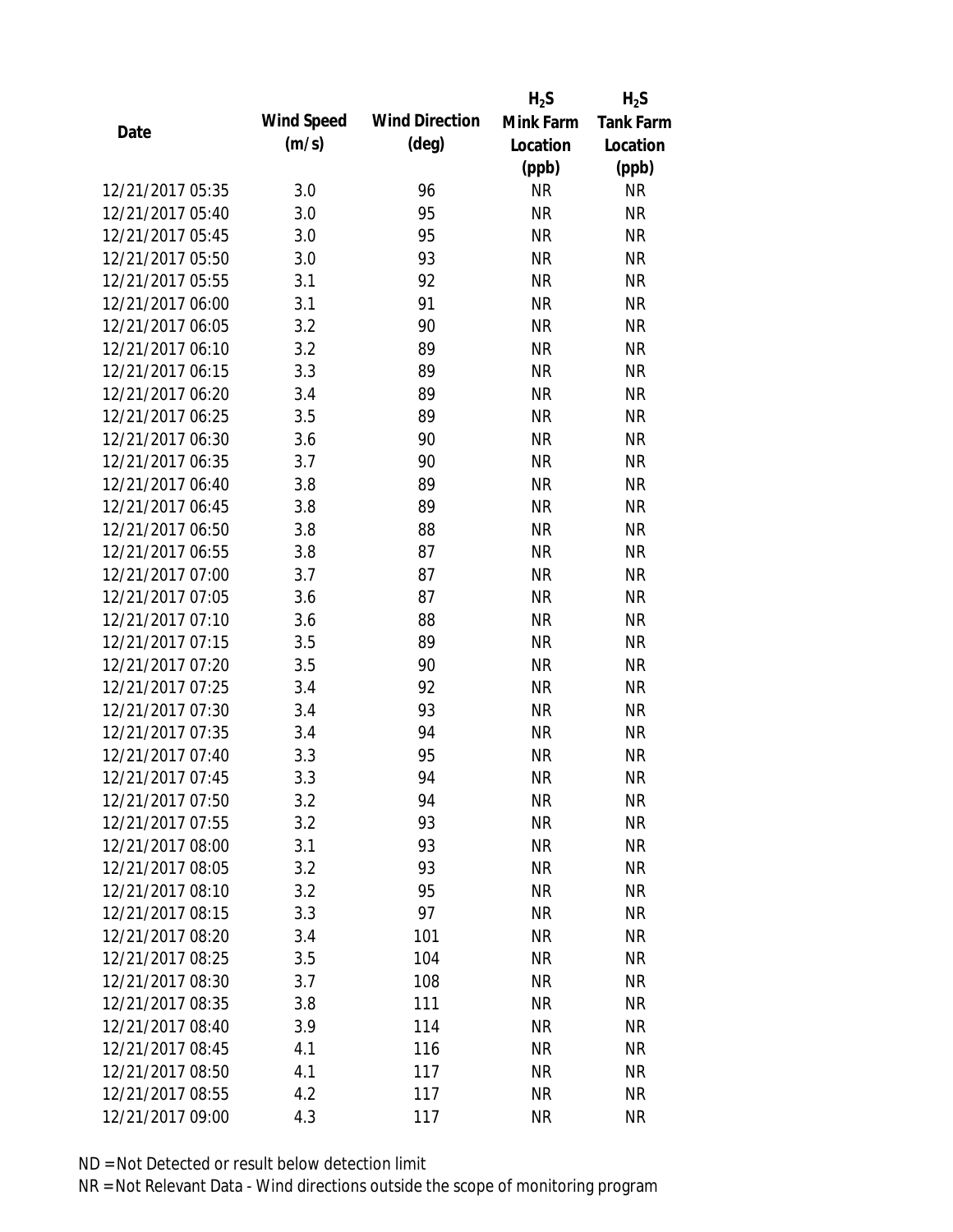|                  |            |                       | $H_2S$    | $H_2S$           |
|------------------|------------|-----------------------|-----------|------------------|
|                  | Wind Speed | <b>Wind Direction</b> | Mink Farm | <b>Tank Farm</b> |
| Date             | (m/s)      | $(\text{deg})$        | Location  | Location         |
|                  |            |                       | (ppb)     | (ppb)            |
| 12/21/2017 09:05 | 4.4        | 117                   | <b>NR</b> | <b>NR</b>        |
| 12/21/2017 09:10 | 4.4        | 116                   | <b>NR</b> | <b>NR</b>        |
| 12/21/2017 09:15 | 4.4        | 116                   | <b>NR</b> | <b>NR</b>        |
| 12/21/2017 09:20 | 4.5        | 116                   | <b>NR</b> | <b>NR</b>        |
| 12/21/2017 09:25 | 4.5        | 116                   | <b>NR</b> | <b>NR</b>        |
| 12/21/2017 09:30 | 4.4        | 116                   | <b>NR</b> | <b>NR</b>        |
| 12/21/2017 09:35 | 4.4        | 117                   | <b>NR</b> | <b>NR</b>        |
| 12/21/2017 09:40 | 4.3        | 117                   | <b>NR</b> | <b>NR</b>        |
| 12/21/2017 09:45 | 4.3        | 118                   | <b>NR</b> | <b>NR</b>        |
| 12/21/2017 09:50 | 4.1        | 119                   | <b>NR</b> | <b>NR</b>        |
| 12/21/2017 09:55 | 4.0        | 120                   | <b>NR</b> | <b>NR</b>        |
| 12/21/2017 10:00 | 4.0        | 120                   | <b>NR</b> | <b>NR</b>        |
| 12/21/2017 10:05 | 3.9        | 120                   | <b>NR</b> | <b>NR</b>        |
| 12/21/2017 10:10 | 3.8        | 120                   | <b>NR</b> | <b>NR</b>        |
| 12/21/2017 10:15 | 3.8        | 119                   | <b>NR</b> | <b>NR</b>        |
| 12/21/2017 10:20 | 3.8        | 118                   | <b>NR</b> | <b>NR</b>        |
| 12/21/2017 10:25 | 3.7        | 117                   | <b>NR</b> | <b>NR</b>        |
| 12/21/2017 10:30 | 3.7        | 117                   | <b>NR</b> | <b>NR</b>        |
| 12/21/2017 10:35 | 3.6        | 116                   | <b>NR</b> | <b>NR</b>        |
| 12/21/2017 10:40 | 3.5        | 116                   | <b>NR</b> | <b>NR</b>        |
| 12/21/2017 10:45 | 3.4        | 116                   | <b>NR</b> | <b>NR</b>        |
| 12/21/2017 10:50 | 3.3        | 117                   | <b>NR</b> | <b>NR</b>        |
| 12/21/2017 10:55 | 3.3        | 117                   | <b>NR</b> | <b>NR</b>        |
| 12/21/2017 11:00 | 3.3        | 118                   | <b>NR</b> | <b>NR</b>        |
| 12/21/2017 11:05 | 3.2        | 119                   | <b>NR</b> | <b>NR</b>        |
| 12/21/2017 11:10 | 3.3        | 120                   | <b>NR</b> | <b>NR</b>        |
| 12/21/2017 11:15 | 3.3        | 121                   | <b>NR</b> | <b>NR</b>        |
| 12/21/2017 11:20 | 3.4        | 123                   | <b>NR</b> | <b>NR</b>        |
| 12/21/2017 11:25 | 3.4        | 124                   | <b>NR</b> | <b>NR</b>        |
| 12/21/2017 11:30 | 3.4        | 125                   | NR        | <b>NR</b>        |
| 12/21/2017 11:35 | 3.4        | 126                   | <b>NR</b> | <b>NR</b>        |
| 12/21/2017 11:40 | 3.3        | 126                   | <b>NR</b> | <b>NR</b>        |
| 12/21/2017 11:45 | 3.3        | 126                   | <b>NR</b> | <b>NR</b>        |
| 12/21/2017 11:50 | 3.2        | 125                   | <b>NR</b> | <b>NR</b>        |
| 12/21/2017 11:55 | 3.2        | 124                   | <b>NR</b> | <b>NR</b>        |
| 12/21/2017 12:00 | 3.1        | 124                   | <b>NR</b> | <b>NR</b>        |
| 12/21/2017 12:05 | 3.1        | 124                   | <b>NR</b> | <b>NR</b>        |
| 12/21/2017 12:10 | 3.2        | 124                   | NR        | <b>NR</b>        |
| 12/21/2017 12:15 | 3.3        | 124                   | <b>NR</b> | <b>NR</b>        |
| 12/21/2017 12:20 | 3.3        | 125                   | <b>NR</b> | NR               |
| 12/21/2017 12:25 | 3.3        | 126                   | <b>NR</b> | <b>NR</b>        |
| 12/21/2017 12:30 | 3.3        | 126                   | <b>NR</b> | <b>NR</b>        |
|                  |            |                       |           |                  |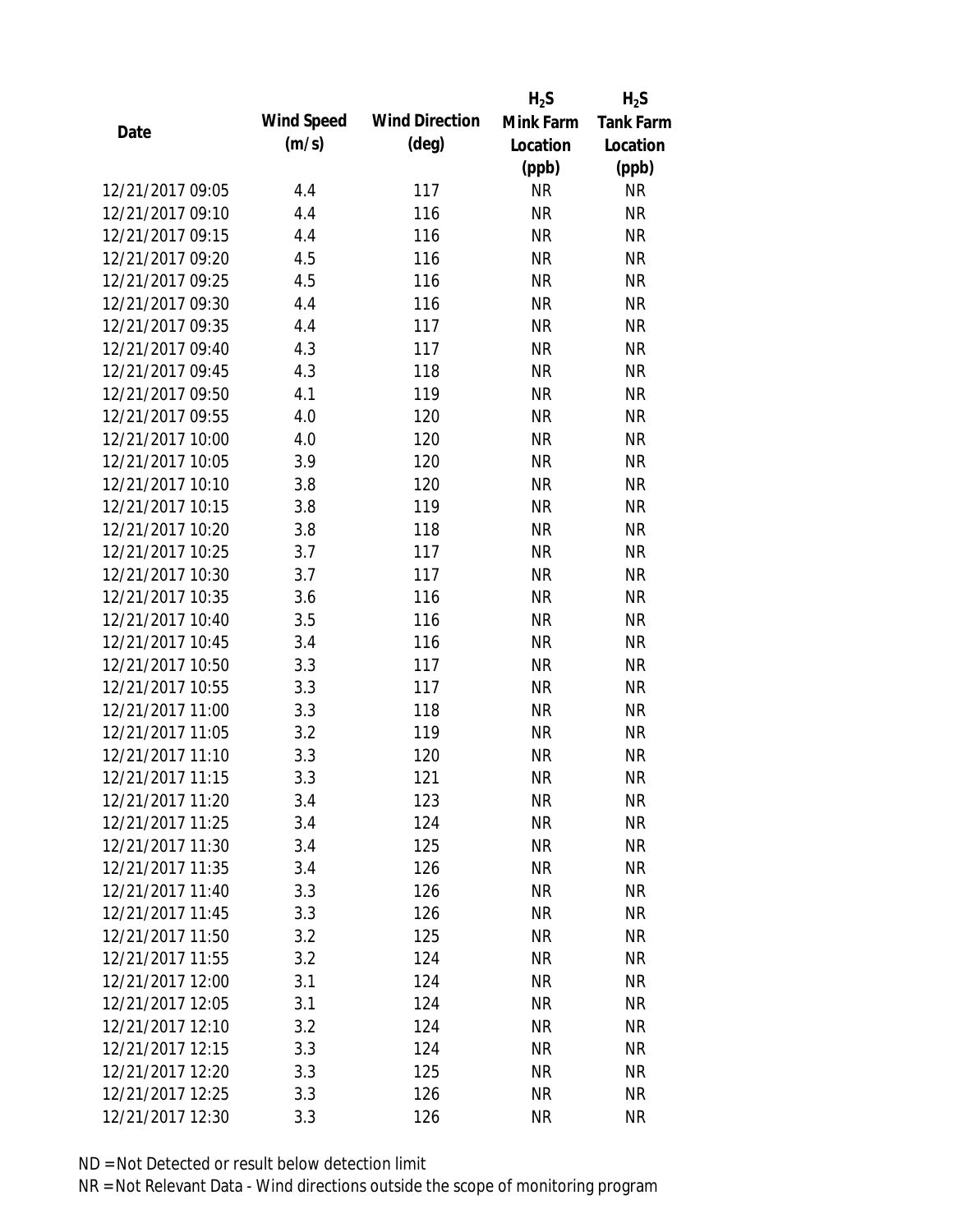|                  |            |                       | $H_2S$    | $H_2S$           |
|------------------|------------|-----------------------|-----------|------------------|
| Date             | Wind Speed | <b>Wind Direction</b> | Mink Farm | <b>Tank Farm</b> |
|                  | (m/s)      | $(\text{deg})$        | Location  | Location         |
|                  |            |                       | (ppb)     | (ppb)            |
| 12/21/2017 12:35 | 3.3        | 127                   | <b>NR</b> | <b>NR</b>        |
| 12/21/2017 12:40 | 3.2        | 128                   | <b>NR</b> | <b>NR</b>        |
| 12/21/2017 12:45 | 3.1        | 129                   | <b>NR</b> | <b>NR</b>        |
| 12/21/2017 12:50 | 3.0        | 131                   | <b>NR</b> | <b>NR</b>        |
| 12/21/2017 12:55 | 3.0        | 134                   | <b>NR</b> | <b>NR</b>        |
| 12/21/2017 13:00 | 3.0        | 136                   | <b>NR</b> | <b>NR</b>        |
| 12/21/2017 13:05 | 3.0        | 138                   | <b>NR</b> | <b>NR</b>        |
| 12/21/2017 13:10 | 3.0        | 139                   | <b>NR</b> | <b>NR</b>        |
| 12/21/2017 13:15 | 3.1        | 139                   | <b>NR</b> | <b>NR</b>        |
| 12/21/2017 13:20 | 3.1        | 138                   | <b>NR</b> | <b>NR</b>        |
| 12/21/2017 13:25 | 3.1        | 136                   | <b>NR</b> | <b>NR</b>        |
| 12/21/2017 13:30 | 3.0        | 133                   | <b>NR</b> | <b>NR</b>        |
| 12/21/2017 13:35 | 3.0        | 130                   | <b>NR</b> | <b>NR</b>        |
| 12/21/2017 13:40 | 3.0        | 126                   | <b>NR</b> | <b>NR</b>        |
| 12/21/2017 13:45 | 3.0        | 121                   | <b>NR</b> | <b>NR</b>        |
| 12/21/2017 13:50 | 3.0        | 118                   | <b>NR</b> | <b>NR</b>        |
| 12/21/2017 13:55 | 3.1        | 115                   | <b>NR</b> | <b>NR</b>        |
| 12/21/2017 14:00 | 3.1        | 112                   | <b>NR</b> | <b>NR</b>        |
| 12/21/2017 14:05 | 3.1        | 110                   | <b>NR</b> | <b>NR</b>        |
| 12/21/2017 14:10 | 3.1        | 109                   | <b>NR</b> | <b>NR</b>        |
| 12/21/2017 14:15 | 3.0        | 108                   | <b>NR</b> | <b>NR</b>        |
| 12/21/2017 14:20 | 2.9        | 106                   | <b>NR</b> | <b>NR</b>        |
| 12/21/2017 14:25 | 2.8        | 106                   | <b>NR</b> | <b>NR</b>        |
| 12/21/2017 14:30 | 2.7        | 106                   | <b>NR</b> | <b>NR</b>        |
| 12/21/2017 14:35 | 2.5        | 105                   | <b>NR</b> | <b>NR</b>        |
| 12/21/2017 14:40 | 2.5        | 104                   | <b>NR</b> | <b>NR</b>        |
| 12/21/2017 14:45 | 2.4        | 104                   | <b>NR</b> | <b>NR</b>        |
| 12/21/2017 14:50 | 2.4        | 105                   | <b>NR</b> | NR               |
| 12/21/2017 14:55 | 2.4        | 104                   | <b>NR</b> | <b>NR</b>        |
| 12/21/2017 15:00 | 2.3        | 103                   | NR        | <b>NR</b>        |
| 12/21/2017 15:05 | 2.3        | 102                   | <b>NR</b> | <b>NR</b>        |
| 12/21/2017 15:10 | 2.1        | 101                   | <b>NR</b> | <b>NR</b>        |
| 12/21/2017 15:15 | 2.0        | 99                    | <b>NR</b> | <b>NR</b>        |
| 12/21/2017 15:20 | 1.8        | 95                    | <b>NR</b> | <b>NR</b>        |
| 12/21/2017 15:25 | 1.8        | 91                    | <b>NR</b> | <b>NR</b>        |
| 12/21/2017 15:30 | 1.7        | 88                    | <b>NR</b> | <b>NR</b>        |
| 12/21/2017 15:35 | 1.8        | 85                    | <b>NR</b> | <b>NR</b>        |
|                  |            |                       |           |                  |
| 12/21/2017 15:40 | 1.8        | 83                    | <b>NR</b> | <b>NR</b>        |
| 12/21/2017 15:45 | 1.9        | 83                    | <b>NR</b> | <b>NR</b>        |
| 12/21/2017 15:50 | 2.1        | 83                    | NR        | <b>NR</b>        |
| 12/21/2017 15:55 | 2.1        | 84                    | <b>NR</b> | <b>NR</b>        |
| 12/21/2017 16:00 | 2.2        | 85                    | <b>NR</b> | <b>NR</b>        |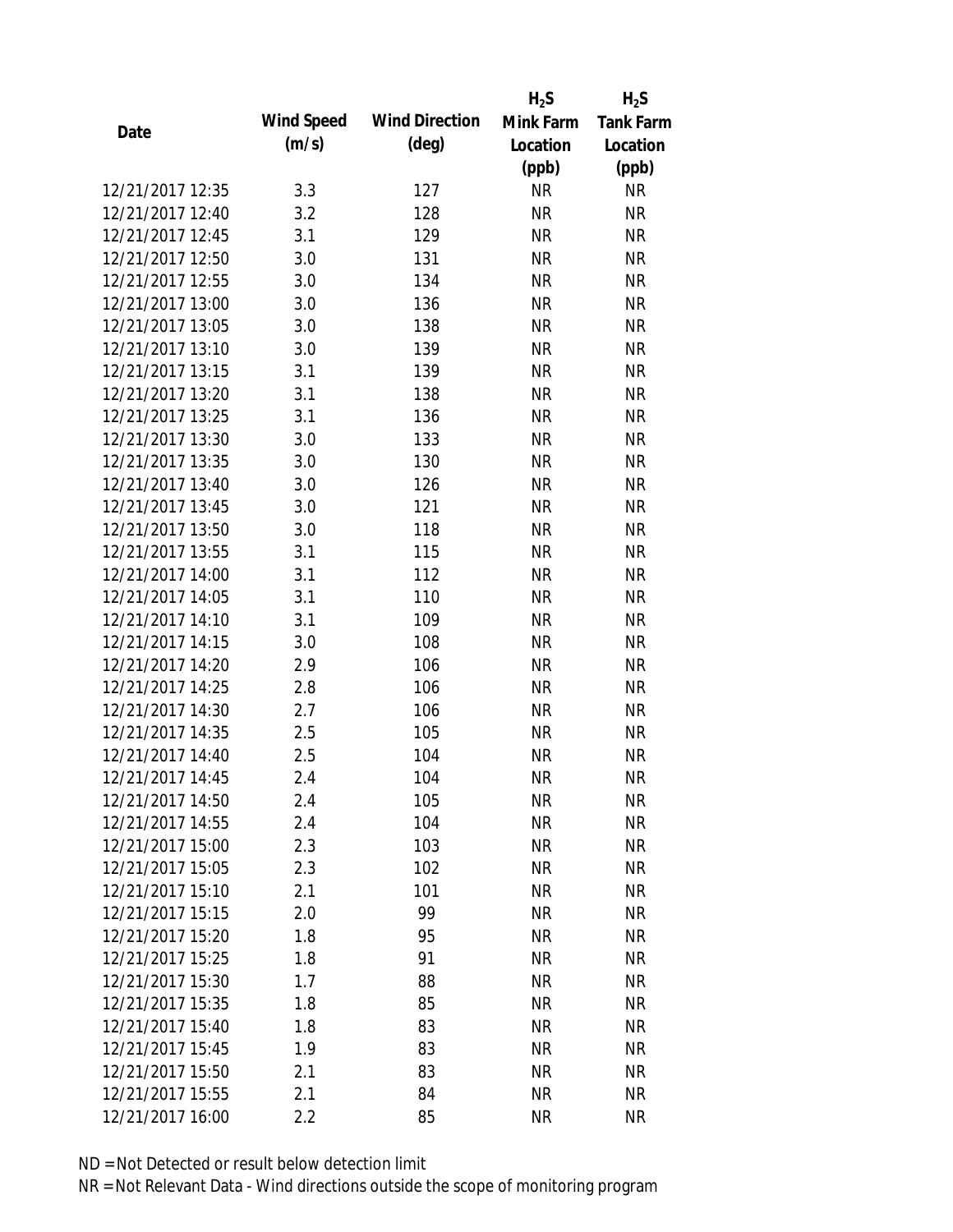|                  |            |                       | $H_2S$    | $H_2S$           |
|------------------|------------|-----------------------|-----------|------------------|
| Date             | Wind Speed | <b>Wind Direction</b> | Mink Farm | <b>Tank Farm</b> |
|                  | (m/s)      | $(\text{deg})$        | Location  | Location         |
|                  |            |                       | (ppb)     | (ppb)            |
| 12/21/2017 16:05 | 2.2        | 85                    | <b>NR</b> | <b>NR</b>        |
| 12/21/2017 16:10 | 2.2        | 85                    | <b>NR</b> | <b>NR</b>        |
| 12/21/2017 16:15 | 2.2        | 85                    | <b>NR</b> | <b>NR</b>        |
| 12/21/2017 16:20 | 2.2        | 84                    | <b>NR</b> | <b>NR</b>        |
| 12/21/2017 16:25 | 2.2        | 84                    | <b>NR</b> | <b>NR</b>        |
| 12/21/2017 16:30 | 2.2        | 86                    | <b>NR</b> | <b>NR</b>        |
| 12/21/2017 16:35 | 2.2        | 87                    | <b>NR</b> | <b>NR</b>        |
| 12/21/2017 16:40 | 2.2        | 90                    | <b>NR</b> | <b>NR</b>        |
| 12/21/2017 16:45 | 2.2        | 92                    | <b>NR</b> | <b>NR</b>        |
| 12/21/2017 16:50 | 2.2        | 93                    | <b>NR</b> | <b>NR</b>        |
| 12/21/2017 16:55 | 2.1        | 94                    | <b>NR</b> | <b>NR</b>        |
| 12/21/2017 17:00 | 2.1        | 93                    | <b>NR</b> | <b>NR</b>        |
| 12/21/2017 17:05 | 2.0        | 91                    | <b>NR</b> | <b>NR</b>        |
| 12/21/2017 17:10 | 1.9        | 89                    | <b>NR</b> | <b>NR</b>        |
| 12/21/2017 17:15 | 1.8        | 87                    | <b>NR</b> | <b>NR</b>        |
| 12/21/2017 17:20 | 1.7        | 86                    | <b>NR</b> | <b>NR</b>        |
| 12/21/2017 17:25 | 1.6        | 85                    | <b>NR</b> | <b>NR</b>        |
| 12/21/2017 17:30 | 1.6        | 85                    | <b>NR</b> | <b>NR</b>        |
| 12/21/2017 17:35 | 1.6        | 86                    | <b>NR</b> | <b>NR</b>        |
| 12/21/2017 17:40 | 1.6        | 87                    | <b>NR</b> | <b>NR</b>        |
| 12/21/2017 17:45 | 1.6        | 86                    | <b>NR</b> | <b>NR</b>        |
| 12/21/2017 17:50 | 1.7        | 84                    | <b>NR</b> | <b>NR</b>        |
| 12/21/2017 17:55 | 1.7        | 80                    | <b>NR</b> | <b>NR</b>        |
| 12/21/2017 18:00 | 1.7        | 75                    | <b>NR</b> | <b>NR</b>        |
| 12/21/2017 18:05 | 1.7        | 69                    | <b>NR</b> | <b>NR</b>        |
| 12/21/2017 18:10 | 1.8        | 62                    | <b>NR</b> | <b>NR</b>        |
| 12/21/2017 18:15 | 1.8        | 57                    | <b>NR</b> | <b>NR</b>        |
| 12/21/2017 18:20 | 1.8        | 52                    | <b>NR</b> | <b>NR</b>        |
| 12/21/2017 18:25 | 1.9        | 48                    | <b>NR</b> | <b>NR</b>        |
| 12/21/2017 18:30 | 1.9        | 46                    | <b>NR</b> | <b>NR</b>        |
| 12/21/2017 18:35 | 2.0        | 44                    | <b>NR</b> | <b>NR</b>        |
| 12/21/2017 18:40 | 2.1        | 43                    | <b>NR</b> | <b>NR</b>        |
| 12/21/2017 18:45 | 2.1        | 43                    | <b>NR</b> | <b>NR</b>        |
| 12/21/2017 18:50 | 2.2        | 43                    | <b>NR</b> | <b>NR</b>        |
| 12/21/2017 18:55 | 2.2        | 44                    | <b>NR</b> | <b>NR</b>        |
| 12/21/2017 19:00 | 2.2        | 44                    | <b>NR</b> | <b>NR</b>        |
| 12/21/2017 19:05 | 2.3        | 45                    | NR        | <b>NR</b>        |
| 12/21/2017 19:10 |            |                       |           |                  |
|                  | 2.3        | 47                    | NR        | <b>NR</b>        |
| 12/21/2017 19:15 | 2.3        | 48                    | <b>NR</b> | <b>NR</b>        |
| 12/21/2017 19:20 | 2.2        | 51                    | <b>NR</b> | <b>NR</b>        |
| 12/21/2017 19:25 | 2.2        | 53                    | <b>NR</b> | <b>NR</b>        |
| 12/21/2017 19:30 | 2.2        | 55                    | <b>NR</b> | <b>NR</b>        |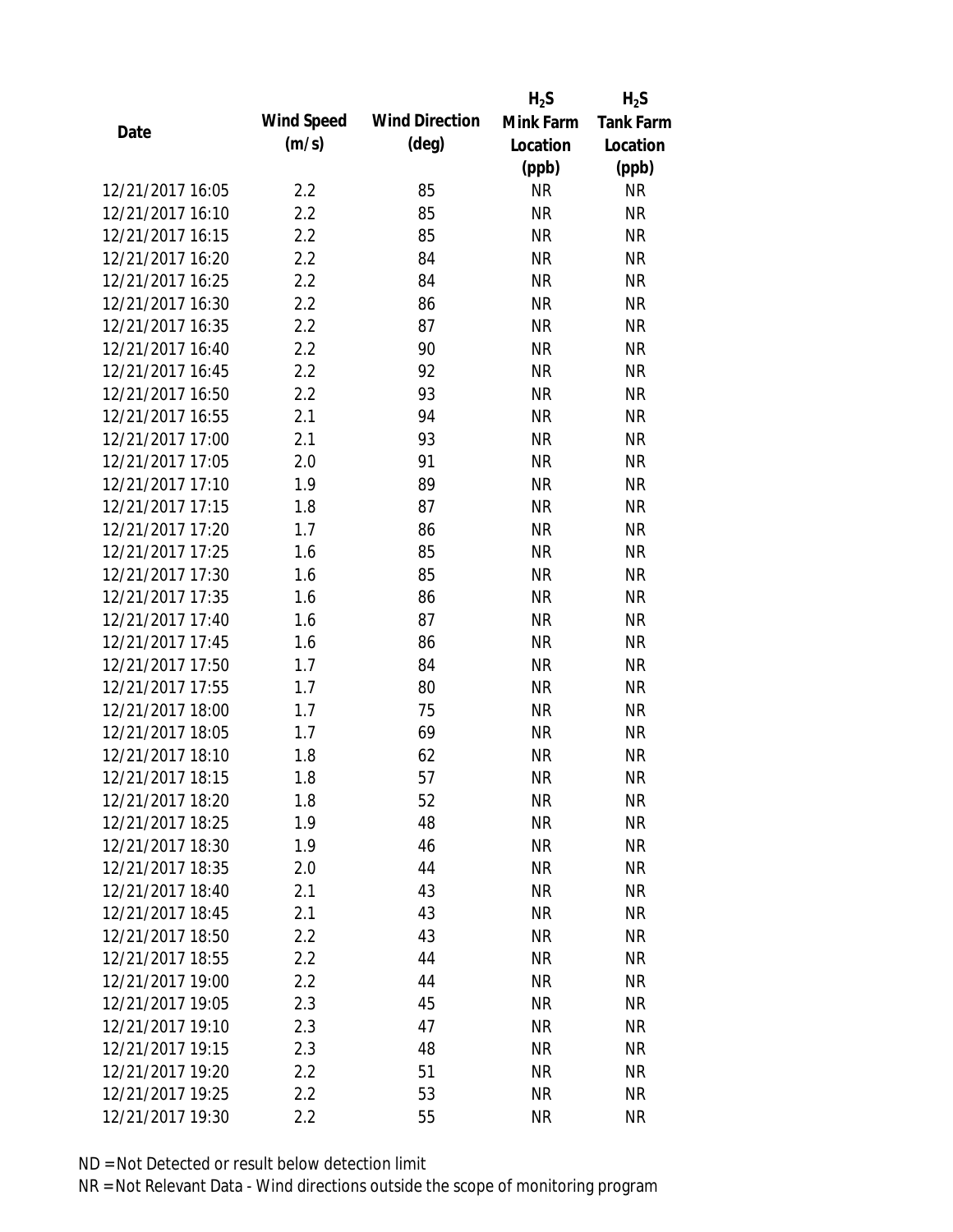|                  |            |                       | $H_2S$    | $H_2S$           |
|------------------|------------|-----------------------|-----------|------------------|
| Date             | Wind Speed | <b>Wind Direction</b> | Mink Farm | <b>Tank Farm</b> |
|                  | (m/s)      | $(\text{deg})$        | Location  | Location         |
|                  |            |                       | (ppb)     | (ppb)            |
| 12/21/2017 19:35 | 2.1        | 57                    | <b>NR</b> | <b>NR</b>        |
| 12/21/2017 19:40 | 2.1        | 58                    | <b>NR</b> | <b>NR</b>        |
| 12/21/2017 19:45 | 2.2        | 58                    | <b>NR</b> | <b>NR</b>        |
| 12/21/2017 19:50 | 2.2        | 57                    | <b>NR</b> | <b>NR</b>        |
| 12/21/2017 19:55 | 2.3        | 55                    | <b>NR</b> | <b>NR</b>        |
| 12/21/2017 20:00 | 2.4        | 53                    | <b>NR</b> | <b>NR</b>        |
| 12/21/2017 20:05 | 2.5        | 51                    | <b>NR</b> | <b>NR</b>        |
| 12/21/2017 20:10 | 2.6        | 51                    | <b>NR</b> | <b>NR</b>        |
| 12/21/2017 20:15 | 2.6        | 51                    | <b>NR</b> | <b>NR</b>        |
| 12/21/2017 20:20 | 2.6        | 52                    | <b>NR</b> | <b>NR</b>        |
| 12/21/2017 20:25 | 2.5        | 55                    | <b>NR</b> | <b>NR</b>        |
| 12/21/2017 20:30 | 2.5        | 59                    | <b>NR</b> | <b>NR</b>        |
| 12/21/2017 20:35 | 2.4        | 63                    | <b>NR</b> | <b>NR</b>        |
| 12/21/2017 20:40 | 2.4        | 66                    | <b>NR</b> | <b>NR</b>        |
| 12/21/2017 20:45 | 2.3        | 68                    | <b>NR</b> | <b>NR</b>        |
| 12/21/2017 20:50 | 2.3        | 70                    | <b>NR</b> | <b>NR</b>        |
| 12/21/2017 20:55 | 2.3        | 70                    | <b>NR</b> | <b>NR</b>        |
| 12/21/2017 21:00 | 2.3        | 70                    | <b>NR</b> | <b>NR</b>        |
| 12/21/2017 21:05 | 2.3        | 69                    | <b>NR</b> | <b>NR</b>        |
| 12/21/2017 21:10 | 2.3        | 68                    | <b>NR</b> | <b>NR</b>        |
| 12/21/2017 21:15 | 2.3        | 68                    | <b>NR</b> | <b>NR</b>        |
| 12/21/2017 21:20 | 2.3        | 68                    | <b>NR</b> | <b>NR</b>        |
| 12/21/2017 21:25 | 2.3        | 68                    | <b>NR</b> | <b>NR</b>        |
| 12/21/2017 21:30 | 2.3        | 68                    | <b>NR</b> | <b>NR</b>        |
| 12/21/2017 21:35 | 2.4        | 69                    | <b>NR</b> | <b>NR</b>        |
| 12/21/2017 21:40 | 2.5        | 71                    | <b>NR</b> | <b>NR</b>        |
| 12/21/2017 21:45 | 2.6        | 73                    | <b>NR</b> | <b>NR</b>        |
| 12/21/2017 21:50 | 2.8        | 77                    | <b>NR</b> | <b>NR</b>        |
| 12/21/2017 21:55 | 2.9        | 81                    | <b>NR</b> | <b>NR</b>        |
| 12/21/2017 22:00 | 3.0        | 84                    | <b>NR</b> | <b>NR</b>        |
| 12/21/2017 22:05 | 3.0        | 87                    | <b>NR</b> | <b>NR</b>        |
| 12/21/2017 22:10 | 2.9        | 87                    | <b>NR</b> | <b>NR</b>        |
| 12/21/2017 22:15 | 2.8        | 87                    | <b>NR</b> | <b>NR</b>        |
| 12/21/2017 22:20 | 2.6        | 84                    | <b>NR</b> | <b>NR</b>        |
| 12/21/2017 22:25 | 2.4        | 81                    | <b>NR</b> | <b>NR</b>        |
| 12/21/2017 22:30 | 2.2        | 77                    | <b>NR</b> | <b>NR</b>        |
| 12/21/2017 22:35 | 2.1        | 74                    | NR        | <b>NR</b>        |
| 12/21/2017 22:40 | 2.0        | 70                    | NR        | <b>NR</b>        |
| 12/21/2017 22:45 | 1.9        | 67                    | <b>NR</b> | <b>NR</b>        |
| 12/21/2017 22:50 | 1.8        | 64                    | <b>NR</b> | <b>NR</b>        |
| 12/21/2017 22:55 | 1.8        | 62                    | <b>NR</b> | <b>NR</b>        |
| 12/21/2017 23:00 |            | 60                    | <b>NR</b> | <b>NR</b>        |
|                  | 1.8        |                       |           |                  |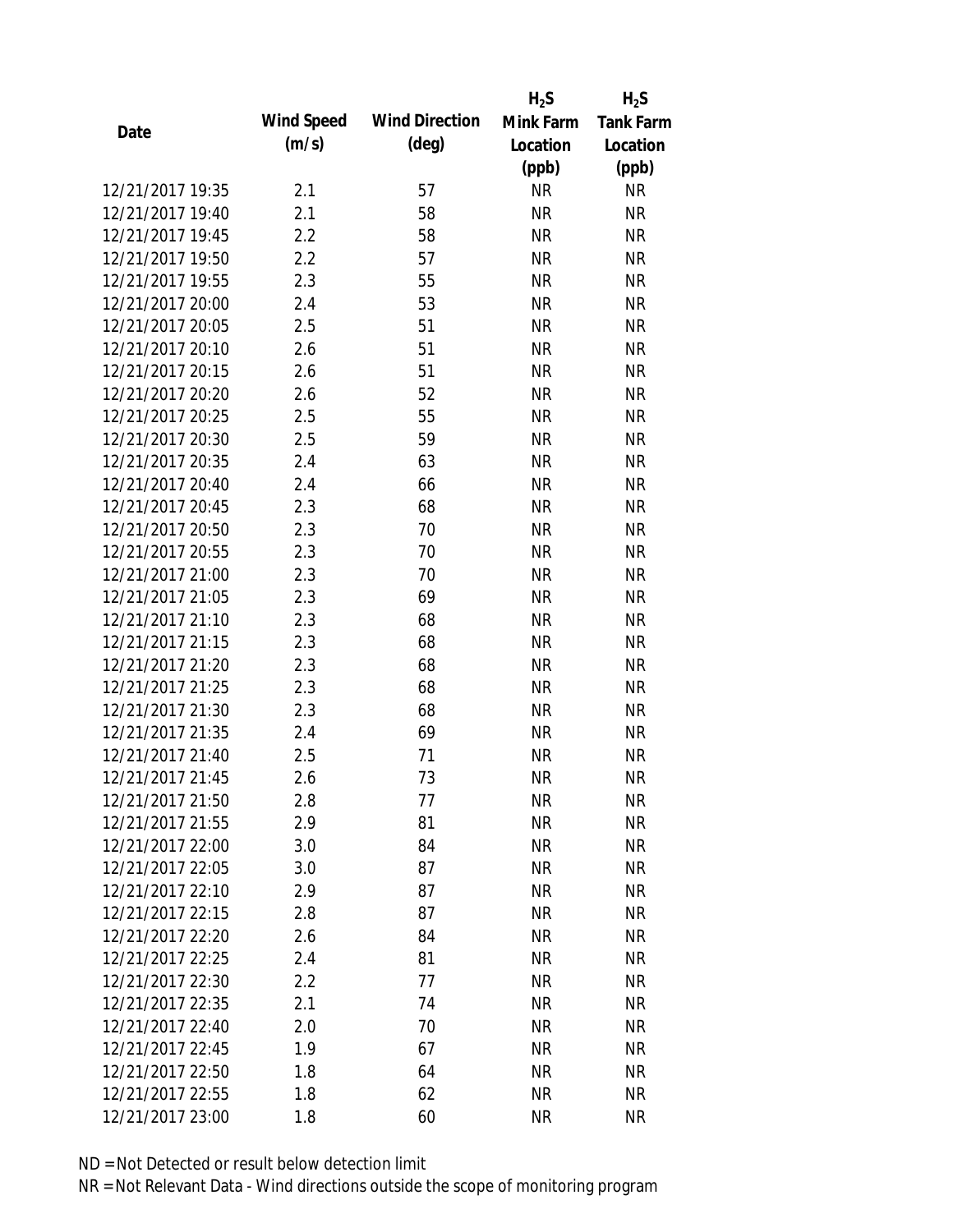|                  |            |                       | $H_2S$       | $H_2S$           |
|------------------|------------|-----------------------|--------------|------------------|
|                  | Wind Speed | <b>Wind Direction</b> | Mink Farm    | <b>Tank Farm</b> |
| Date             | (m/s)      | $(\text{deg})$        | Location     | Location         |
|                  |            |                       | (ppb)        | (ppb)            |
| 12/21/2017 23:05 | 1.8        | 58                    | <b>NR</b>    | <b>NR</b>        |
| 12/21/2017 23:10 | 1.9        | 57                    | <b>NR</b>    | <b>NR</b>        |
| 12/21/2017 23:15 | 2.0        | 55                    | <b>NR</b>    | <b>NR</b>        |
| 12/21/2017 23:20 | 2.1        | 53                    | <b>NR</b>    | <b>NR</b>        |
| 12/21/2017 23:25 | 2.3        | 51                    | <b>NR</b>    | <b>NR</b>        |
| 12/21/2017 23:30 | 2.4        | 49                    | <b>NR</b>    | <b>NR</b>        |
| 12/21/2017 23:35 | 2.5        | 47                    | <b>NR</b>    | <b>NR</b>        |
| 12/21/2017 23:40 | 2.6        | 46                    | <b>NR</b>    | <b>NR</b>        |
| 12/21/2017 23:45 | 2.6        | 45                    | <b>NR</b>    | <b>NR</b>        |
| 12/21/2017 23:50 | 2.6        | 45                    | <b>NR</b>    | <b>NR</b>        |
| 12/21/2017 23:55 | 2.6        | 45                    | <b>NR</b>    | <b>NR</b>        |
| 12/21/2017 24:00 | 2.6        | 46                    | <b>NR</b>    | <b>NR</b>        |
| 12/22/2017 00:05 | 2.6        | 46                    | <b>NR</b>    | <b>NR</b>        |
| 12/22/2017 00:10 | 2.6        | 46                    | <b>NR</b>    | <b>NR</b>        |
| 12/22/2017 00:15 | 2.7        | 46                    | <b>NR</b>    | <b>NR</b>        |
| 12/22/2017 00:20 | 2.7        | 45                    | <b>NR</b>    | <b>NR</b>        |
| 12/22/2017 00:25 | 2.8        | 43                    | <b>NR</b>    | <b>NR</b>        |
| 12/22/2017 00:30 | 2.9        | 42                    | <b>NR</b>    | <b>NR</b>        |
| 12/22/2017 00:35 | 2.9        | 41                    | <b>NR</b>    | <b>NR</b>        |
| 12/22/2017 00:40 | 2.9        | 40                    | $\mathbf{1}$ | <b>NR</b>        |
| 12/22/2017 00:45 | 2.9        | 41                    | <b>NR</b>    | <b>NR</b>        |
| 12/22/2017 00:50 | 2.9        | 43                    | <b>NR</b>    | <b>NR</b>        |
| 12/22/2017 00:55 | 2.8        | 46                    | <b>NR</b>    | <b>NR</b>        |
| 12/22/2017 01:00 | 2.8        | 50                    | <b>NR</b>    | <b>NR</b>        |
| 12/22/2017 01:05 | 2.7        | 54                    | <b>NR</b>    | <b>NR</b>        |
| 12/22/2017 01:10 | 2.6        | 57                    | <b>NR</b>    | <b>NR</b>        |
| 12/22/2017 01:15 | 2.6        | 59                    | <b>NR</b>    | <b>NR</b>        |
| 12/22/2017 01:20 | 2.6        | 59                    | <b>NR</b>    | <b>NR</b>        |
| 12/22/2017 01:25 | 2.7        | 58                    | <b>NR</b>    | <b>NR</b>        |
| 12/22/2017 01:30 | 2.7        | 55                    | NR           | <b>NR</b>        |
| 12/22/2017 01:35 | 2.8        | 53                    | <b>NR</b>    | <b>NR</b>        |
| 12/22/2017 01:40 | 2.9        | 50                    | <b>NR</b>    | <b>NR</b>        |
| 12/22/2017 01:45 | 2.9        | 49                    | <b>NR</b>    | <b>NR</b>        |
| 12/22/2017 01:50 | 2.9        | 47                    | <b>NR</b>    | <b>NR</b>        |
| 12/22/2017 01:55 | 3.0        | 46                    | <b>NR</b>    | <b>NR</b>        |
| 12/22/2017 02:00 | 3.0        | 46                    | <b>NR</b>    | <b>NR</b>        |
| 12/22/2017 02:05 | 2.9        | 46                    | <b>NR</b>    | <b>NR</b>        |
| 12/22/2017 02:10 | 2.9        | 47                    | NR           | <b>NR</b>        |
| 12/22/2017 02:15 | 2.9        | 48                    | <b>NR</b>    | <b>NR</b>        |
| 12/22/2017 02:20 | 2.9        | 51                    | <b>NR</b>    | NR               |
| 12/22/2017 02:25 | 2.8        | 54                    | <b>NR</b>    | <b>NR</b>        |
| 12/22/2017 02:30 | 2.7        | 57                    | <b>NR</b>    | <b>NR</b>        |
|                  |            |                       |              |                  |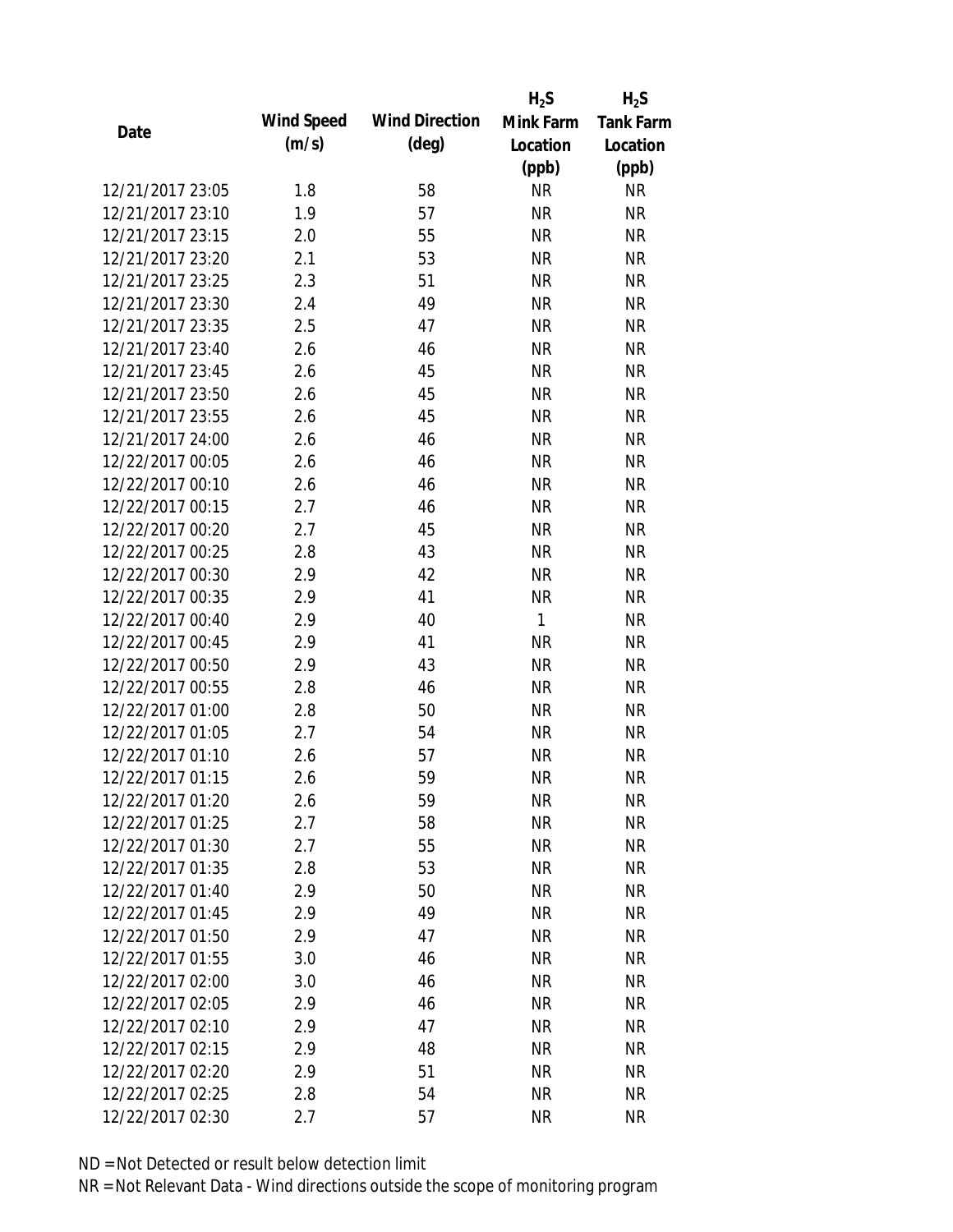|                  |            |                       | $H_2S$    | $H_2S$           |
|------------------|------------|-----------------------|-----------|------------------|
| Date             | Wind Speed | <b>Wind Direction</b> | Mink Farm | <b>Tank Farm</b> |
|                  | (m/s)      | $(\text{deg})$        | Location  | Location         |
|                  |            |                       | (ppb)     | (ppb)            |
| 12/22/2017 02:35 | 2.7        | 60                    | <b>NR</b> | <b>NR</b>        |
| 12/22/2017 02:40 | 2.6        | 64                    | <b>NR</b> | <b>NR</b>        |
| 12/22/2017 02:45 | 2.5        | 67                    | <b>NR</b> | <b>NR</b>        |
| 12/22/2017 02:50 | 2.4        | 69                    | <b>NR</b> | <b>NR</b>        |
| 12/22/2017 02:55 | 2.4        | 70                    | <b>NR</b> | <b>NR</b>        |
| 12/22/2017 03:00 | 2.4        | 70                    | <b>NR</b> | <b>NR</b>        |
| 12/22/2017 03:05 | 2.4        | 68                    | <b>NR</b> | <b>NR</b>        |
| 12/22/2017 03:10 | 2.4        | 65                    | <b>NR</b> | <b>NR</b>        |
| 12/22/2017 03:15 | 2.4        | 62                    | <b>NR</b> | <b>NR</b>        |
| 12/22/2017 03:20 | 2.4        | 59                    | <b>NR</b> | <b>NR</b>        |
| 12/22/2017 03:25 | 2.4        | 58                    | <b>NR</b> | <b>NR</b>        |
| 12/22/2017 03:30 | 2.4        | 59                    | <b>NR</b> | <b>NR</b>        |
| 12/22/2017 03:35 | 2.3        | 62                    | <b>NR</b> | <b>NR</b>        |
| 12/22/2017 03:40 | 2.2        | 65                    | <b>NR</b> | <b>NR</b>        |
| 12/22/2017 03:45 | 2.2        | 70                    | <b>NR</b> | <b>NR</b>        |
| 12/22/2017 03:50 | 2.1        | 75                    | <b>NR</b> | <b>NR</b>        |
| 12/22/2017 03:55 | 2.1        | 79                    | <b>NR</b> | <b>NR</b>        |
| 12/22/2017 04:00 | 2.0        | 81                    | <b>NR</b> | <b>NR</b>        |
| 12/22/2017 04:05 | 2.0        | 81                    | <b>NR</b> | <b>NR</b>        |
| 12/22/2017 04:10 | 1.9        | 79                    | <b>NR</b> | <b>NR</b>        |
| 12/22/2017 04:15 | 1.8        | 76                    | <b>NR</b> | <b>NR</b>        |
| 12/22/2017 04:20 | 1.7        | 72                    | <b>NR</b> | <b>NR</b>        |
| 12/22/2017 04:25 | 1.7        | 66                    | <b>NR</b> | <b>NR</b>        |
| 12/22/2017 04:30 | 1.6        | 61                    | <b>NR</b> | <b>NR</b>        |
| 12/22/2017 04:35 | 1.6        | 57                    | <b>NR</b> | <b>NR</b>        |
| 12/22/2017 04:40 | 1.6        | 54                    | <b>NR</b> | <b>NR</b>        |
| 12/22/2017 04:45 | 1.6        | 50                    | <b>NR</b> | <b>NR</b>        |
| 12/22/2017 04:50 | 1.6        | 46                    | NR        | <b>NR</b>        |
| 12/22/2017 04:55 | 1.7        | 44                    | <b>NR</b> | <b>NR</b>        |
| 12/22/2017 05:00 | 1.7        | 45                    | <b>NR</b> | <b>NR</b>        |
| 12/22/2017 05:05 | 1.6        | 47                    | <b>NR</b> | <b>NR</b>        |
| 12/22/2017 05:10 | 1.5        | 49                    | <b>NR</b> | <b>NR</b>        |
| 12/22/2017 05:15 | 1.5        | 50                    | <b>NR</b> | <b>NR</b>        |
| 12/22/2017 05:20 | 1.4        | 50                    | <b>NR</b> | <b>NR</b>        |
| 12/22/2017 05:25 | 1.4        | 47                    | <b>NR</b> | <b>NR</b>        |
| 12/22/2017 05:30 | 1.4        | 40                    | <b>ND</b> | <b>NR</b>        |
| 12/22/2017 05:35 | 1.4        | 32                    | <b>ND</b> | <b>NR</b>        |
| 12/22/2017 05:40 | 1.5        | 23                    | <b>ND</b> | <b>NR</b>        |
| 12/22/2017 05:45 | 1.6        | 17                    | <b>ND</b> | <b>NR</b>        |
| 12/22/2017 05:50 | 1.6        | 13                    | <b>ND</b> | <b>NR</b>        |
| 12/22/2017 05:55 | 1.6        | 11                    | 1         | <b>NR</b>        |
| 12/22/2017 06:00 | 1.5        | 10                    | 1         | <b>NR</b>        |
|                  |            |                       |           |                  |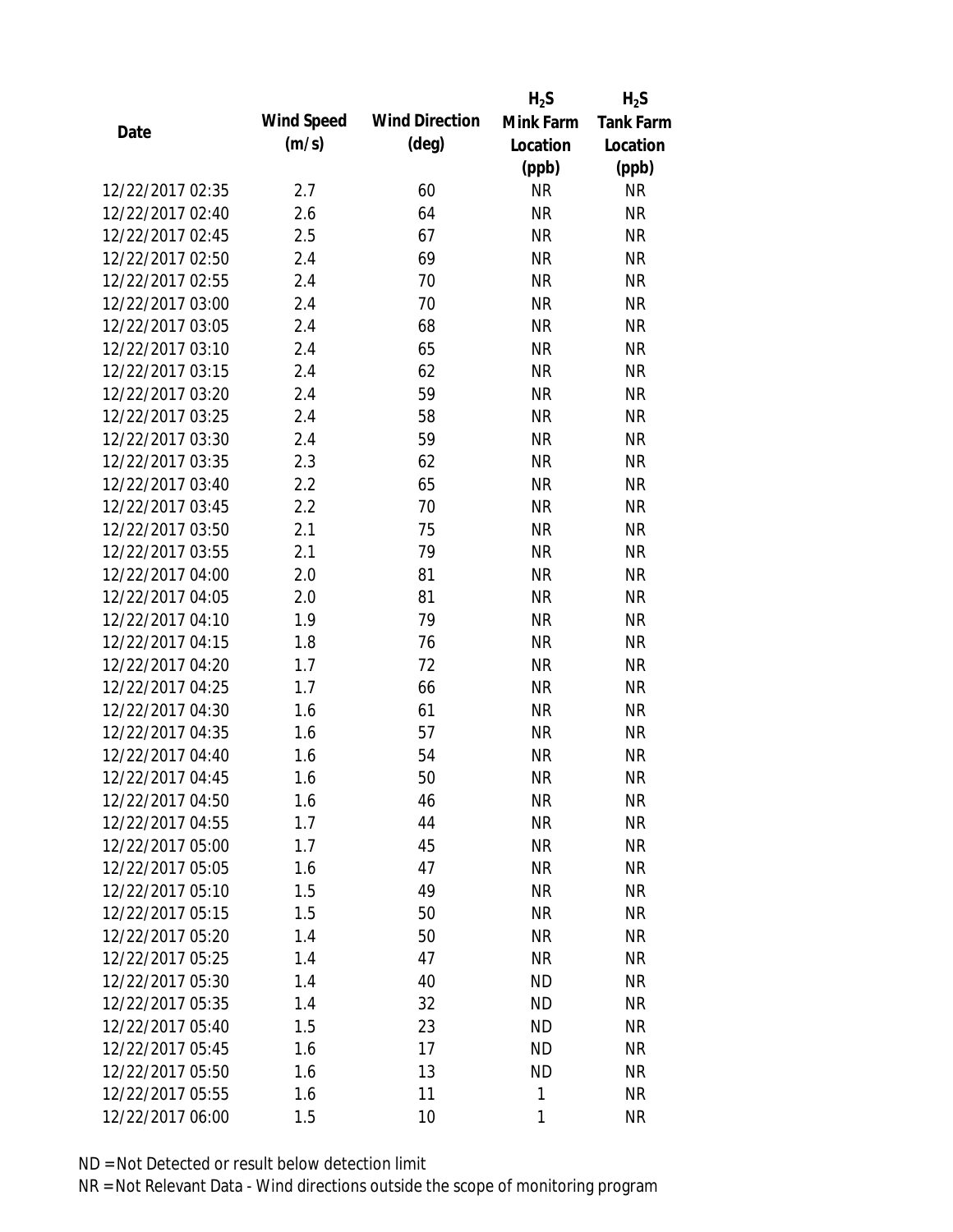|                  |            |                       | $H_2S$    | $H_2S$           |
|------------------|------------|-----------------------|-----------|------------------|
|                  | Wind Speed | <b>Wind Direction</b> | Mink Farm | <b>Tank Farm</b> |
| Date             | (m/s)      | $(\text{deg})$        | Location  | Location         |
|                  |            |                       | (ppb)     | (ppb)            |
| 12/22/2017 06:05 | 1.5        | 11                    | 1         | <b>NR</b>        |
| 12/22/2017 06:10 | 1.4        | 12                    | <b>ND</b> | <b>NR</b>        |
| 12/22/2017 06:15 | 1.3        | 11                    | <b>ND</b> | <b>NR</b>        |
| 12/22/2017 06:20 | 1.3        | 11                    | <b>ND</b> | <b>NR</b>        |
| 12/22/2017 06:25 | 1.4        | 9                     | <b>ND</b> | <b>NR</b>        |
| 12/22/2017 06:30 | 1.5        | 8                     | <b>ND</b> | <b>NR</b>        |
| 12/22/2017 06:35 | 1.6        | 6                     | <b>ND</b> | <b>NR</b>        |
| 12/22/2017 06:40 | 1.7        | 4                     | <b>ND</b> | <b>NR</b>        |
| 12/22/2017 06:45 | 1.9        | 3                     | <b>ND</b> | <b>NR</b>        |
| 12/22/2017 06:50 | 1.9        | 62                    | <b>NR</b> | <b>NR</b>        |
| 12/22/2017 06:55 | 2.0        | 121                   | <b>NR</b> | <b>NR</b>        |
| 12/22/2017 07:00 | 2.0        | 180                   | <b>NR</b> | 1                |
| 12/22/2017 07:05 | 2.0        | 180                   | <b>NR</b> | 1                |
| 12/22/2017 07:10 | 2.1        | 180                   | <b>NR</b> | $\mathbf{1}$     |
| 12/22/2017 07:15 | 2.2        | 181                   | <b>NR</b> | $\mathbf{1}$     |
| 12/22/2017 07:20 | 2.3        | 123                   | <b>NR</b> | <b>NR</b>        |
| 12/22/2017 07:25 | 2.3        | 64                    | <b>NR</b> | <b>NR</b>        |
| 12/22/2017 07:30 | 2.4        | 6                     | <b>ND</b> | <b>NR</b>        |
| 12/22/2017 07:35 | 2.4        | 7                     | <b>ND</b> | <b>NR</b>        |
| 12/22/2017 07:40 | 2.4        | 7                     | <b>ND</b> | <b>NR</b>        |
| 12/22/2017 07:45 | 2.4        | 8                     | <b>ND</b> | <b>NR</b>        |
| 12/22/2017 07:50 | 2.4        | 8                     | <b>ND</b> | <b>NR</b>        |
| 12/22/2017 07:55 | 2.3        | 9                     | <b>ND</b> | <b>NR</b>        |
| 12/22/2017 08:00 | 2.3        | 9                     | <b>ND</b> | <b>NR</b>        |
| 12/22/2017 08:05 | 2.3        | 10                    | <b>ND</b> | <b>NR</b>        |
| 12/22/2017 08:10 | 2.2        | 11                    | <b>ND</b> | <b>NR</b>        |
| 12/22/2017 08:15 | 2.2        | 11                    | <b>ND</b> | <b>NR</b>        |
| 12/22/2017 08:20 | 2.1        | 10                    | <b>ND</b> | <b>NR</b>        |
| 12/22/2017 08:25 | 2.1        | 9                     | <b>ND</b> | <b>NR</b>        |
| 12/22/2017 08:30 | 2.0        | 8                     | <b>ND</b> | <b>NR</b>        |
| 12/22/2017 08:35 | 2.0        | 8                     | <b>ND</b> | <b>NR</b>        |
| 12/22/2017 08:40 | 2.0        | 8                     | <b>ND</b> | <b>NR</b>        |
| 12/22/2017 08:45 | 2.1        | 8                     | <b>ND</b> | <b>NR</b>        |
| 12/22/2017 08:50 | 2.1        | 9                     | <b>ND</b> | <b>NR</b>        |
| 12/22/2017 08:55 | 2.1        | 11                    | <b>ND</b> | <b>NR</b>        |
| 12/22/2017 09:00 | 2.2        | 13                    | <b>ND</b> | <b>NR</b>        |
| 12/22/2017 09:05 | 2.2        | 14                    | <b>ND</b> | <b>NR</b>        |
| 12/22/2017 09:10 | 2.1        | 13                    | <b>ND</b> | <b>NR</b>        |
| 12/22/2017 09:15 | 2.1        | 13                    | <b>ND</b> | <b>NR</b>        |
| 12/22/2017 09:20 | 2.1        | 11                    | <b>ND</b> | NR               |
| 12/22/2017 09:25 | 2.1        | 8                     | <b>ND</b> | <b>NR</b>        |
| 12/22/2017 09:30 | 2.1        | 6                     | <b>ND</b> | <b>NR</b>        |
|                  |            |                       |           |                  |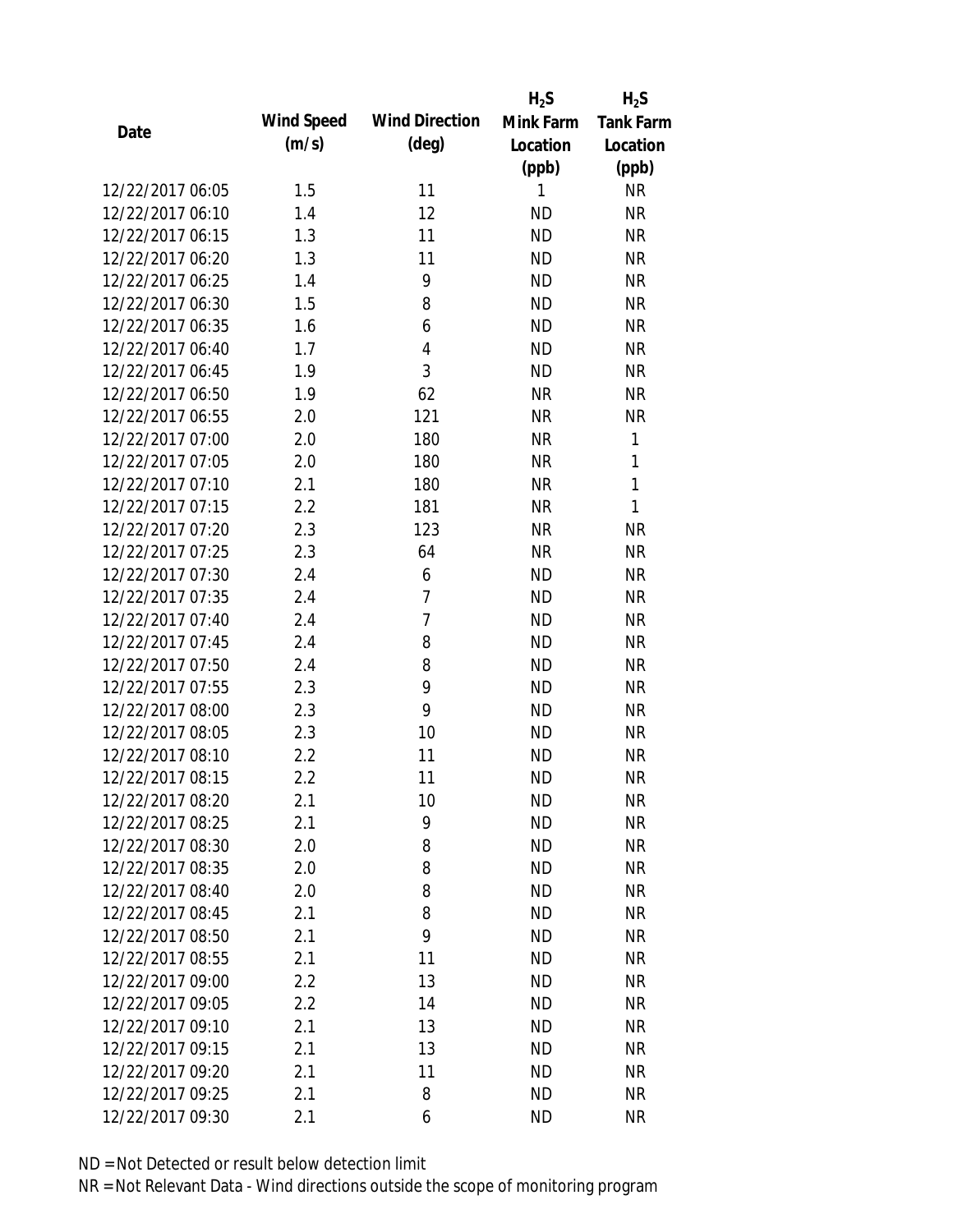|                  |            |                       | $H_2S$       | $H_2S$           |
|------------------|------------|-----------------------|--------------|------------------|
|                  | Wind Speed | <b>Wind Direction</b> | Mink Farm    | <b>Tank Farm</b> |
| Date             | (m/s)      | $(\text{deg})$        | Location     | Location         |
|                  |            |                       | (ppb)        | (ppb)            |
| 12/22/2017 09:35 | 2.1        | 5                     | <b>ND</b>    | <b>NR</b>        |
| 12/22/2017 09:40 | 2.2        | 5                     | <b>ND</b>    | <b>NR</b>        |
| 12/22/2017 09:45 | 2.2        | 5                     | <b>ND</b>    | <b>NR</b>        |
| 12/22/2017 09:50 | 2.3        | $\overline{7}$        | <b>ND</b>    | <b>NR</b>        |
| 12/22/2017 09:55 | 2.4        | 9                     | <b>ND</b>    | <b>NR</b>        |
| 12/22/2017 10:00 | 2.5        | 11                    | <b>ND</b>    | <b>NR</b>        |
| 12/22/2017 10:05 | 2.5        | 12                    | <b>ND</b>    | <b>NR</b>        |
| 12/22/2017 10:10 | 2.6        | 14                    | <b>ND</b>    | <b>NR</b>        |
| 12/22/2017 10:15 | 2.6        | 14                    | <b>ND</b>    | <b>NR</b>        |
| 12/22/2017 10:20 | 2.6        | 14                    | <b>ND</b>    | <b>NR</b>        |
| 12/22/2017 10:25 | 2.5        | 14                    | <b>ND</b>    | <b>NR</b>        |
| 12/22/2017 10:30 | 2.4        | 13                    | <b>ND</b>    | <b>NR</b>        |
| 12/22/2017 10:35 | 2.3        | 13                    | <b>ND</b>    | <b>NR</b>        |
| 12/22/2017 10:40 | 2.2        | 11                    | <b>ND</b>    | <b>NR</b>        |
| 12/22/2017 10:45 | 2.1        | 11                    | <b>ND</b>    | <b>NR</b>        |
| 12/22/2017 10:50 | 2.0        | 11                    | <b>ND</b>    | <b>NR</b>        |
| 12/22/2017 10:55 | 2.1        | 12                    | <b>ND</b>    | <b>NR</b>        |
| 12/22/2017 11:00 | 2.1        | 13                    | <b>ND</b>    | <b>NR</b>        |
| 12/22/2017 11:05 | 2.2        | 14                    | <b>ND</b>    | <b>NR</b>        |
| 12/22/2017 11:10 | 2.3        | 16                    | <b>ND</b>    | <b>NR</b>        |
| 12/22/2017 11:15 | 2.4        | 19                    | <b>ND</b>    | <b>NR</b>        |
| 12/22/2017 11:20 | 2.4        | 23                    | <b>ND</b>    | <b>NR</b>        |
| 12/22/2017 11:25 | 2.4        | 28                    | $\mathbf{1}$ | <b>NR</b>        |
| 12/22/2017 11:30 | 2.4        | 33                    | $\mathbf{1}$ | <b>NR</b>        |
| 12/22/2017 11:35 | 2.4        | 38                    | <b>ND</b>    | <b>NR</b>        |
| 12/22/2017 11:40 | 2.3        | 41                    | <b>NR</b>    | <b>NR</b>        |
| 12/22/2017 11:45 | 2.3        | 41                    | <b>NR</b>    | <b>NR</b>        |
| 12/22/2017 11:50 | $2.2\,$    | 37                    | ND           | <b>NR</b>        |
| 12/22/2017 11:55 | 2.2        | 89                    | <b>NR</b>    | <b>NR</b>        |
| 12/22/2017 12:00 | 2.1        | 139                   | NR           | <b>NR</b>        |
| 12/22/2017 12:05 | 2.1        | 187                   | <b>NR</b>    | 1                |
| 12/22/2017 12:10 | 2.1        | 236                   | <b>ND</b>    | 1                |
| 12/22/2017 12:15 | 2.1        | 286                   | <b>ND</b>    | NR               |
| 12/22/2017 12:20 | 2.1        | 341                   | <b>ND</b>    | <b>NR</b>        |
| 12/22/2017 12:25 | 2.1        | 339                   | <b>ND</b>    | <b>NR</b>        |
| 12/22/2017 12:30 | 2.1        | 339                   | <b>ND</b>    | <b>NR</b>        |
| 12/22/2017 12:35 | 2.1        | 341                   | <b>ND</b>    | <b>NR</b>        |
| 12/22/2017 12:40 | 2.1        | 344                   | <b>ND</b>    | <b>NR</b>        |
| 12/22/2017 12:45 | 2.1        | 346                   | <b>ND</b>    | <b>NR</b>        |
| 12/22/2017 12:50 | 2.1        | 348                   | <b>ND</b>    | NR               |
| 12/22/2017 12:55 | 2.2        | 349                   | <b>ND</b>    | <b>NR</b>        |
| 12/22/2017 13:00 | 2.3        | 352                   | <b>ND</b>    | <b>NR</b>        |
|                  |            |                       |              |                  |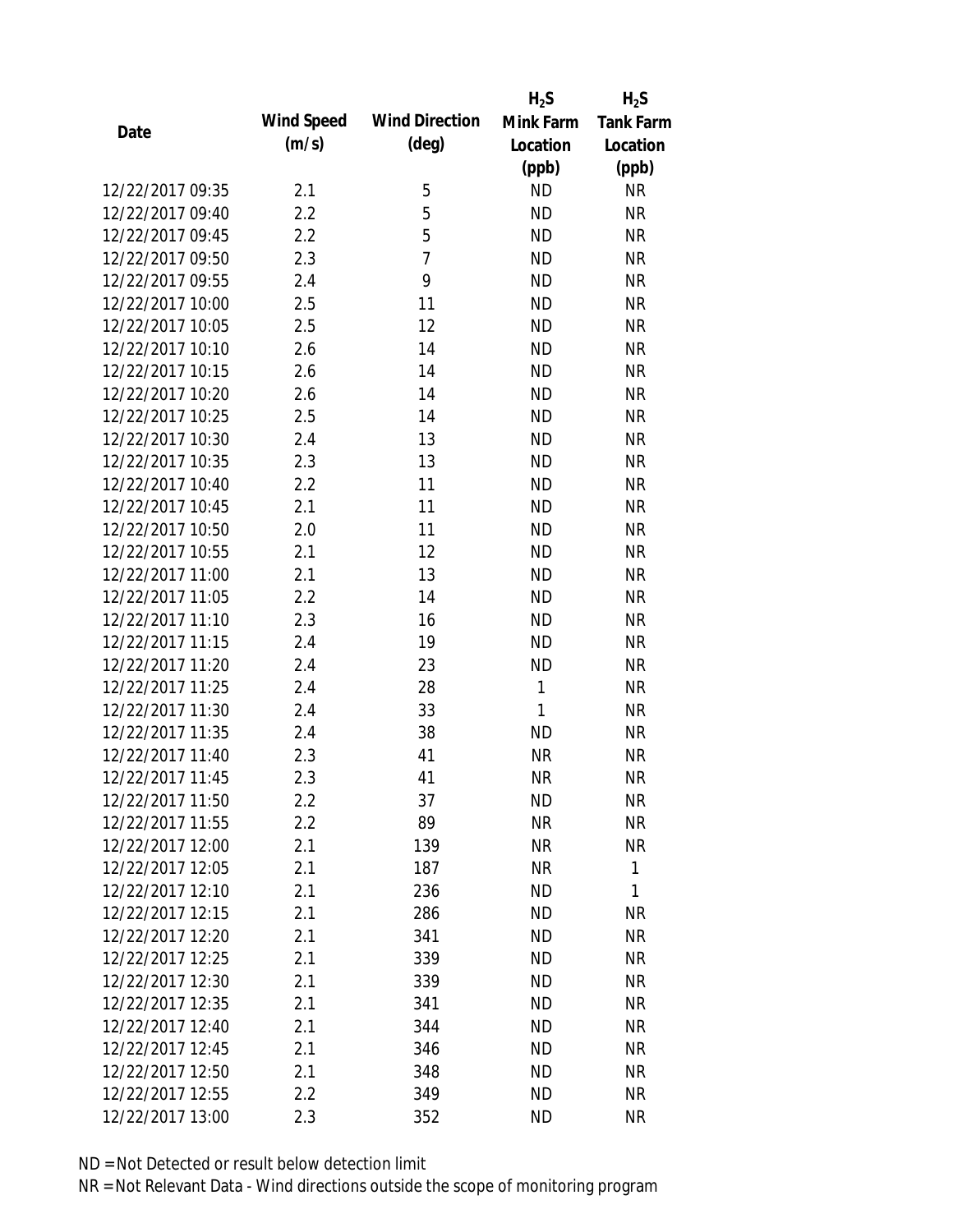|                  |            |                       | $H_2S$    | $H_2S$           |
|------------------|------------|-----------------------|-----------|------------------|
| Date             | Wind Speed | <b>Wind Direction</b> | Mink Farm | <b>Tank Farm</b> |
|                  | (m/s)      | $(\text{deg})$        | Location  | Location         |
|                  |            |                       | (ppb)     | (ppb)            |
| 12/22/2017 13:05 | 2.3        | 295                   | <b>ND</b> | <b>NR</b>        |
| 12/22/2017 13:10 | 2.4        | 238                   | <b>ND</b> | <b>ND</b>        |
| 12/22/2017 13:15 | 2.5        | 181                   | <b>NR</b> | <b>ND</b>        |
| 12/22/2017 13:20 | 2.5        | 124                   | <b>NR</b> | <b>NR</b>        |
| 12/22/2017 13:25 | 2.5        | 124                   | <b>NR</b> | <b>NR</b>        |
| 12/22/2017 13:30 | 2.5        | 122                   | <b>NR</b> | <b>NR</b>        |
| 12/22/2017 13:35 | 2.4        | 179                   | <b>NR</b> | <b>ND</b>        |
| 12/22/2017 13:40 | 2.4        | 233                   | <b>ND</b> | <b>ND</b>        |
| 12/22/2017 13:45 | 2.3        | 287                   | <b>ND</b> | <b>NR</b>        |
| 12/22/2017 13:50 | 2.3        | 343                   | <b>ND</b> | <b>NR</b>        |
| 12/22/2017 13:55 | 2.3        | 339                   | <b>ND</b> | <b>NR</b>        |
| 12/22/2017 14:00 | 2.2        | 337                   | <b>ND</b> | <b>NR</b>        |
| 12/22/2017 14:05 | 2.2        | 336                   | <b>ND</b> | <b>NR</b>        |
| 12/22/2017 14:10 | 2.2        | 336                   | <b>ND</b> | <b>NR</b>        |
| 12/22/2017 14:15 | 2.2        | 337                   | <b>ND</b> | <b>NR</b>        |
| 12/22/2017 14:20 | 2.2        | 338                   | <b>ND</b> | <b>NR</b>        |
| 12/22/2017 14:25 | 2.2        | 339                   | <b>ND</b> | <b>NR</b>        |
| 12/22/2017 14:30 | 2.2        | 340                   | <b>ND</b> | <b>NR</b>        |
| 12/22/2017 14:35 | 2.3        | 340                   | <b>ND</b> | <b>NR</b>        |
| 12/22/2017 14:40 | 2.3        | 340                   | <b>ND</b> | <b>NR</b>        |
| 12/22/2017 14:45 | 2.4        | 339                   | <b>ND</b> | <b>NR</b>        |
| 12/22/2017 14:50 | 2.5        | 338                   | <b>ND</b> | <b>NR</b>        |
| 12/22/2017 14:55 | 2.5        | 338                   | <b>ND</b> | <b>NR</b>        |
| 12/22/2017 15:00 | 2.5        | 337                   | <b>ND</b> | <b>NR</b>        |
| 12/22/2017 15:05 | 2.4        | 338                   | <b>ND</b> | <b>NR</b>        |
| 12/22/2017 15:10 | 2.4        | 338                   | <b>ND</b> | <b>NR</b>        |
| 12/22/2017 15:15 | 2.3        | 339                   | <b>ND</b> | <b>NR</b>        |
| 12/22/2017 15:20 | $2.2\,$    | 339                   | <b>ND</b> | <b>NR</b>        |
| 12/22/2017 15:25 | 2.2        | 339                   | <b>ND</b> | <b>NR</b>        |
| 12/22/2017 15:30 | 2.2        | 339                   | <b>ND</b> | <b>NR</b>        |
| 12/22/2017 15:35 | 2.2        | 338                   | <b>ND</b> | <b>NR</b>        |
| 12/22/2017 15:40 | 2.1        | 338                   | <b>ND</b> | <b>NR</b>        |
| 12/22/2017 15:45 | 2.1        | 338                   | <b>ND</b> | <b>NR</b>        |
| 12/22/2017 15:50 | 2.1        | 338                   | <b>ND</b> | <b>NR</b>        |
| 12/22/2017 15:55 | 2.1        | 337                   | <b>ND</b> | <b>NR</b>        |
| 12/22/2017 16:00 | 2.1        | 335                   | <b>ND</b> | <b>NR</b>        |
| 12/22/2017 16:05 |            |                       | <b>ND</b> | <b>NR</b>        |
| 12/22/2017 16:10 | 2.1<br>2.2 | 334<br>331            | <b>ND</b> | <b>NR</b>        |
|                  |            |                       |           |                  |
| 12/22/2017 16:15 | 2.2        | 326                   | <b>ND</b> | <b>NR</b>        |
| 12/22/2017 16:20 | 2.2        | 323                   | <b>ND</b> | <b>NR</b>        |
| 12/22/2017 16:25 | 2.2        | 322                   | <b>ND</b> | <b>NR</b>        |
| 12/22/2017 16:30 | 2.1        | 323                   | <b>ND</b> | <b>NR</b>        |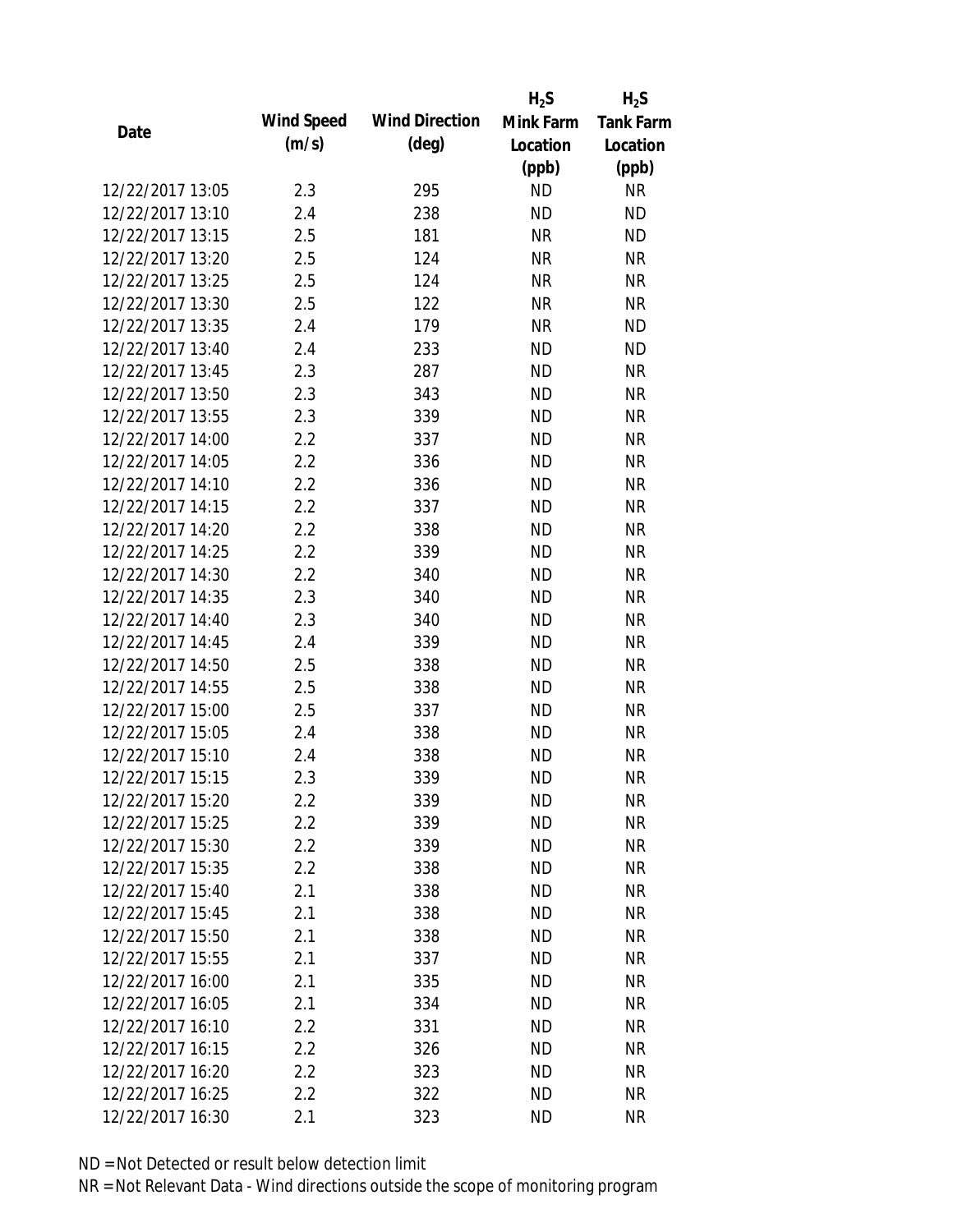|                  |            |                       | $H_2S$       | $H_2S$           |
|------------------|------------|-----------------------|--------------|------------------|
| Date             | Wind Speed | <b>Wind Direction</b> | Mink Farm    | <b>Tank Farm</b> |
|                  | (m/s)      | $(\text{deg})$        | Location     | Location         |
|                  |            |                       | (ppb)        | (ppb)            |
| 12/22/2017 16:35 | 2.0        | 325                   | <b>ND</b>    | <b>NR</b>        |
| 12/22/2017 16:40 | 2.0        | 329                   | <b>ND</b>    | <b>NR</b>        |
| 12/22/2017 16:45 | 1.9        | 335                   | <b>ND</b>    | <b>NR</b>        |
| 12/22/2017 16:50 | 1.9        | 341                   | <b>ND</b>    | <b>NR</b>        |
| 12/22/2017 16:55 | 1.9        | 346                   | <b>ND</b>    | <b>NR</b>        |
| 12/22/2017 17:00 | 1.9        | 350                   | <b>ND</b>    | <b>NR</b>        |
| 12/22/2017 17:05 | 1.8        | 294                   | <b>ND</b>    | <b>NR</b>        |
| 12/22/2017 17:10 | 1.8        | 238                   | <b>ND</b>    | 1                |
| 12/22/2017 17:15 | 1.7        | 181                   | <b>NR</b>    | $\mathbf{1}$     |
| 12/22/2017 17:20 | 1.5        | 123                   | <b>NR</b>    | <b>NR</b>        |
| 12/22/2017 17:25 | 1.4        | 65                    | <b>NR</b>    | <b>NR</b>        |
| 12/22/2017 17:30 | 1.3        | 7                     | <b>ND</b>    | <b>NR</b>        |
| 12/22/2017 17:35 | 1.3        | $\overline{7}$        | <b>ND</b>    | <b>NR</b>        |
| 12/22/2017 17:40 | 1.3        | $\overline{7}$        | <b>ND</b>    | <b>NR</b>        |
| 12/22/2017 17:45 | 1.4        | 66                    | <b>NR</b>    | <b>NR</b>        |
| 12/22/2017 17:50 | 1.5        | 123                   | <b>NR</b>    | <b>NR</b>        |
| 12/22/2017 17:55 | 1.6        | 180                   | <b>NR</b>    | <b>ND</b>        |
| 12/22/2017 18:00 | 1.8        | 235                   | $\mathbf{1}$ | <b>ND</b>        |
| 12/22/2017 18:05 | 1.9        | 290                   | <b>ND</b>    | <b>NR</b>        |
| 12/22/2017 18:10 | 2.0        | 344                   | <b>ND</b>    | <b>NR</b>        |
| 12/22/2017 18:15 | 2.1        | 339                   | <b>ND</b>    | <b>NR</b>        |
| 12/22/2017 18:20 | 2.2        | 335                   | <b>ND</b>    | <b>NR</b>        |
| 12/22/2017 18:25 | 2.3        | 331                   | <b>ND</b>    | <b>NR</b>        |
| 12/22/2017 18:30 | 2.4        | 329                   | <b>ND</b>    | <b>NR</b>        |
| 12/22/2017 18:35 | 2.5        | 328                   | <b>ND</b>    | <b>NR</b>        |
| 12/22/2017 18:40 | 2.6        | 329                   | <b>ND</b>    | <b>NR</b>        |
| 12/22/2017 18:45 | 2.7        | 330                   | <b>ND</b>    | <b>NR</b>        |
| 12/22/2017 18:50 | 2.7        | 331                   | <b>ND</b>    | <b>NR</b>        |
| 12/22/2017 18:55 | 2.8        | 332                   | <b>ND</b>    | <b>NR</b>        |
| 12/22/2017 19:00 | 2.8        | 333                   | <b>ND</b>    | <b>NR</b>        |
| 12/22/2017 19:05 | 2.8        | 334                   | <b>ND</b>    | <b>NR</b>        |
| 12/22/2017 19:10 | 2.8        | 334                   | <b>ND</b>    | <b>NR</b>        |
| 12/22/2017 19:15 | 2.8        | 334                   | <b>ND</b>    | <b>NR</b>        |
| 12/22/2017 19:20 | 2.7        | 334                   | <b>ND</b>    | <b>NR</b>        |
| 12/22/2017 19:25 | 2.7        | 334                   | <b>ND</b>    | <b>NR</b>        |
| 12/22/2017 19:30 | 2.6        | 334                   | <b>ND</b>    | <b>NR</b>        |
| 12/22/2017 19:35 | 2.5        | 334                   | ND.          | <b>NR</b>        |
| 12/22/2017 19:40 | 2.4        | 335                   | <b>ND</b>    | <b>NR</b>        |
| 12/22/2017 19:45 | 2.3        | 336                   | 1            | <b>NR</b>        |
| 12/22/2017 19:50 | 2.2        | 337                   | 1            | <b>NR</b>        |
| 12/22/2017 19:55 | 2.1        | 338                   | 1            | <b>NR</b>        |
| 12/22/2017 20:00 | 2.1        | 340                   | 1            | <b>NR</b>        |
|                  |            |                       |              |                  |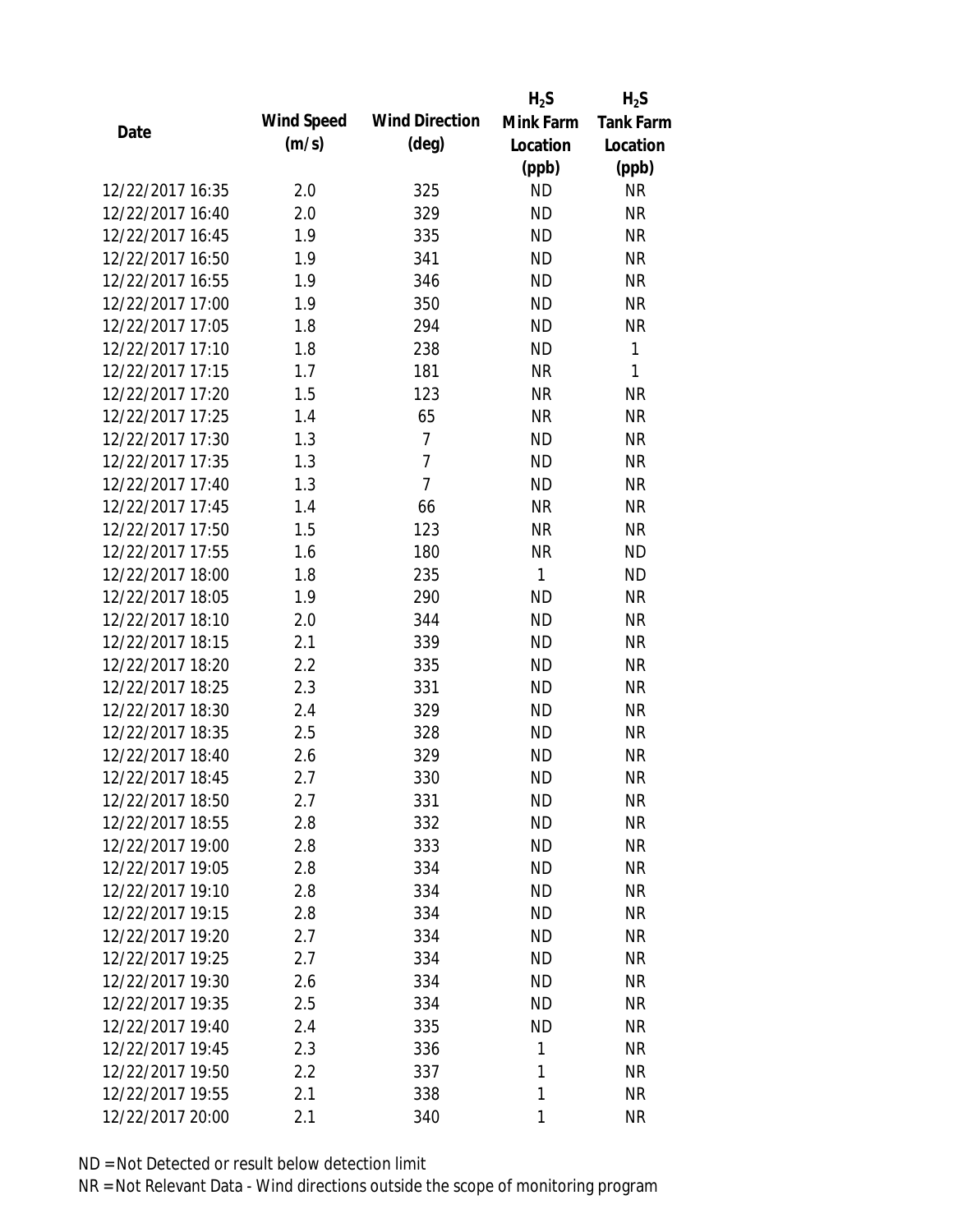|                  |            |                       | $H_2S$    | $H_2S$           |
|------------------|------------|-----------------------|-----------|------------------|
| Date             | Wind Speed | <b>Wind Direction</b> | Mink Farm | <b>Tank Farm</b> |
|                  | (m/s)      | $(\text{deg})$        | Location  | Location         |
|                  |            |                       | (ppb)     | (ppb)            |
| 12/22/2017 20:05 | 2.0        | 342                   | <b>ND</b> | <b>NR</b>        |
| 12/22/2017 20:10 | 2.0        | 344                   | <b>ND</b> | <b>NR</b>        |
| 12/22/2017 20:15 | 1.9        | 347                   | <b>ND</b> | <b>NR</b>        |
| 12/22/2017 20:20 | 1.9        | 350                   | <b>ND</b> | <b>NR</b>        |
| 12/22/2017 20:25 | 1.9        | 351                   | <b>ND</b> | <b>NR</b>        |
| 12/22/2017 20:30 | 1.9        | 352                   | <b>ND</b> | <b>NR</b>        |
| 12/22/2017 20:35 | 1.9        | 351                   | <b>ND</b> | <b>NR</b>        |
| 12/22/2017 20:40 | 2.0        | 350                   | <b>ND</b> | <b>NR</b>        |
| 12/22/2017 20:45 | 2.1        | 348                   | <b>ND</b> | <b>NR</b>        |
| 12/22/2017 20:50 | 2.2        | 345                   | <b>ND</b> | <b>NR</b>        |
| 12/22/2017 20:55 | 2.3        | 343                   | <b>ND</b> | <b>NR</b>        |
| 12/22/2017 21:00 | 2.5        | 341                   | <b>ND</b> | <b>NR</b>        |
| 12/22/2017 21:05 | 2.6        | 340                   | <b>ND</b> | <b>NR</b>        |
| 12/22/2017 21:10 | 2.7        | 339                   | 1         | <b>NR</b>        |
| 12/22/2017 21:15 | 2.8        | 338                   | 1         | <b>NR</b>        |
| 12/22/2017 21:20 | 2.8        | 338                   | 1         | <b>NR</b>        |
| 12/22/2017 21:25 | 2.8        | 338                   | 1         | <b>NR</b>        |
| 12/22/2017 21:30 | 2.8        | 338                   | <b>ND</b> | <b>NR</b>        |
| 12/22/2017 21:35 | 2.8        | 338                   | <b>ND</b> | <b>NR</b>        |
| 12/22/2017 21:40 | 2.8        | 338                   | <b>ND</b> | <b>NR</b>        |
| 12/22/2017 21:45 | 2.8        | 337                   | <b>ND</b> | <b>NR</b>        |
| 12/22/2017 21:50 | 2.9        | 336                   | <b>ND</b> | <b>NR</b>        |
| 12/22/2017 21:55 | 3.0        | 336                   | <b>ND</b> | <b>NR</b>        |
| 12/22/2017 22:00 | 3.2        | 335                   | <b>ND</b> | <b>NR</b>        |
| 12/22/2017 22:05 | 3.3        | 334                   | <b>ND</b> | <b>NR</b>        |
| 12/22/2017 22:10 | 3.4        | 333                   | <b>ND</b> | <b>NR</b>        |
| 12/22/2017 22:15 | 3.5        | 333                   | <b>ND</b> | <b>NR</b>        |
| 12/22/2017 22:20 | 3.6        | 333                   | ND        | <b>NR</b>        |
| 12/22/2017 22:25 | 3.6        | 332                   | <b>ND</b> | <b>NR</b>        |
| 12/22/2017 22:30 | 3.6        | 332                   | <b>ND</b> | <b>NR</b>        |
| 12/22/2017 22:35 | 3.7        | 333                   | <b>ND</b> | <b>NR</b>        |
| 12/22/2017 22:40 | 3.6        | 333                   | <b>ND</b> | <b>NR</b>        |
| 12/22/2017 22:45 | 3.6        | 333                   | <b>ND</b> | <b>NR</b>        |
| 12/22/2017 22:50 | 3.4        | 334                   | <b>ND</b> | <b>NR</b>        |
| 12/22/2017 22:55 | 3.3        | 335                   | <b>ND</b> | <b>NR</b>        |
| 12/22/2017 23:00 | 3.2        | 336                   | <b>ND</b> | <b>NR</b>        |
| 12/22/2017 23:05 | 3.0        | 337                   | ND.       | <b>NR</b>        |
| 12/22/2017 23:10 | 2.9        | 338                   | <b>ND</b> | <b>NR</b>        |
| 12/22/2017 23:15 | 2.8        | 339                   | <b>ND</b> | <b>NR</b>        |
| 12/22/2017 23:20 | 2.8        | 340                   | <b>ND</b> | <b>NR</b>        |
| 12/22/2017 23:25 | 2.8        | 341                   | <b>ND</b> | <b>NR</b>        |
| 12/22/2017 23:30 | 2.8        | 341                   | <b>ND</b> | <b>NR</b>        |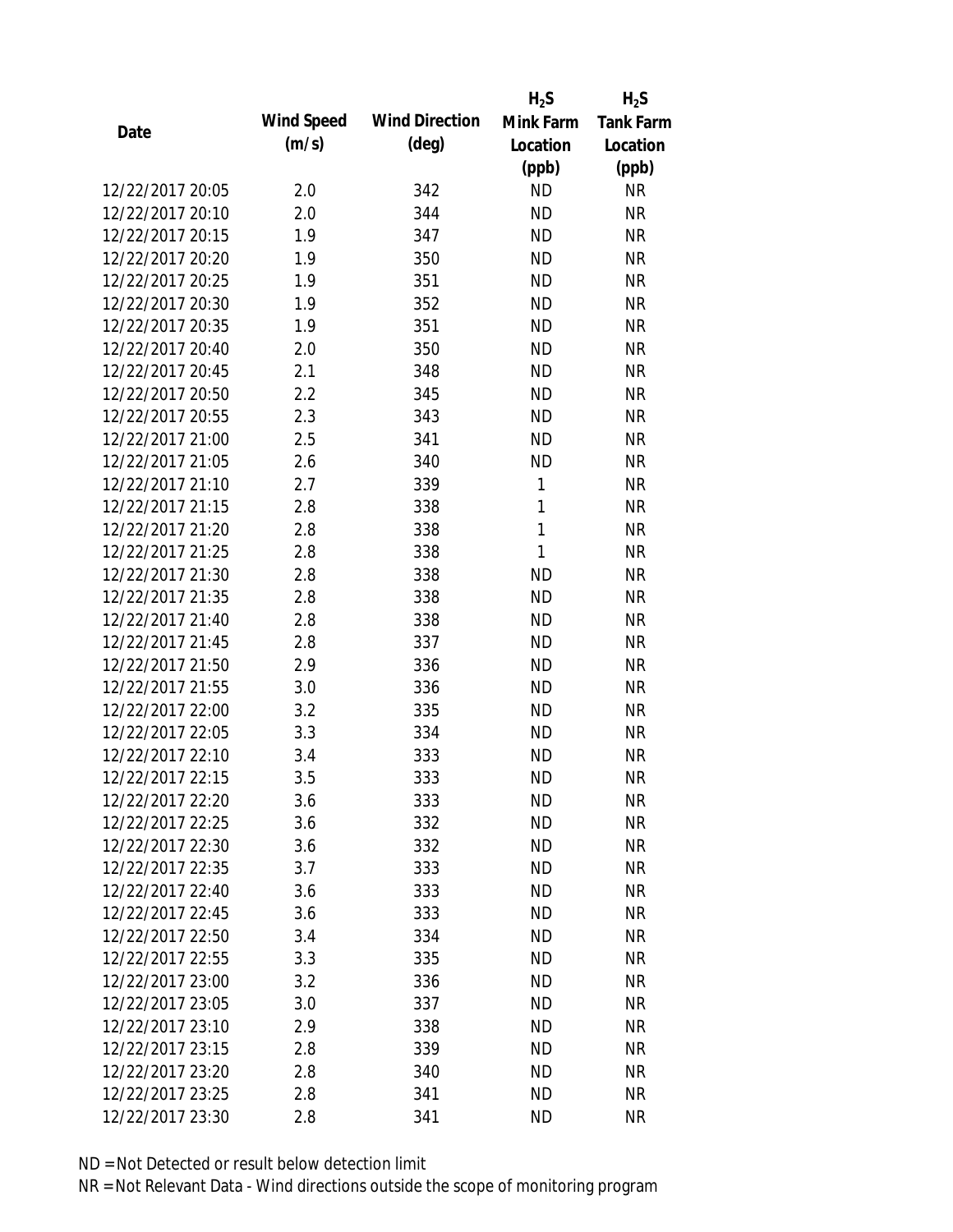|                  |            |                       | $H_2S$    | $H_2S$           |
|------------------|------------|-----------------------|-----------|------------------|
|                  | Wind Speed | <b>Wind Direction</b> | Mink Farm | <b>Tank Farm</b> |
| Date             | (m/s)      | $(\text{deg})$        | Location  | Location         |
|                  |            |                       | (ppb)     | (ppb)            |
| 12/22/2017 23:35 | 2.8        | 342                   | <b>ND</b> | <b>NR</b>        |
| 12/22/2017 23:40 | 2.7        | 343                   | <b>ND</b> | <b>NR</b>        |
| 12/22/2017 23:45 | 2.7        | 343                   | <b>ND</b> | <b>NR</b>        |
| 12/22/2017 23:50 | 2.6        | 344                   | <b>ND</b> | <b>NR</b>        |
| 12/22/2017 23:55 | 2.5        | 345                   | 1         | <b>NR</b>        |
| 12/22/2017 24:00 | 2.5        | 345                   | <b>ND</b> | <b>NR</b>        |
| 12/23/2017 00:05 | 2.4        | 346                   | <b>ND</b> | <b>NR</b>        |
| 12/23/2017 00:10 | 2.4        | 347                   | <b>ND</b> | <b>NR</b>        |
| 12/23/2017 00:15 | 2.4        | 347                   | <b>ND</b> | <b>NR</b>        |
| 12/23/2017 00:20 | 2.4        | 348                   | <b>ND</b> | <b>NR</b>        |
| 12/23/2017 00:25 | 2.5        | 349                   | <b>ND</b> | <b>NR</b>        |
| 12/23/2017 00:30 | 2.5        | 349                   | <b>ND</b> | <b>NR</b>        |
| 12/23/2017 00:35 | 2.5        | 349                   | <b>ND</b> | <b>NR</b>        |
| 12/23/2017 00:40 | 2.5        | 349                   | <b>ND</b> | <b>NR</b>        |
| 12/23/2017 00:45 | 2.5        | 348                   | <b>ND</b> | <b>NR</b>        |
| 12/23/2017 00:50 | 2.4        | 347                   | <b>ND</b> | <b>NR</b>        |
| 12/23/2017 00:55 | 2.4        | 346                   | <b>ND</b> | <b>NR</b>        |
| 12/23/2017 01:00 | 2.4        | 345                   | <b>ND</b> | <b>NR</b>        |
| 12/23/2017 01:05 | 2.4        | 345                   | <b>ND</b> | <b>NR</b>        |
| 12/23/2017 01:10 | 2.5        | 346                   | <b>ND</b> | <b>NR</b>        |
| 12/23/2017 01:15 | 2.7        | 347                   | <b>ND</b> | <b>NR</b>        |
| 12/23/2017 01:20 | 2.8        | 348                   | <b>ND</b> | <b>NR</b>        |
| 12/23/2017 01:25 | 3.0        | 350                   | <b>ND</b> | <b>NR</b>        |
| 12/23/2017 01:30 | 3.2        | 351                   | <b>ND</b> | <b>NR</b>        |
| 12/23/2017 01:35 | 3.2        | 352                   | <b>ND</b> | <b>NR</b>        |
| 12/23/2017 01:40 | 3.2        | 352                   | <b>ND</b> | <b>NR</b>        |
| 12/23/2017 01:45 | 3.1        | 352                   | <b>ND</b> | <b>NR</b>        |
| 12/23/2017 01:50 | 2.9        | 351                   | <b>ND</b> | <b>NR</b>        |
| 12/23/2017 01:55 | 2.7        | 350                   | <b>ND</b> | <b>NR</b>        |
| 12/23/2017 02:00 | 2.5        | 350                   | <b>ND</b> | <b>NR</b>        |
| 12/23/2017 02:05 | 2.4        | 349                   | <b>ND</b> | <b>NR</b>        |
| 12/23/2017 02:10 | 2.3        | 349                   | <b>ND</b> | <b>NR</b>        |
| 12/23/2017 02:15 | 2.3        | 349                   | <b>ND</b> | <b>NR</b>        |
| 12/23/2017 02:20 | 2.4        | 349                   | <b>ND</b> | <b>NR</b>        |
| 12/23/2017 02:25 | 2.5        | 350                   | <b>ND</b> | <b>NR</b>        |
| 12/23/2017 02:30 | 2.7        | 350                   | <b>ND</b> | <b>NR</b>        |
| 12/23/2017 02:35 | 2.8        | 351                   | <b>ND</b> | <b>NR</b>        |
| 12/23/2017 02:40 | 3.0        | 352                   | <b>ND</b> | <b>NR</b>        |
| 12/23/2017 02:45 | 3.1        | 352                   | <b>ND</b> | <b>NR</b>        |
| 12/23/2017 02:50 | 3.2        | 353                   | <b>ND</b> | NR               |
| 12/23/2017 02:55 | 3.2        | 353                   | <b>ND</b> | <b>NR</b>        |
| 12/23/2017 03:00 | 3.2        | 354                   | <b>ND</b> | <b>NR</b>        |
|                  |            |                       |           |                  |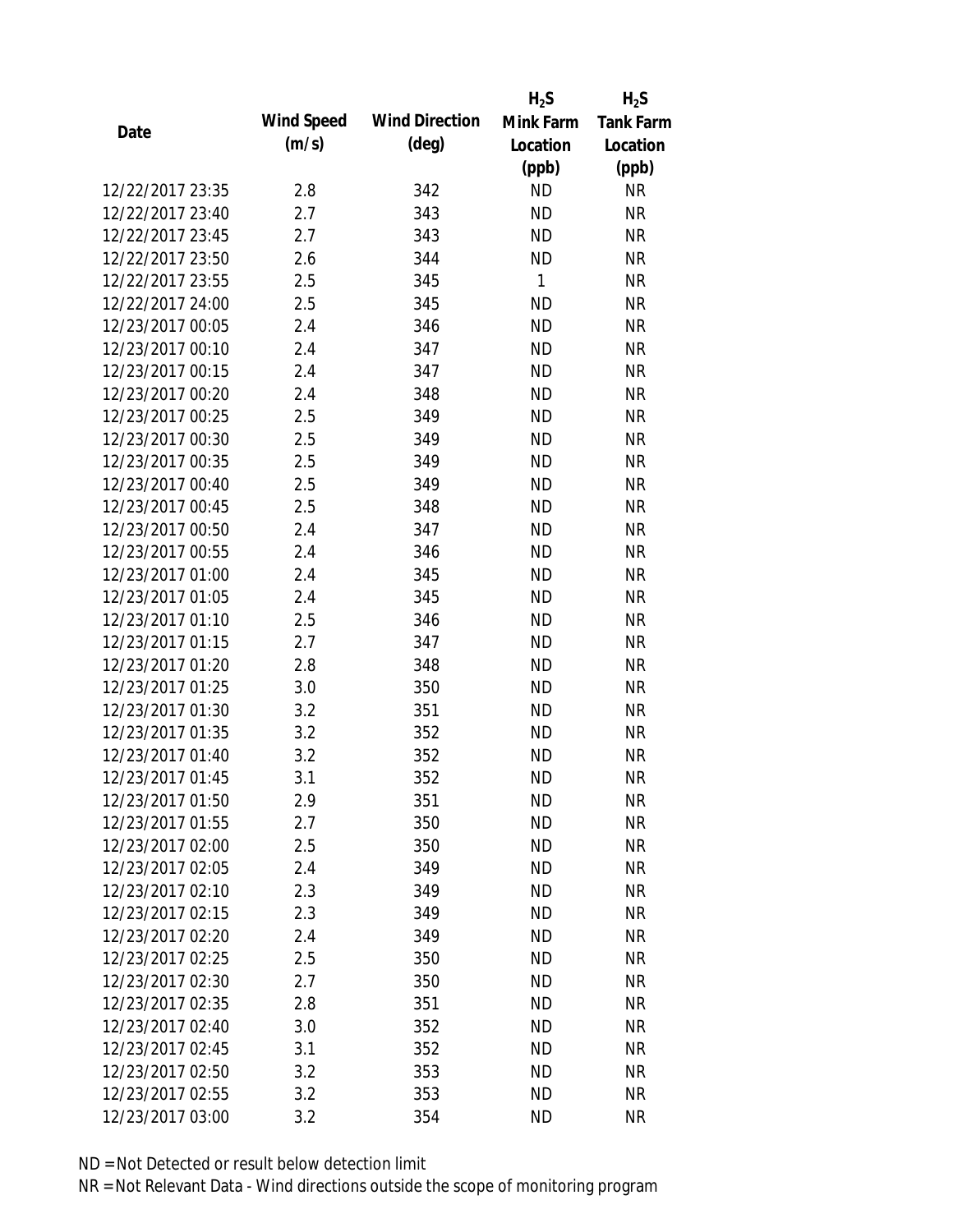|                  |            |                       | $H_2S$    | $H_2S$           |
|------------------|------------|-----------------------|-----------|------------------|
| Date             | Wind Speed | <b>Wind Direction</b> | Mink Farm | <b>Tank Farm</b> |
|                  | (m/s)      | $(\text{deg})$        | Location  | Location         |
|                  |            |                       | (ppb)     | (ppb)            |
| 12/23/2017 03:05 | 3.1        | 354                   | <b>ND</b> | <b>NR</b>        |
| 12/23/2017 03:10 | 3.1        | 355                   | <b>ND</b> | <b>NR</b>        |
| 12/23/2017 03:15 | 3.0        | 355                   | <b>ND</b> | <b>NR</b>        |
| 12/23/2017 03:20 | 2.9        | 355                   | <b>ND</b> | <b>NR</b>        |
| 12/23/2017 03:25 | 2.9        | 356                   | <b>ND</b> | <b>NR</b>        |
| 12/23/2017 03:30 | 2.9        | 356                   | <b>ND</b> | <b>NR</b>        |
| 12/23/2017 03:35 | 2.9        | 357                   | <b>ND</b> | <b>NR</b>        |
| 12/23/2017 03:40 | 3.0        | 357                   | <b>ND</b> | <b>NR</b>        |
| 12/23/2017 03:45 | 3.1        | 357                   | <b>ND</b> | <b>NR</b>        |
| 12/23/2017 03:50 | 3.2        | 357                   | <b>ND</b> | <b>NR</b>        |
| 12/23/2017 03:55 | 3.3        | 358                   | <b>ND</b> | <b>NR</b>        |
| 12/23/2017 04:00 | 3.3        | 358                   | <b>ND</b> | <b>NR</b>        |
| 12/23/2017 04:05 | 3.2        | 298                   | <b>ND</b> | <b>NR</b>        |
| 12/23/2017 04:10 | 3.1        | 298                   | <b>ND</b> | <b>NR</b>        |
| 12/23/2017 04:15 | 3.0        | 298                   | <b>ND</b> | <b>NR</b>        |
| 12/23/2017 04:20 | 2.8        | 298                   | <b>ND</b> | <b>NR</b>        |
| 12/23/2017 04:25 | 2.6        | 298                   | <b>ND</b> | <b>NR</b>        |
| 12/23/2017 04:30 | 2.4        | 298                   | <b>ND</b> | <b>NR</b>        |
| 12/23/2017 04:35 | 2.4        | 358                   | <b>ND</b> | <b>NR</b>        |
| 12/23/2017 04:40 | 2.3        | 298                   | <b>ND</b> | <b>NR</b>        |
| 12/23/2017 04:45 | 2.3        | 239                   | <b>ND</b> | <b>ND</b>        |
| 12/23/2017 04:50 | 2.4        | 180                   | <b>NR</b> | <b>ND</b>        |
| 12/23/2017 04:55 | 2.4        | 121                   | <b>NR</b> | <b>NR</b>        |
| 12/23/2017 05:00 | 2.5        | 62                    | <b>NR</b> | <b>NR</b>        |
| 12/23/2017 05:05 | 2.5        | 3                     | <b>ND</b> | <b>NR</b>        |
| 12/23/2017 05:10 | 2.6        | $\overline{2}$        | <b>ND</b> | <b>NR</b>        |
| 12/23/2017 05:15 | 2.7        | $\overline{2}$        | <b>ND</b> | <b>NR</b>        |
| 12/23/2017 05:20 | 2.8        | $\overline{c}$        | <b>ND</b> | <b>NR</b>        |
| 12/23/2017 05:25 | 2.9        | 1                     | <b>ND</b> | <b>NR</b>        |
| 12/23/2017 05:30 | 3.0        | 1                     | <b>ND</b> | <b>NR</b>        |
| 12/23/2017 05:35 | 3.1        | 1                     | <b>ND</b> | <b>NR</b>        |
| 12/23/2017 05:40 | 3.2        | 1                     | <b>ND</b> | <b>NR</b>        |
| 12/23/2017 05:45 | 3.3        | $\overline{2}$        | <b>ND</b> | <b>NR</b>        |
| 12/23/2017 05:50 | 3.4        | $\overline{2}$        | <b>ND</b> | <b>NR</b>        |
| 12/23/2017 05:55 | 3.5        | 2                     | <b>ND</b> | <b>NR</b>        |
| 12/23/2017 06:00 | 3.5        | 2                     | <b>ND</b> | <b>NR</b>        |
| 12/23/2017 06:05 | 3.6        | 3                     | <b>ND</b> | <b>NR</b>        |
| 12/23/2017 06:10 | 3.7        | 4                     | <b>ND</b> | <b>NR</b>        |
| 12/23/2017 06:15 | 3.7        | 5                     | <b>ND</b> | <b>NR</b>        |
| 12/23/2017 06:20 | 3.8        | 7                     | <b>ND</b> | <b>NR</b>        |
| 12/23/2017 06:25 | 3.9        | 8                     | <b>ND</b> | <b>NR</b>        |
| 12/23/2017 06:30 | 3.9        | 9                     | <b>ND</b> | <b>NR</b>        |
|                  |            |                       |           |                  |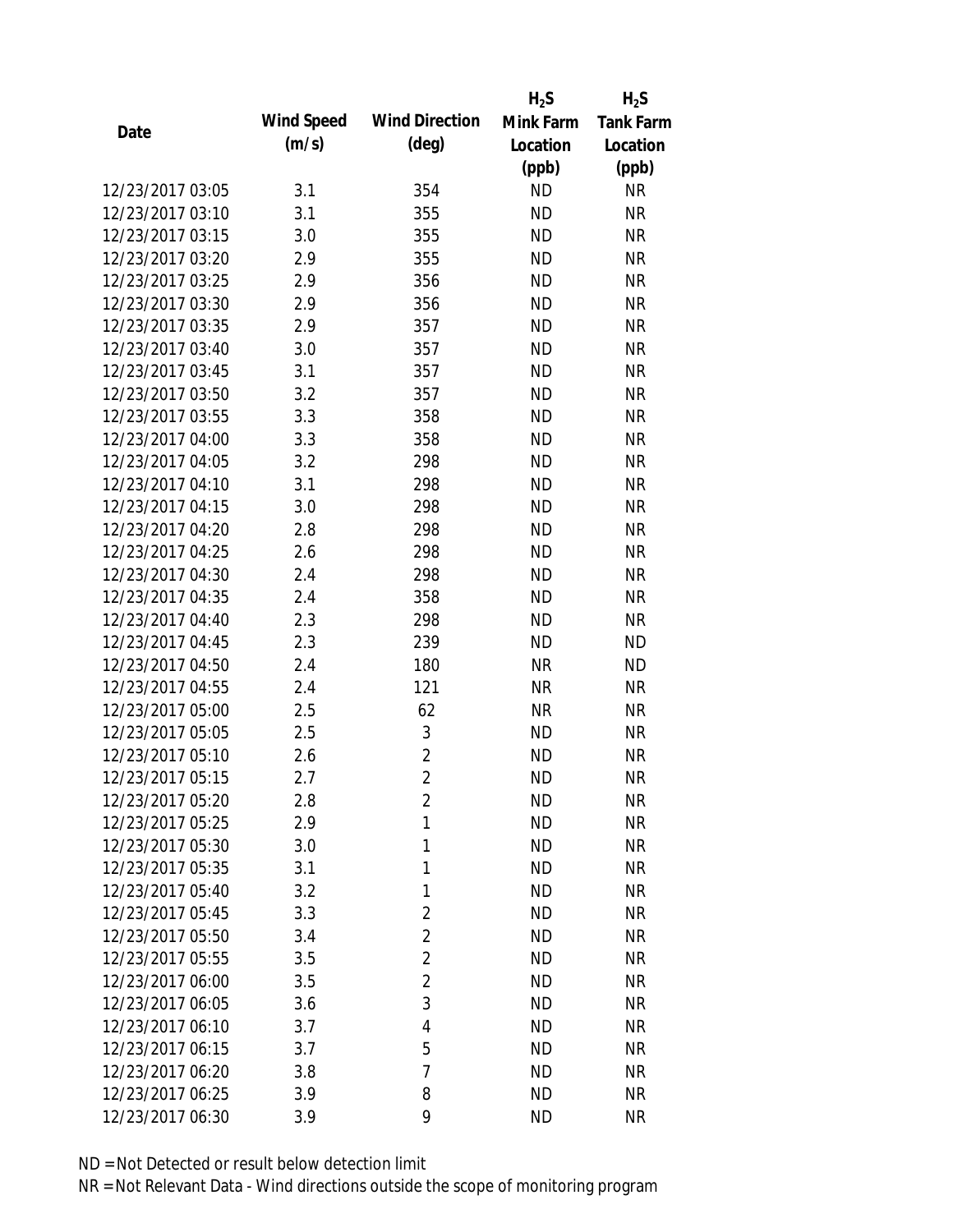|                  |            |                       | $H_2S$    | $H_2S$           |
|------------------|------------|-----------------------|-----------|------------------|
| Date             | Wind Speed | <b>Wind Direction</b> | Mink Farm | <b>Tank Farm</b> |
|                  | (m/s)      | $(\text{deg})$        | Location  | Location         |
|                  |            |                       | (ppb)     | (ppb)            |
| 12/23/2017 06:35 | 3.9        | 10                    | <b>ND</b> | <b>NR</b>        |
| 12/23/2017 06:40 | 3.9        | 10                    | <b>ND</b> | <b>NR</b>        |
| 12/23/2017 06:45 | 3.8        | 10                    | <b>ND</b> | <b>NR</b>        |
| 12/23/2017 06:50 | 3.7        | 10                    | <b>ND</b> | <b>NR</b>        |
| 12/23/2017 06:55 | 3.5        | 8                     | <b>ND</b> | <b>NR</b>        |
| 12/23/2017 07:00 | 3.4        | 7                     | <b>ND</b> | <b>NR</b>        |
| 12/23/2017 07:05 | 3.3        | 5                     | <b>ND</b> | <b>NR</b>        |
| 12/23/2017 07:10 | 3.2        | 4                     | <b>ND</b> | <b>NR</b>        |
| 12/23/2017 07:15 | 3.1        | 3                     | <b>ND</b> | <b>NR</b>        |
| 12/23/2017 07:20 | 3.1        | $\overline{2}$        | <b>ND</b> | <b>NR</b>        |
| 12/23/2017 07:25 | 3.1        | $\overline{2}$        | <b>ND</b> | <b>NR</b>        |
| 12/23/2017 07:30 | 3.1        | 3                     | <b>ND</b> | <b>NR</b>        |
| 12/23/2017 07:35 | 3.2        | 4                     | <b>ND</b> | <b>NR</b>        |
| 12/23/2017 07:40 | 3.3        | 4                     | 1         | <b>NR</b>        |
| 12/23/2017 07:45 | 3.3        | 4                     | <b>ND</b> | <b>NR</b>        |
| 12/23/2017 07:50 | 3.3        | 4                     | <b>ND</b> | <b>NR</b>        |
| 12/23/2017 07:55 | 3.2        | 63                    | <b>NR</b> | <b>NR</b>        |
| 12/23/2017 08:00 | 3.1        | 121                   | <b>NR</b> | <b>NR</b>        |
| 12/23/2017 08:05 | 3.0        | 179                   | <b>NR</b> | <b>ND</b>        |
| 12/23/2017 08:10 | 2.9        | 238                   | <b>ND</b> | <b>ND</b>        |
| 12/23/2017 08:15 | 2.8        | 298                   | <b>ND</b> | <b>NR</b>        |
| 12/23/2017 08:20 | 2.7        | 357                   | <b>ND</b> | <b>NR</b>        |
| 12/23/2017 08:25 | 2.7        | 357                   | <b>ND</b> | <b>NR</b>        |
| 12/23/2017 08:30 | 2.7        | 358                   | <b>ND</b> | <b>NR</b>        |
| 12/23/2017 08:35 | 2.7        | 358                   | <b>ND</b> | <b>NR</b>        |
| 12/23/2017 08:40 | 2.7        | 359                   | <b>ND</b> | <b>NR</b>        |
| 12/23/2017 08:45 | 2.7        | 299                   | <b>ND</b> | <b>NR</b>        |
| 12/23/2017 08:50 | 2.8        | 239                   | <b>ND</b> | 1                |
| 12/23/2017 08:55 | 2.8        | 180                   | <b>NR</b> | 1                |
| 12/23/2017 09:00 | 2.8        | 120                   | NR        | <b>NR</b>        |
| 12/23/2017 09:05 | 2.7        | 61                    | <b>NR</b> | <b>NR</b>        |
| 12/23/2017 09:10 | 2.7        | $\overline{2}$        | <b>ND</b> | <b>NR</b>        |
| 12/23/2017 09:15 | 2.6        | $\overline{2}$        | <b>ND</b> | <b>NR</b>        |
| 12/23/2017 09:20 | 2.5        | $\overline{2}$        | <b>ND</b> | <b>NR</b>        |
| 12/23/2017 09:25 | 2.4        | 2                     | <b>ND</b> | <b>NR</b>        |
| 12/23/2017 09:30 | 2.3        | $\overline{2}$        | <b>ND</b> | <b>NR</b>        |
| 12/23/2017 09:35 | 2.2        | 2                     | <b>ND</b> | <b>NR</b>        |
| 12/23/2017 09:40 | 2.2        | $\overline{2}$        | <b>ND</b> | <b>NR</b>        |
| 12/23/2017 09:45 | 2.1        | $\overline{2}$        | <b>ND</b> | <b>NR</b>        |
| 12/23/2017 09:50 | 2.0        | 61                    | <b>NR</b> | <b>NR</b>        |
| 12/23/2017 09:55 | 2.0        | 61                    | <b>NR</b> | <b>NR</b>        |
| 12/23/2017 10:00 | 2.1        | 120                   | <b>NR</b> | <b>NR</b>        |
|                  |            |                       |           |                  |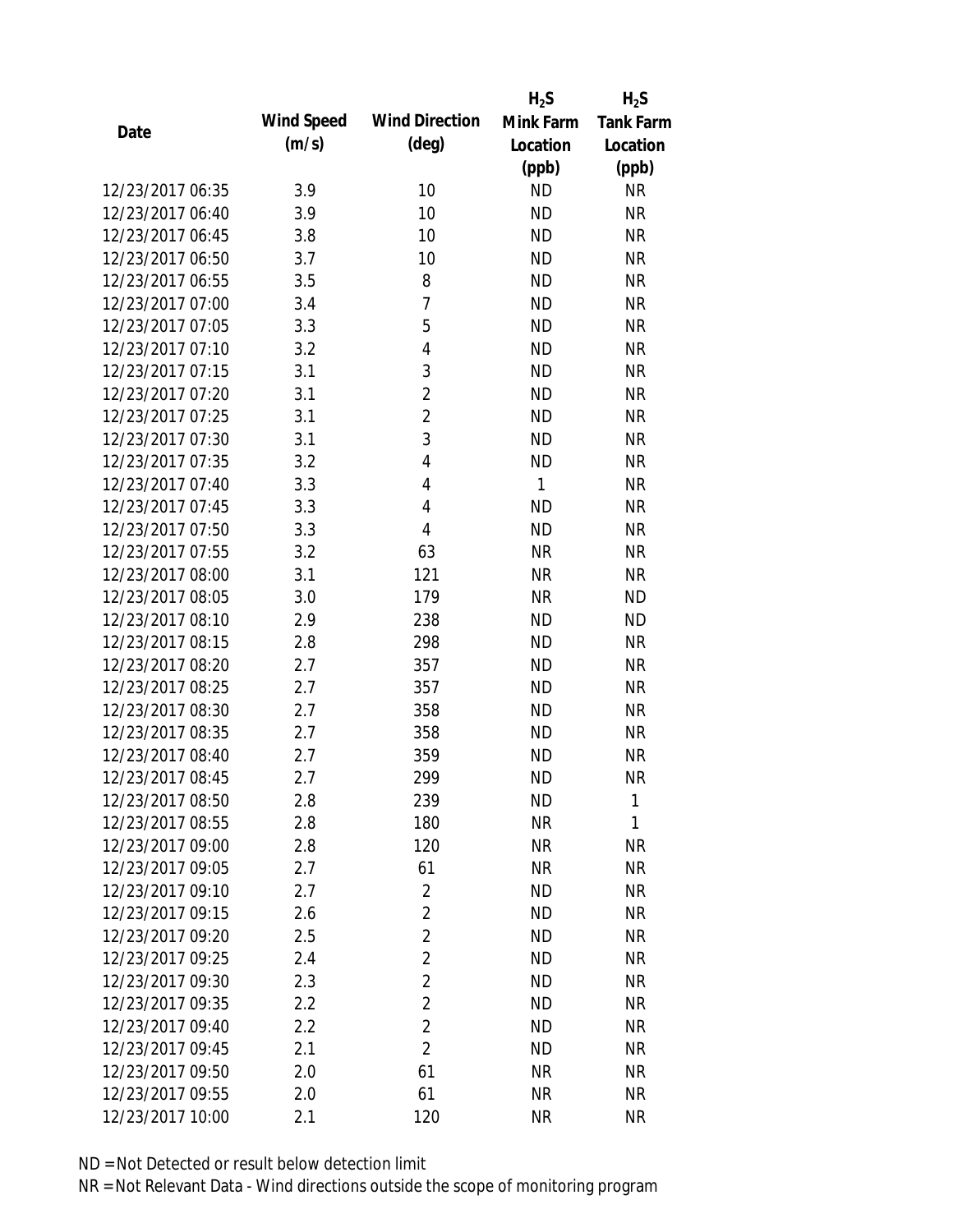|                  |            |                       | $H_2S$    | $H_2S$           |
|------------------|------------|-----------------------|-----------|------------------|
| Date             | Wind Speed | <b>Wind Direction</b> | Mink Farm | <b>Tank Farm</b> |
|                  | (m/s)      | $(\text{deg})$        | Location  | Location         |
|                  |            |                       | (ppb)     | (ppb)            |
| 12/23/2017 10:05 | 2.2        | 178                   | <b>NR</b> | <b>ND</b>        |
| 12/23/2017 10:10 | 2.3        | 236                   | <b>ND</b> | <b>ND</b>        |
| 12/23/2017 10:15 | 2.5        | 292                   | <b>ND</b> | <b>NR</b>        |
| 12/23/2017 10:20 | 2.7        | 289                   | <b>ND</b> | <b>NR</b>        |
| 12/23/2017 10:25 | 2.8        | 346                   | <b>ND</b> | <b>NR</b>        |
| 12/23/2017 10:30 | 3.0        | 343                   | <b>ND</b> | <b>NR</b>        |
| 12/23/2017 10:35 | 3.0        | 340                   | <b>ND</b> | <b>NR</b>        |
| 12/23/2017 10:40 | 3.0        | 338                   | <b>ND</b> | <b>NR</b>        |
| 12/23/2017 10:45 | 3.0        | 337                   | <b>ND</b> | <b>NR</b>        |
| 12/23/2017 10:50 | 3.0        | 335                   | <b>ND</b> | <b>NR</b>        |
| 12/23/2017 10:55 | 3.0        | 334                   | <b>ND</b> | <b>NR</b>        |
| 12/23/2017 11:00 | 3.0        | 332                   | <b>ND</b> | <b>NR</b>        |
| 12/23/2017 11:05 | 3.0        | 332                   | <b>ND</b> | <b>NR</b>        |
| 12/23/2017 11:10 | 3.1        | 332                   | <b>ND</b> | <b>NR</b>        |
| 12/23/2017 11:15 | 3.1        | 333                   | <b>ND</b> | <b>NR</b>        |
| 12/23/2017 11:20 | 3.1        | 333                   | <b>ND</b> | <b>NR</b>        |
| 12/23/2017 11:25 | 3.1        | 333                   | <b>ND</b> | <b>NR</b>        |
| 12/23/2017 11:30 | 3.0        | 333                   | <b>ND</b> | <b>NR</b>        |
| 12/23/2017 11:35 | 3.0        | 332                   | <b>ND</b> | <b>NR</b>        |
| 12/23/2017 11:40 | 3.1        | 330                   | <b>ND</b> | <b>NR</b>        |
| 12/23/2017 11:45 | 3.2        | 328                   | <b>ND</b> | <b>NR</b>        |
| 12/23/2017 11:50 | 3.2        | 327                   | <b>ND</b> | <b>NR</b>        |
| 12/23/2017 11:55 | 3.3        | 326                   | <b>ND</b> | <b>NR</b>        |
| 12/23/2017 12:00 | 3.4        | 325                   | <b>ND</b> | <b>NR</b>        |
| 12/23/2017 12:05 | 3.4        | 325                   | <b>ND</b> | <b>NR</b>        |
| 12/23/2017 12:10 | 3.4        | 325                   | <b>ND</b> | <b>NR</b>        |
| 12/23/2017 12:15 | 3.4        | 325                   | <b>ND</b> | <b>NR</b>        |
| 12/23/2017 12:20 | 3.3        | 325                   | <b>ND</b> | <b>NR</b>        |
| 12/23/2017 12:25 | 3.3        | 325                   | <b>ND</b> | <b>NR</b>        |
| 12/23/2017 12:30 | 3.3        | 325                   | ND        | <b>NR</b>        |
| 12/23/2017 12:35 | 3.3        | 324                   | <b>ND</b> | <b>NR</b>        |
| 12/23/2017 12:40 | 3.4        | 323                   | <b>ND</b> | <b>NR</b>        |
| 12/23/2017 12:45 | 3.4        | 320                   | <b>ND</b> | <b>NR</b>        |
| 12/23/2017 12:50 | 3.5        | 316                   | <b>ND</b> | <b>NR</b>        |
| 12/23/2017 12:55 | 3.7        | 312                   | <b>ND</b> | <b>NR</b>        |
| 12/23/2017 13:00 | 3.8        | 308                   | <b>ND</b> | <b>NR</b>        |
| 12/23/2017 13:05 | 4.0        | 305                   | ND.       | <b>NR</b>        |
| 12/23/2017 13:10 | 4.2        | 303                   | <b>ND</b> | <b>NR</b>        |
| 12/23/2017 13:15 | 4.4        | 302                   | <b>ND</b> | <b>NR</b>        |
| 12/23/2017 13:20 | 4.5        | 302                   | <b>ND</b> | <b>NR</b>        |
| 12/23/2017 13:25 | 4.6        | 302                   | <b>ND</b> | <b>NR</b>        |
| 12/23/2017 13:30 | 4.6        | 302                   | <b>ND</b> | <b>NR</b>        |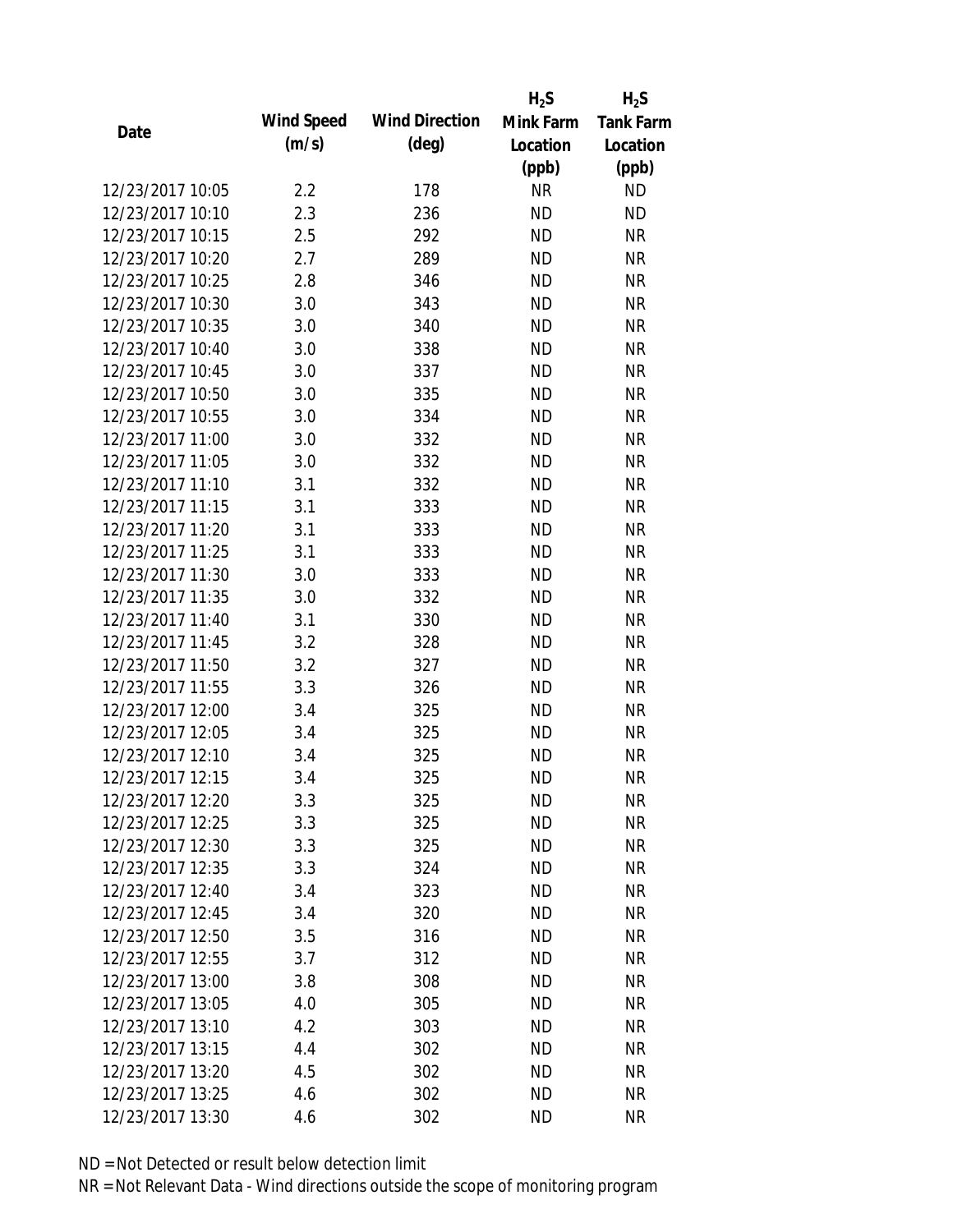|                  |            |                       | $H_2S$    | $H_2S$           |
|------------------|------------|-----------------------|-----------|------------------|
| Date             | Wind Speed | <b>Wind Direction</b> | Mink Farm | <b>Tank Farm</b> |
|                  | (m/s)      | $(\text{deg})$        | Location  | Location         |
|                  |            |                       | (ppb)     | (ppb)            |
| 12/23/2017 13:35 | 4.6        | 303                   | <b>ND</b> | <b>NR</b>        |
| 12/23/2017 13:40 | 4.6        | 303                   | <b>ND</b> | <b>NR</b>        |
| 12/23/2017 13:45 | 4.7        | 304                   | <b>ND</b> | <b>NR</b>        |
| 12/23/2017 13:50 | 4.8        | 305                   | <b>ND</b> | <b>NR</b>        |
| 12/23/2017 13:55 | 4.9        | 306                   | <b>ND</b> | <b>NR</b>        |
| 12/23/2017 14:00 | 5.0        | 307                   | <b>ND</b> | <b>NR</b>        |
| 12/23/2017 14:05 | 5.1        | 308                   | <b>ND</b> | <b>NR</b>        |
| 12/23/2017 14:10 | 5.3        | 309                   | <b>ND</b> | <b>NR</b>        |
| 12/23/2017 14:15 | 5.3        | 309                   | <b>ND</b> | <b>NR</b>        |
| 12/23/2017 14:20 | 5.3        | 308                   | <b>ND</b> | <b>NR</b>        |
| 12/23/2017 14:25 | 5.3        | 308                   | <b>ND</b> | <b>NR</b>        |
| 12/23/2017 14:30 | 5.1        | 308                   | <b>ND</b> | <b>NR</b>        |
| 12/23/2017 14:35 | 4.9        | 309                   | <b>ND</b> | <b>NR</b>        |
| 12/23/2017 14:40 | 4.6        | 309                   | <b>ND</b> | <b>NR</b>        |
| 12/23/2017 14:45 | 4.3        | 311                   | <b>ND</b> | <b>NR</b>        |
| 12/23/2017 14:50 | 4.0        | 313                   | <b>ND</b> | <b>NR</b>        |
| 12/23/2017 14:55 | 3.7        | 315                   | <b>ND</b> | <b>NR</b>        |
| 12/23/2017 15:00 | 3.5        | 316                   | <b>ND</b> | <b>NR</b>        |
| 12/23/2017 15:05 | 3.4        | 316                   | <b>ND</b> | <b>NR</b>        |
| 12/23/2017 15:10 | 3.4        | 314                   | <b>ND</b> | <b>NR</b>        |
| 12/23/2017 15:15 | 3.4        | 312                   | <b>ND</b> | <b>NR</b>        |
| 12/23/2017 15:20 | 3.5        | 310                   | <b>ND</b> | <b>NR</b>        |
| 12/23/2017 15:25 | 3.7        | 307                   | <b>ND</b> | <b>NR</b>        |
| 12/23/2017 15:30 | 3.8        | 304                   | <b>ND</b> | <b>NR</b>        |
| 12/23/2017 15:35 | 3.9        | 303                   | <b>ND</b> | <b>NR</b>        |
| 12/23/2017 15:40 | 4.0        | 303                   | <b>ND</b> | <b>NR</b>        |
| 12/23/2017 15:45 | 4.1        | 303                   | <b>ND</b> | <b>NR</b>        |
| 12/23/2017 15:50 | 4.2        | 303                   | <b>ND</b> | <b>NR</b>        |
| 12/23/2017 15:55 | 4.3        | 304                   | <b>ND</b> | <b>NR</b>        |
| 12/23/2017 16:00 | 4.3        | 304                   | ND        | <b>NR</b>        |
| 12/23/2017 16:05 | 4.4        | 304                   | <b>ND</b> | <b>NR</b>        |
| 12/23/2017 16:10 | 4.4        | 305                   | <b>ND</b> | <b>NR</b>        |
| 12/23/2017 16:15 | 4.5        | 305                   | <b>ND</b> | <b>NR</b>        |
| 12/23/2017 16:20 | 4.6        | 305                   | <b>ND</b> | <b>NR</b>        |
| 12/23/2017 16:25 | 4.7        | 305                   | <b>ND</b> | <b>NR</b>        |
| 12/23/2017 16:30 | 4.8        | 306                   | <b>ND</b> | <b>NR</b>        |
| 12/23/2017 16:35 | 4.8        | 305                   | ND.       | <b>NR</b>        |
| 12/23/2017 16:40 | 4.8        | 305                   | <b>ND</b> | <b>NR</b>        |
| 12/23/2017 16:45 | 4.8        | 305                   | <b>ND</b> | <b>NR</b>        |
| 12/23/2017 16:50 | 4.7        | 306                   | <b>ND</b> | NR               |
| 12/23/2017 16:55 | 4.7        | 306                   | <b>ND</b> | <b>NR</b>        |
| 12/23/2017 17:00 | 4.6        | 306                   | <b>ND</b> | <b>NR</b>        |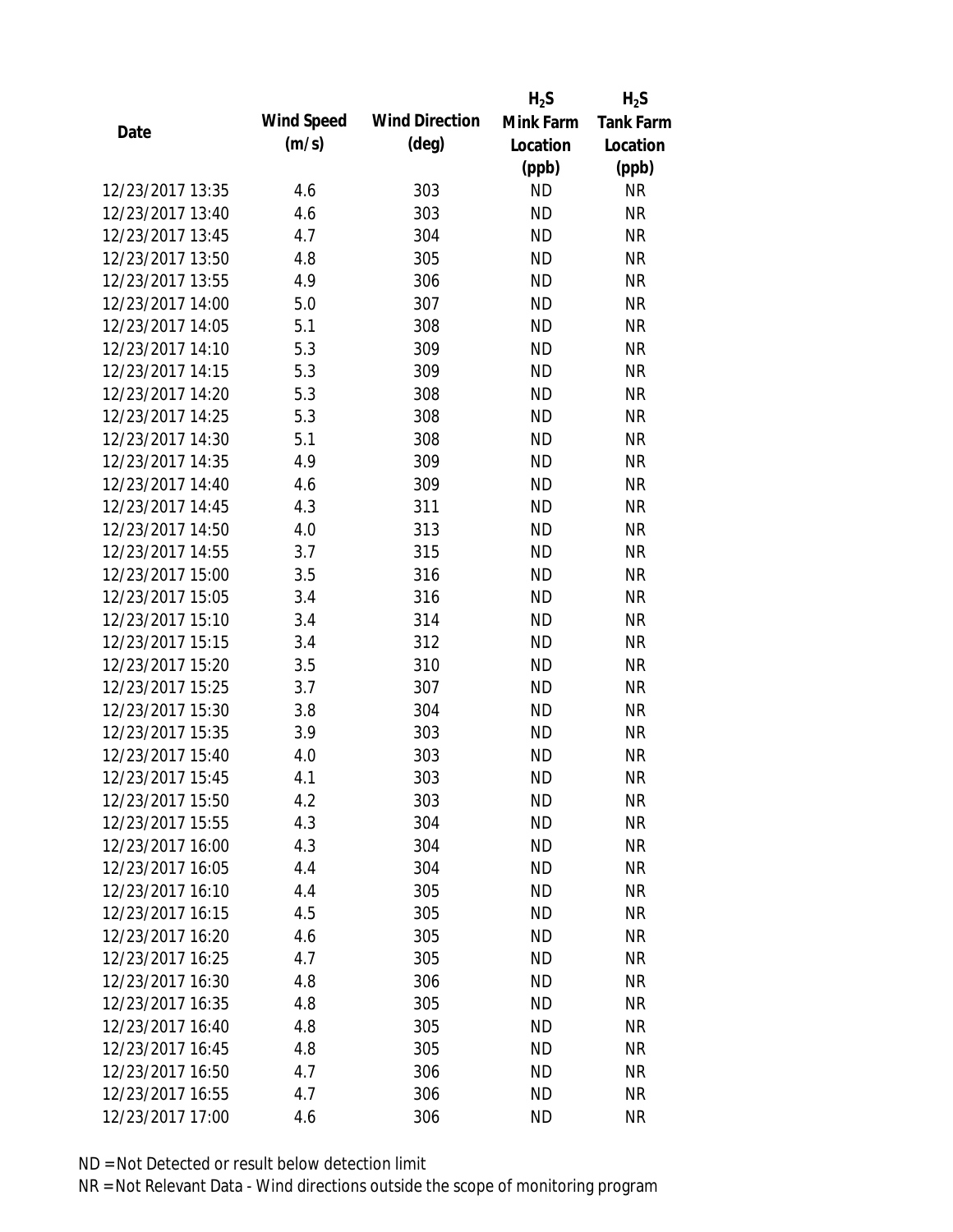|                  |            |                       | $H_2S$    | $H_2S$           |
|------------------|------------|-----------------------|-----------|------------------|
| Date             | Wind Speed | <b>Wind Direction</b> | Mink Farm | <b>Tank Farm</b> |
|                  | (m/s)      | $(\text{deg})$        | Location  | Location         |
|                  |            |                       | (ppb)     | (ppb)            |
| 12/23/2017 17:05 | 4.5        | 306                   | <b>ND</b> | <b>NR</b>        |
| 12/23/2017 17:10 | 4.4        | 306                   | <b>ND</b> | <b>NR</b>        |
| 12/23/2017 17:15 | 4.4        | 306                   | <b>ND</b> | <b>NR</b>        |
| 12/23/2017 17:20 | 4.3        | 306                   | <b>ND</b> | <b>NR</b>        |
| 12/23/2017 17:25 | 4.2        | 307                   | <b>ND</b> | <b>NR</b>        |
| 12/23/2017 17:30 | 4.2        | 308                   | <b>ND</b> | <b>NR</b>        |
| 12/23/2017 17:35 | 4.2        | 309                   | <b>ND</b> | <b>NR</b>        |
| 12/23/2017 17:40 | 4.1        | 310                   | <b>ND</b> | <b>NR</b>        |
| 12/23/2017 17:45 | 4.0        | 312                   | <b>ND</b> | <b>NR</b>        |
| 12/23/2017 17:50 | 3.8        | 314                   | 1         | <b>NR</b>        |
| 12/23/2017 17:55 | 3.7        | 316                   | <b>ND</b> | <b>NR</b>        |
| 12/23/2017 18:00 | 3.6        | 317                   | <b>ND</b> | <b>NR</b>        |
| 12/23/2017 18:05 | 3.5        | 319                   | <b>ND</b> | <b>NR</b>        |
| 12/23/2017 18:10 | 3.4        | 322                   | <b>ND</b> | <b>NR</b>        |
| 12/23/2017 18:15 | 3.3        | 325                   | <b>ND</b> | <b>NR</b>        |
| 12/23/2017 18:20 | 3.3        | 328                   | <b>ND</b> | <b>NR</b>        |
| 12/23/2017 18:25 | 3.3        | 331                   | <b>ND</b> | <b>NR</b>        |
| 12/23/2017 18:30 | 3.2        | 334                   | <b>ND</b> | <b>NR</b>        |
| 12/23/2017 18:35 | 3.1        | 335                   | <b>ND</b> | <b>NR</b>        |
| 12/23/2017 18:40 | 3.1        | 336                   | <b>ND</b> | <b>NR</b>        |
| 12/23/2017 18:45 | 3.0        | 337                   | <b>ND</b> | <b>NR</b>        |
| 12/23/2017 18:50 | 3.0        | 337                   | <b>ND</b> | <b>NR</b>        |
| 12/23/2017 18:55 | 3.0        | 337                   | <b>ND</b> | <b>NR</b>        |
| 12/23/2017 19:00 | 3.1        | 336                   | <b>ND</b> | <b>NR</b>        |
| 12/23/2017 19:05 | 3.3        | 334                   | <b>ND</b> | <b>NR</b>        |
| 12/23/2017 19:10 | 3.5        | 333                   | <b>ND</b> | <b>NR</b>        |
| 12/23/2017 19:15 | 3.6        | 333                   | <b>ND</b> | <b>NR</b>        |
| 12/23/2017 19:20 | 3.7        | 332                   | ND        | <b>NR</b>        |
| 12/23/2017 19:25 | 3.7        | 332                   | <b>ND</b> | <b>NR</b>        |
| 12/23/2017 19:30 | 3.6        | 333                   | ND        | <b>NR</b>        |
| 12/23/2017 19:35 | 3.5        | 334                   | <b>ND</b> | <b>NR</b>        |
| 12/23/2017 19:40 | 3.4        | 335                   | <b>ND</b> | <b>NR</b>        |
| 12/23/2017 19:45 | 3.2        | 335                   | <b>ND</b> | <b>NR</b>        |
| 12/23/2017 19:50 | 3.1        | 336                   | <b>ND</b> | <b>NR</b>        |
| 12/23/2017 19:55 | 3.0        | 336                   | <b>ND</b> | <b>NR</b>        |
| 12/23/2017 20:00 | 3.0        | 337                   | <b>ND</b> | <b>NR</b>        |
| 12/23/2017 20:05 | 3.0        | 337                   | ND.       | <b>NR</b>        |
| 12/23/2017 20:10 | 3.0        | 338                   | <b>ND</b> | <b>NR</b>        |
| 12/23/2017 20:15 | 2.9        | 338                   | <b>ND</b> | <b>NR</b>        |
| 12/23/2017 20:20 | 2.9        | 339                   | <b>ND</b> | <b>NR</b>        |
| 12/23/2017 20:25 | 2.7        |                       | <b>ND</b> | <b>NR</b>        |
|                  |            | 340                   |           |                  |
| 12/23/2017 20:30 | 2.6        | 341                   | <b>ND</b> | <b>NR</b>        |